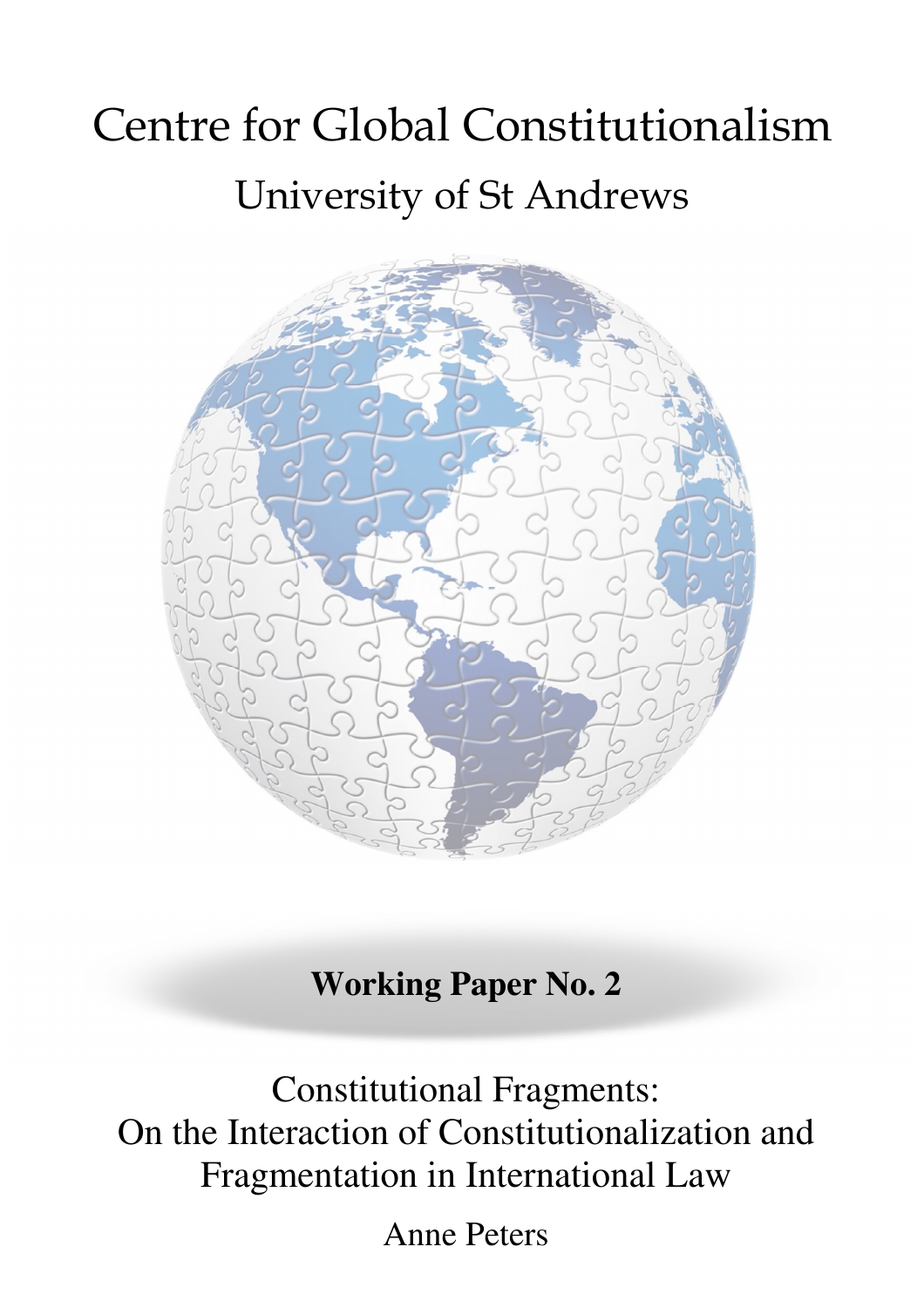Working paper (Centre for Global Constitutionalism. Print) ISSN 2058-248X Working paper (Centre for Global Constitutionalism. Online) ISSN 2058-2498

Working Paper No. 2.

Constitutional Fragments: On the Interaction of Constitutionalization and Fragmentation in International Law

Anne Peters

The Centre for Global Constitutionalism School of International Relations, Arts Faculty Building, The Scores, St Andrews, KY16 9AX

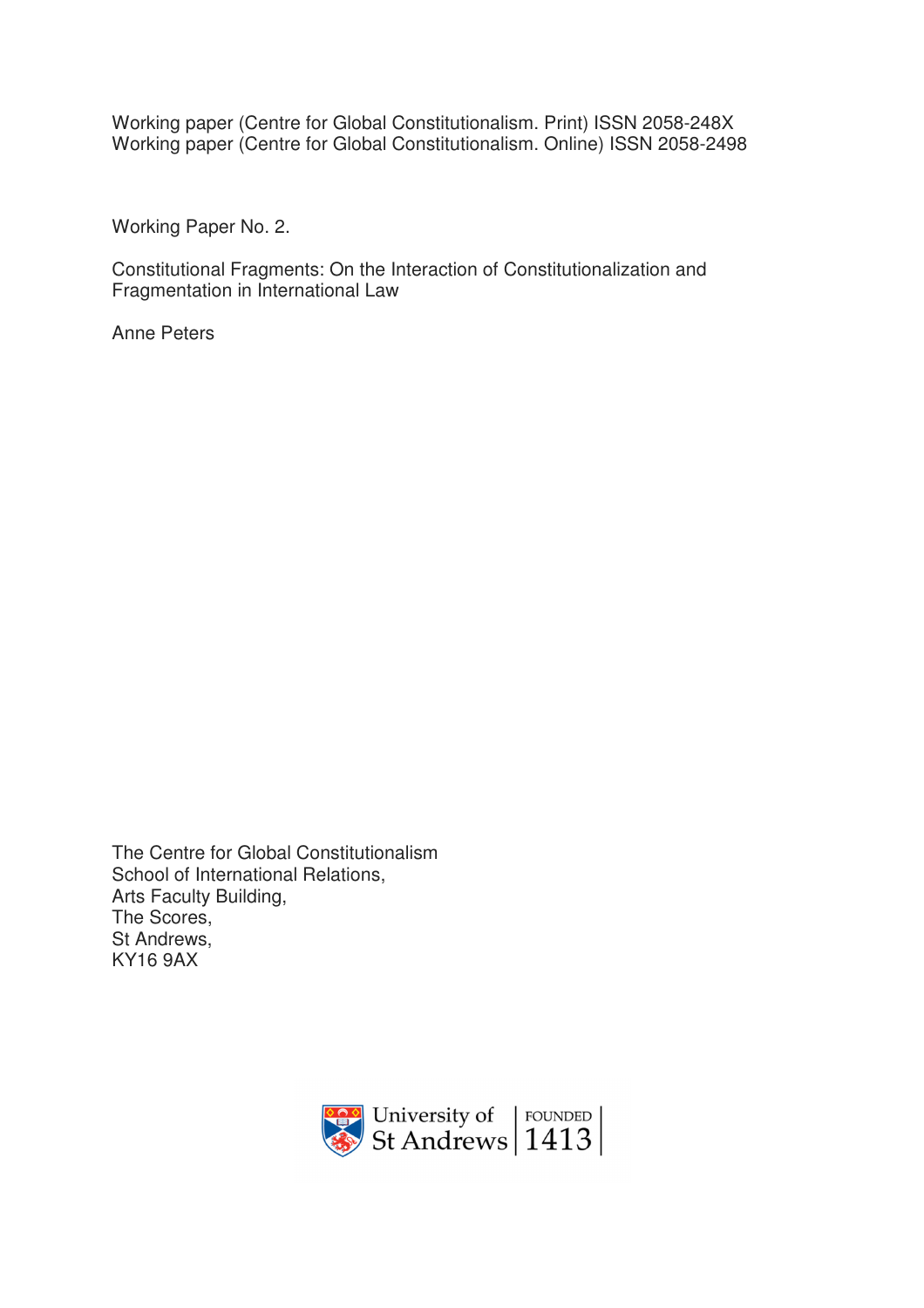Anne Peters is Director at the Max Planck Institute for Comparative Public Law and International Law Heidelberg (Germany) and a professor at the universities of Heidelberg and Basel (Switzerland). She is member (substitute) of the European Commission for Democracy through Law (Venice Commission) in respect of Germany (since 2011) and served as the President of the European Society of International Law (2010-2012). Born in Berlin in 1964, Anne studied at the universities of Würzburg, Lausanne, Freiburg, and Harvard.

Books (authored and co-edited) include: *Transparency in International Law* (CUP 2013); *Oxford Handbook of the History of International Law* (OUP 2012); *Conflict of Interest in Global, Public and Corporate Governance* (CUP 2012); *The Constitutionalization of International Law* (OUP 2011); *Non-state Actors as Standard Setters* (CUP 2009); *Women, Quotas and Constitutions* (Kluwer 1999).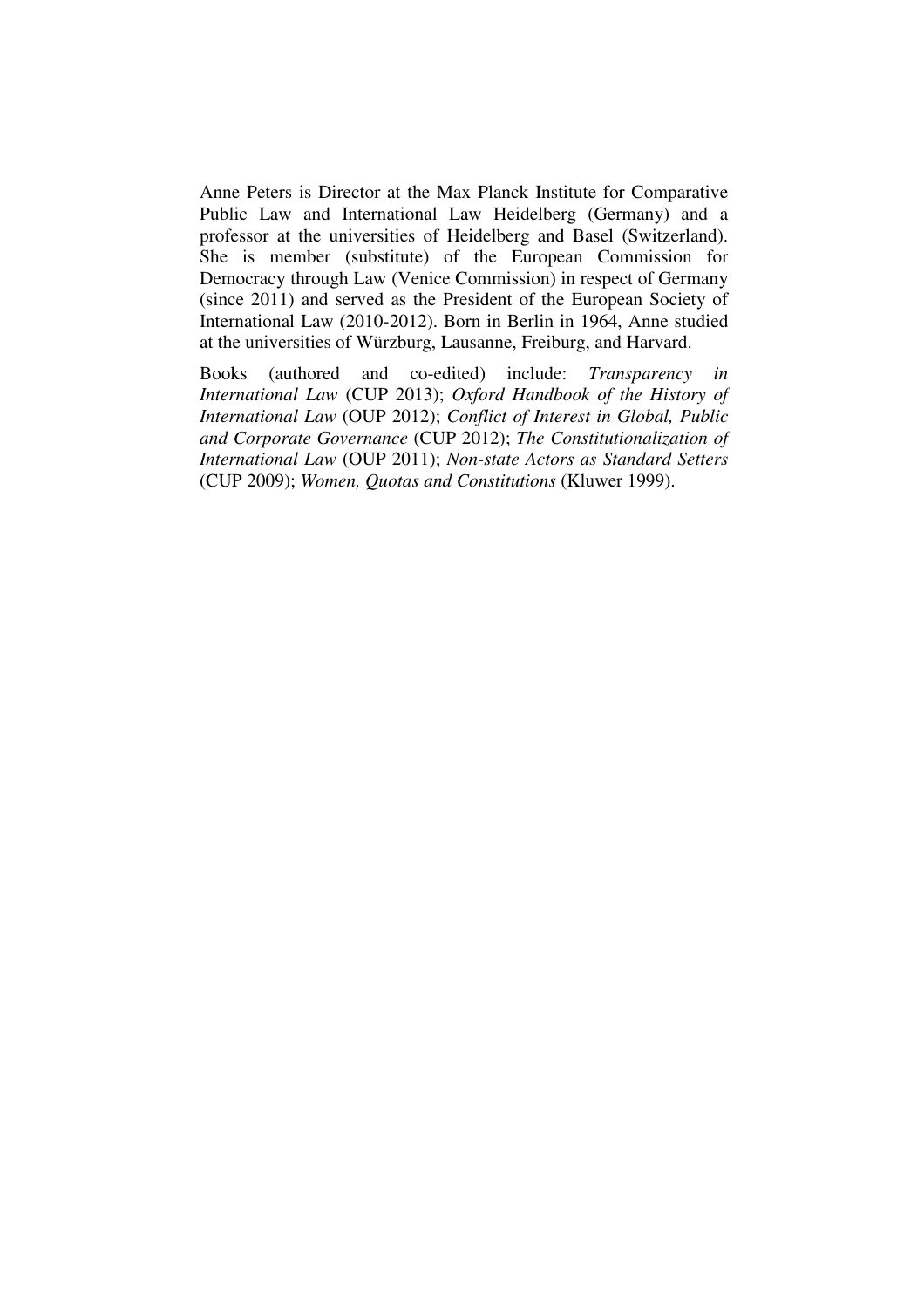# **Constitutional Fragments: On The Interaction of Constitutionalization and Fragmentation in International Law**

#### Anne Peters

#### **1. Statement of the Argument**

This paper seeks to redefine the relationship between fragmentation and constitutionalization (both as legal processes and as accompanying discourses), and it highlights the persistence and the power of a global, albeit fragmented and mainly procedural constitutionalism.

'Fragmentation' and 'constitutionalization', understood as processes, seem to be two trends in the evolution of international law. Because both are, first, a matter of degree, and secondly no linear developments, the empirical claim that one or both phenomena are legally relevant beyond minimal or anecdotical episodes is contested. Moroever, each phenomenon is evaluated differently (e.g. as constituting a risk or opportunity for international law as a whole) by different observers. The diverging assessments are to some extent pre-shaped by the fact that both fragmentation and constitutionalization are inevitably descriptive-evaluative, and thus loaded terms. 'Fragmentation' has a negative connotation, is a pejorative term (rather than diversity, specialization, or pluralism). 'Constitutionalization', in contrast, feeds on the positive ring of the concept of constitution. Finally, both constitutionalization and fragmentation are terms which describe not only legal processes in the real world of law but are also labels for the accompanying discourses (mostly among academics, less among judges, and even less among political law-making actors). The putative trends so far do not have a clearly definable end-result, e.g. a completely fragmented international legal order on the one hand, or a world constitution on the other. Rather, the state of the law resulting from these processes is in itself a matter of contestable conceptualization.

Often, the scholarly diagnosis of constitutionalization, and the academic or political quest for reinforcing the putative trend, is depicted by skeptical scholars as a conscious or subconscious reaction against fragmentation; as a quest to counter that fragmentation (perceived as a threat) and to remedy its (presumably negative) consequences: 'constitutionalism as a means of solving fragmentation problems.'<sup>1</sup> For example, Joel Trachtman notes: 'In the fragmentation context, constitutionalization

<sup>&</sup>lt;sup>1</sup> A van Aaken 'Defragmentation of Public International Law Through Interpretation: A Methodological Proposal' (2009) 16 *Indiana Journal of Global Legal Studies* 483-512 at 487. See also J G van Mulligen 'Global Constitutionalism and the Objective Purport of the International Legal Order' (2011) 24 *Leiden Journal of International Law* 277–304 at 284: 'Constitutionalism's anti-fragmentational virtue may indeed be said to represent its prime rationale, impetus, and driving force.'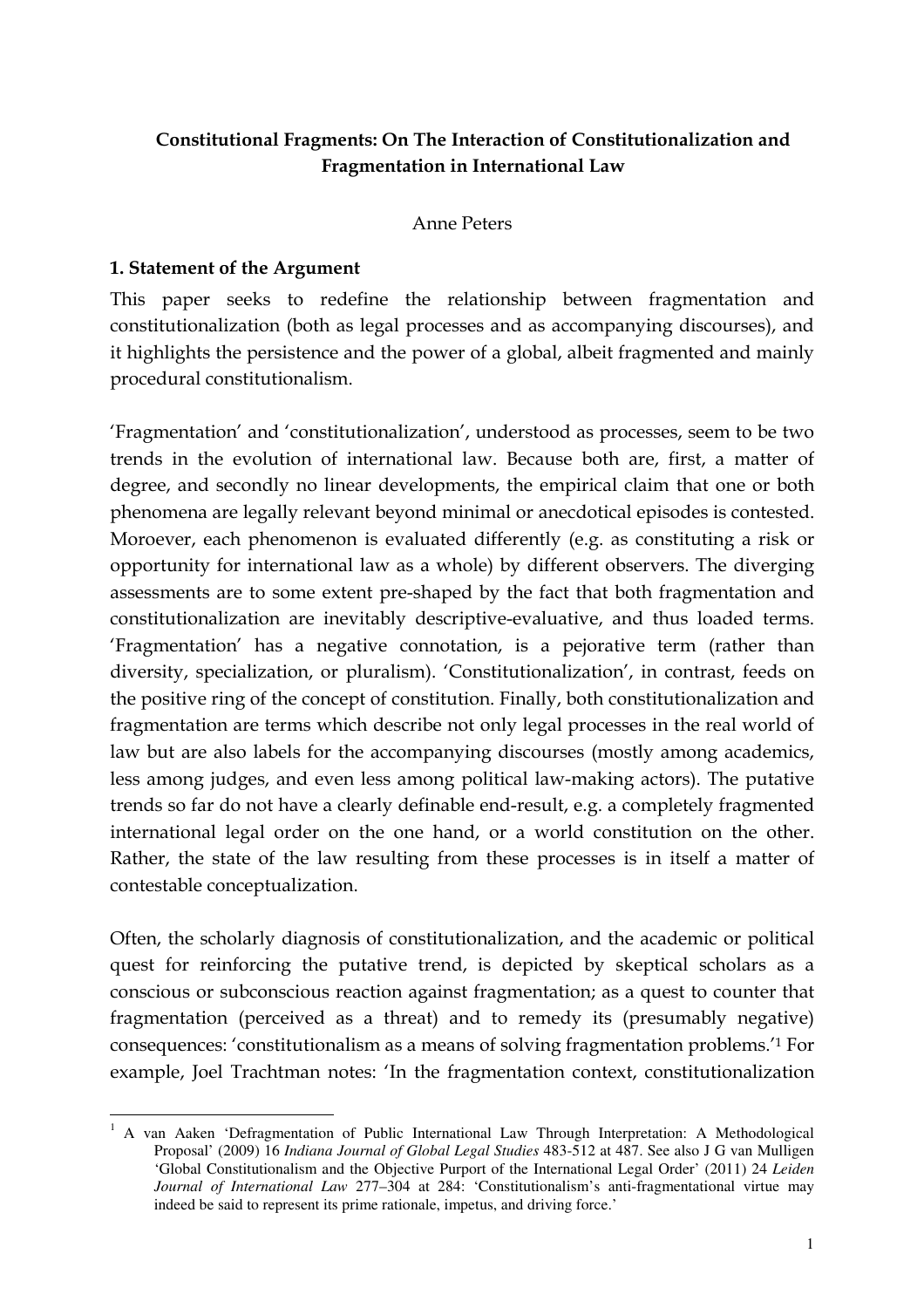(…) can be seen as a way of introducing hierarchy and order – or at least a set of coordinating mechanisms – into a chaotic system otherwise marked by proliferating institutions and norms.'<sup>2</sup> Many observers framing the debate in that way castigate the idea of global constitutionalism as a naïve desire to re-create unity and harmony in international law.<sup>3</sup> From that perspective, a holistic international constitution is (erroneously) hailed by its protagonists as a remedy against the threat of fragmentation, as a (vain) attempt to preserve order, stability and values, while in reality pluralism bordering chaos reigns.

Contrary to that stance, this contribution suggests that a constitutional perspective allows for a more adequate description of the international order as it stands, *exactly because* of the latter's fragmented character. I start with Olivier de Frouville's observation that 'the time may have come when the concept of a constitution should be put at the forefront again, not because there was no constitution before—in fact (…) there has always been a constitution in international law—but because this concept is now more useful than ever in understanding and describing international law as it is today, that is a legal order which has become more complex, fragmented, and difficult to conceptualize with such elementary concepts such as sovereignty and consent.'<sup>4</sup> Beyond that heuristic insight, this paper makes four points: First, the constitutionalisation of international law is a broad and deep phenomenon which historically started before fragmentation (section 2) has been discussed as a problem. Second, fragmentation and constitutionalisation are mutually reinforcing and to some extent even mutually constitutive:<sup>5</sup> On the one hand, constitutionalisation phenomena within international law have exacerbated fragmentation, because they have from the outset on taken place at multiple sites, and have produced only constitutional fragments (section 3). On the other hand, fragmentation in turn has triggered new forms of constitutionalisation in international law; the processes of fragmentation are themselves being 'constitutionalised'. Put differently, constitutionalisation (as a process) and global constitutionalism (as an intellectual framework) is profoundly shaping how law-appliers deal with fragmentation, notably because the current 'second stage'-fragmentation debate which concentrates on principles, procedures, and institutions for coordinating, harmonising, and

 $\overline{a}$  $2$  Trachtman (note 69) at 251.

<sup>3</sup> J Klabbers 'Constitutionalism Lite' (2004) 1 *International Organizations Law Review* 31-58 at 49: constitutionalism as a bulwark against fragmentation, 'as a promise that there is some system in all the madness'.

<sup>&</sup>lt;sup>4</sup> Olivier de Frouville, 'On the Theory of International Constitution', in: Denis Alland, Vincent Chetail, Olivier de Frouville, Jorge E. Viñuales (eds), *Unité et diversité du droit international : Ecrits en l'honneur du professeur Pierre-Marie Dupuy* (Leiden : Martinus Nihof 2014), 77-103 at 79.

<sup>&</sup>lt;sup>5</sup> See for the view that constitutionalization and fragmentation are parallel and co-constitutive phenomena the latest contributions to the debate such as T Kleinlein *Konstitutionalisierung im Völkerrecht: Konstruktion und Elemente einer idealistischen Völkerrechtslehre* (Springer Berlin 2012); D Kühne *Materielle Konstitutionalisierung im Völkerrecht* (Schulthess Zurich 2014) at 359.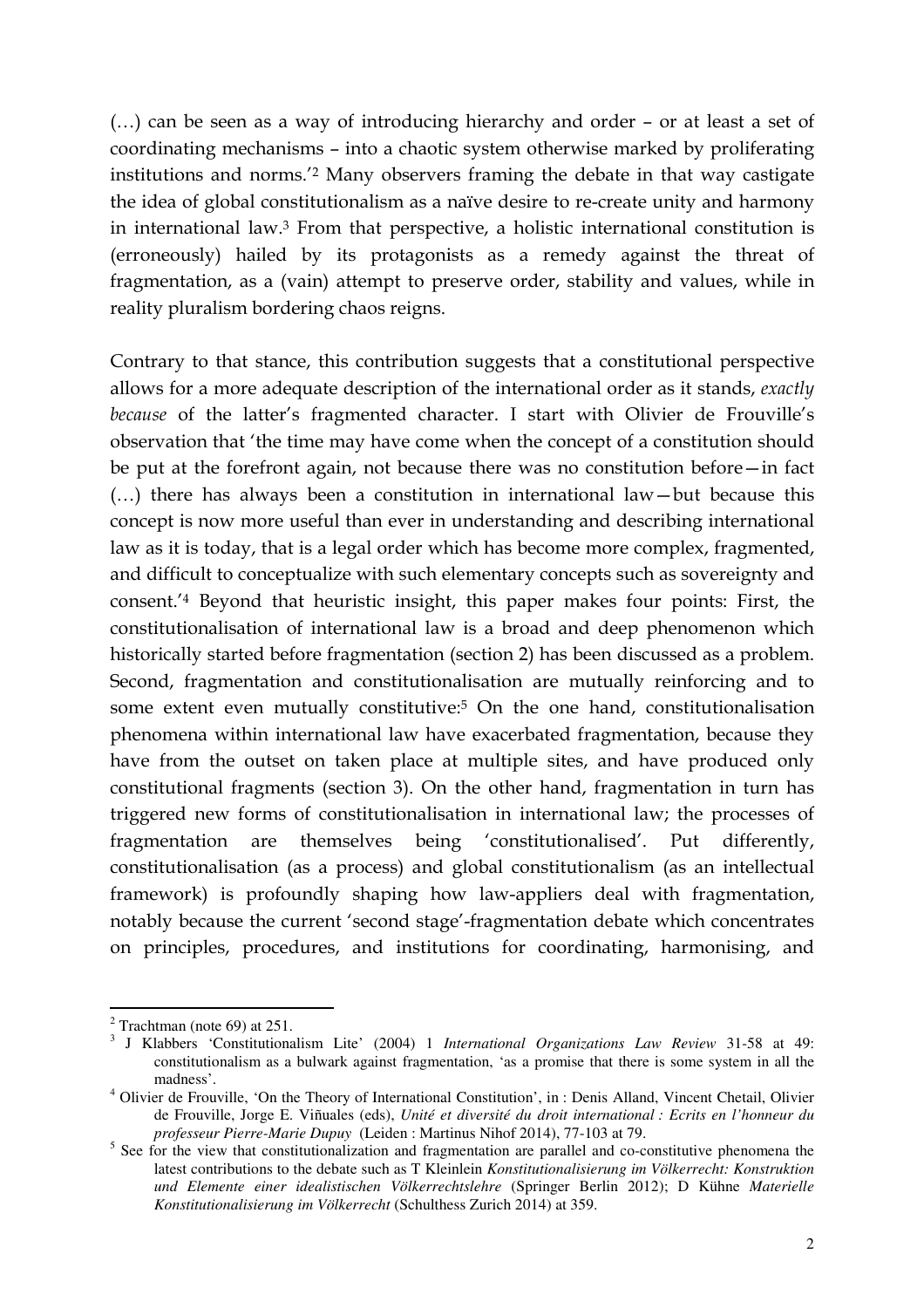integrating various international regimes, is explicitly or implicitly guided by genuine constitutionalist considerations (section 4).

Thirdly, the discourses of fragmentation and constitutionalisation are largely motivated by a common root concern, namely the concern about the legitimacy of international law. Both phenomena also share the merit of promoting contestation and politization within the international legal process; they are kindred-spirited. Importantly, constitutionalism is not a reconciliatory strategy responding to fragmentation but a critical discourse (section 5).

My conclusion is that global constitutionalism is a useful analytic lens for understanding how international law evolves and works, as long as it is understood as 'thin' (contending itself with procedures as opposed to substance), and inevitably multi-level (necessarily involving domestic constitutional law). Even if a global constitutionalism of this type stays (partly) outside the picture of international law proper, it will always be reproduced in the fragments of the international legal order (section 6).

## **2. The fragmentation of international law**

## *2.1. Overview*

The term 'fragmentation (of international law)' denotes both a process and its result, namely a (relatively) fragmented state of the law. The diagnosis refers to the dynamic growth of new and specialized sub-fields of international law after 1989, to the rise of new actors beside states (international organizations, NGOs, and business) and to new types of international norms outside the acknowledged sources.

The evolution was triggered by the break-down of the communist bloc in 1989 which brought to an end the stable bi-polar world order. In the wake of the post-cold war 'new world order' (US President GH Bush), a host of multilateral treaties were concluded: The Rio Conventions and numerous hard and soft environmental instruments were adopted in 1992, the membership of the ICSID-Convention and the number of BITs exploded. New organizations and other permanent international bodies were founded, such as the WTO in 1994. New international courts and tribunals were established (esp. the Yugoslavia and other criminal tribunals since 1992, the WTO dispute settlement body (1994), the ICC (Statute of 1998, functional since 2003), the ITLOS (operational since 1996)). Investment arbitration increased dramatically, and the ECtHR was transformed into a permanent Court with direct access for individuals in 1998.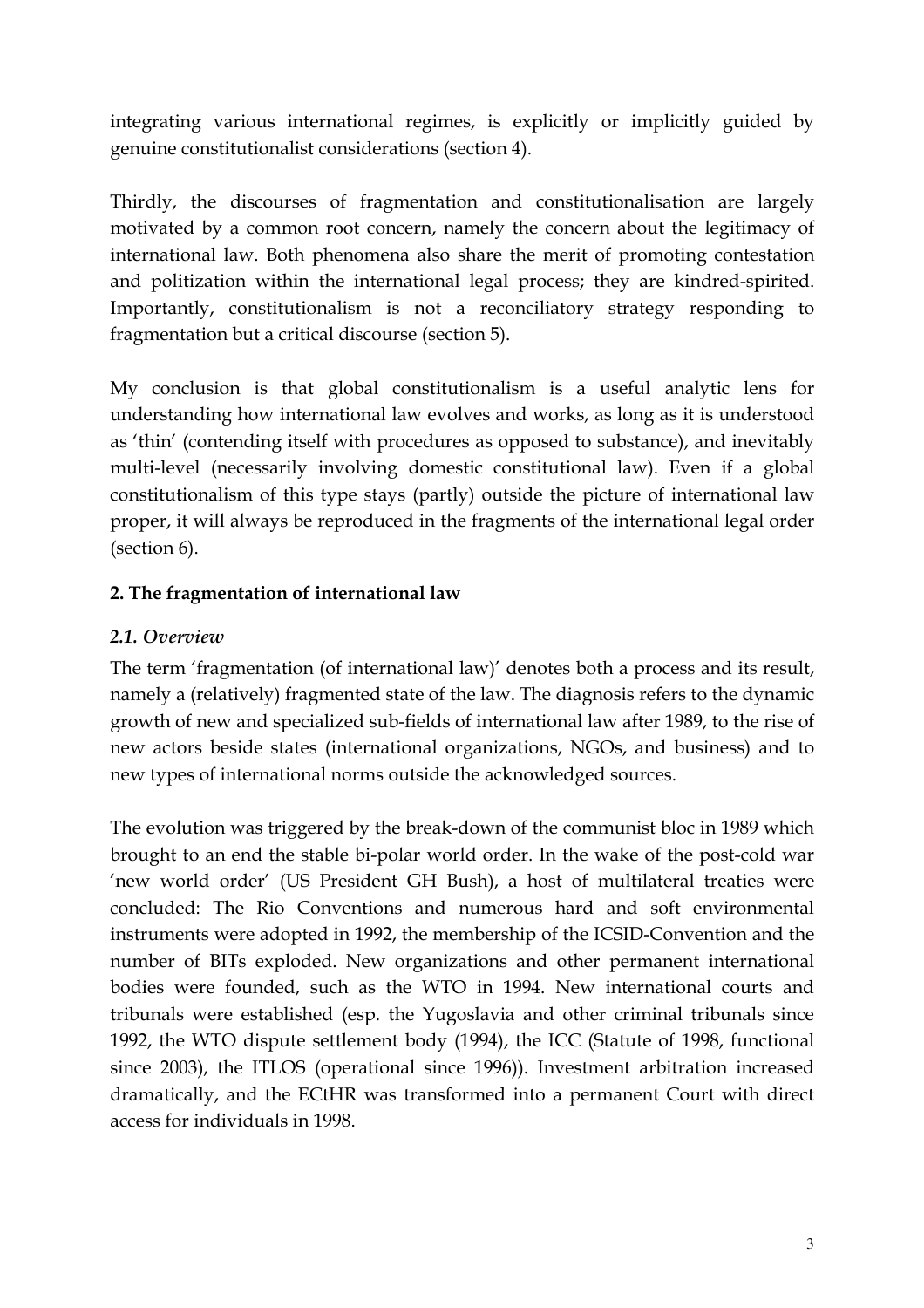That 'proliferation'<sup>6</sup> of these international dispute settlement institutions gave rise, at the end of the 1990s, to a fear that those specialized courts and tribunals would 'develop greater variations in their determinations of general international law', which would 'damage the coherence of the international legal system'.<sup>7</sup> This concern was most prominently voiced by the then President of ICJ, judge Gilbert Guillaume in his speech to the General Assembly in 2001.<sup>8</sup> The articulation of such 'problem' by that office-holder was later critizised as a hegemonic attempt of a professional to preserve the power of the World Court.<sup>9</sup>

Against this background, the ILC tackled the topic in 2000,<sup>10</sup> and a study group issued successive interim reports, with the end report based on a draft 'finalized' by Martti Koskenniemi in 2006.<sup>11</sup> The heydays of the academic fragmentation debate were the first decade of the millennium. Pierre-Marie Dupuy devoted his 2000 General Course in the Hague Summer Academy to the issue.<sup>12</sup> An important symposium on 'diversity or cacophony' was held at Michigan Law School (with contributions, *inter alia*, by Hafner, Teubner, and Simma) which resulted in a 500 pages-journal issue in 2004.<sup>13</sup> While the debate, in its first phase, sought to understand, conceptualise and evaluate fragmentation, it later concentrated more on developing principles and procedures for coordinating and harmonizing the pieces, and for solving conflicts.<sup>14</sup> In 2007 still, fragmentation was 'le sujet à la mode'.<sup>15</sup> But in 2014, the constatation was: 'Much ado about nothing'.<sup>16</sup>

 6 Symposium Issue: 'The Proliferation of International Tribunals: Piecing Together the Puzzle', (1999) 31 *New York University Journal of International Law and Politics*, 679-933.

<sup>7</sup> J I Charney 'Is international law threatened by multiple international tribunals?' (1998) 271 *Recueil des Cours* 101-382 at 347.

<sup>&</sup>lt;sup>8</sup> Speech by H.E. Judge Gilbert Guillaume, President of the International Court of Justice, to the General Assembly of the United Nations, 30 October 2001, available at: http://www.icj $cij.org/court/index.php?pr=82&pt=3&p1=1&p2=3&p3=1.$ 

<sup>9</sup> See, e.g., M Prost *The Concept of Unity in International Law* (Hart Oxford 2012) at 202-209.

<sup>&</sup>lt;sup>10</sup> See as a first text the study by G Hafner 'Risks ensuing from fragmentation of international law' (*Yearbook of the ILC* 2000, Volume 2 Part 2, also in Official Records of the General Assembly, Fifty-fifth Session, Supplement No. 10 (A/55/10), paras. 726-728 and 729(5), study in the Annex)

<sup>&</sup>lt;sup>11</sup> ILC, Fragmentation of international law: difficulties arising from the diversification and expansion of international law: Report of the Study Group of the International Law Commission, finalized by Martti Koskenniemi, 13 April 2006 (UN Doc. A/CN.4/L.682), with Appendix: Draft conclusion of the work of the Study Group, 2 May 2006 (UN Doc. A/CN.4/L.682/Add.1); ILC, Fragmentation of international law: difficulties arising from the diversification and expansion of international law: Report of the Study Group of the International Law Commission of 18 July 2006 (UN Doc. A/CN.4/L.702).

<sup>12</sup> P-M Dupuy 'L'unité de l'ordre juridique international' (2002) 297 *Recueil des Cours* 9-490.

<sup>&</sup>lt;sup>13</sup> 'Diversity or Cacophony: New Sources of Norms in International Law' (symposium) (2003-2004) 25 *Michigan Journal of International Law* 845-1375.

 $14$  Prost (note 9) at 9.

<sup>&</sup>lt;sup>15</sup> B Conforti 'L' Unité et fragmentation du droit international; "Glissez, mortels, n' appuyez pas!"', (2007) 111 *Revue Générale de droit international public* 5-10, at 5.

<sup>&</sup>lt;sup>16</sup> T Meggido 'Much Ado About Nothing: Are Concerns about International Law's Fragmentation Justified?' ICON·S Inaugural Conference on 'Rethinking the Boundaries of Public Law and Public Space', Florence, Italy, June 26-28, 2014.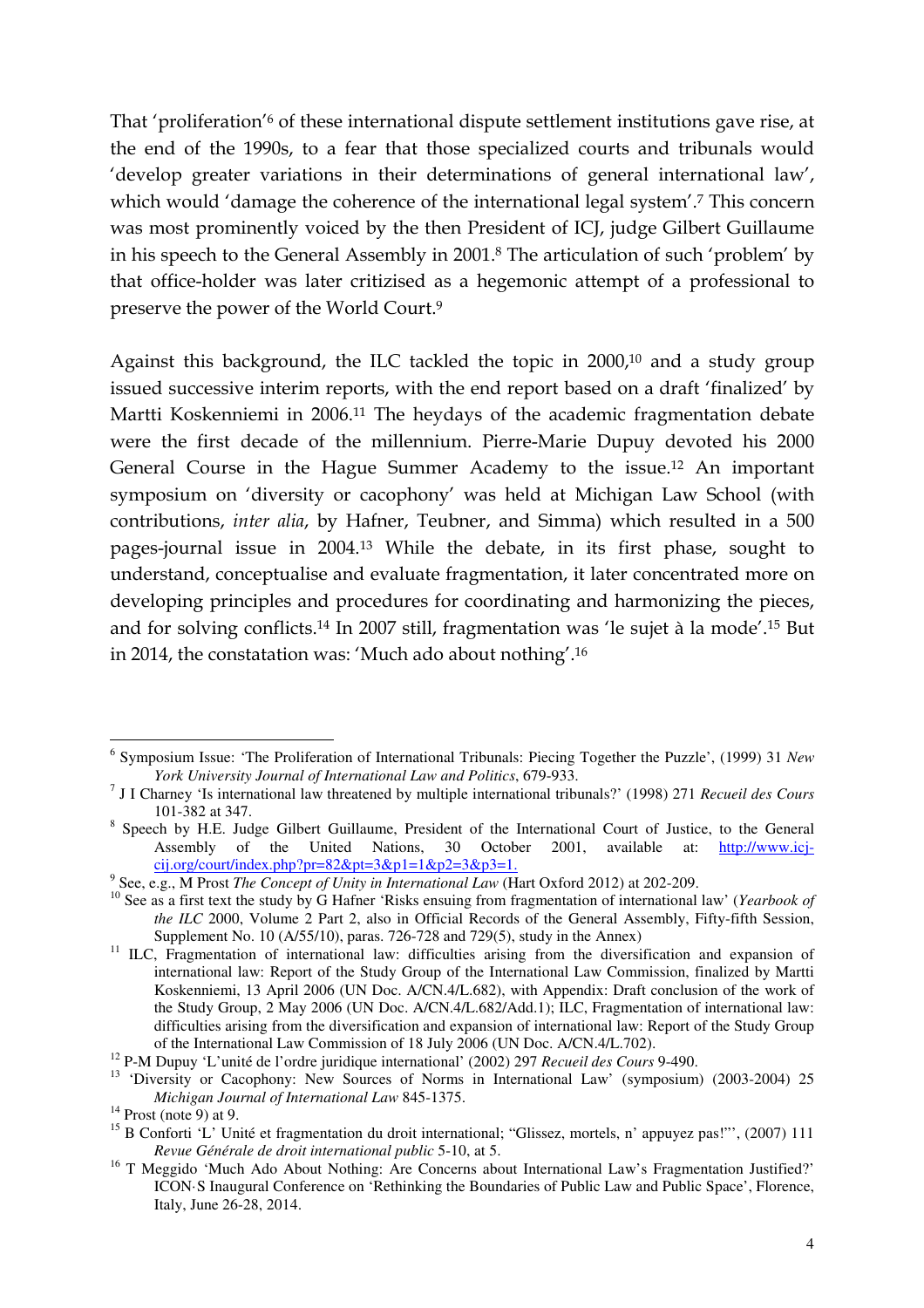#### *2.2. Causes of fragmentation*

The causes of fragmetation seem to be both functional and political. First of all, fragmentation is inbuilt in the decentralized structure of international law which results from the absence of a central world legislator. Second, and connected to the former, fragmentation originates in the domestic sphere: Different issue areas are handled by different departments of government which negotiate different treaties, and different administrative authorities then apply them. Third, fragmentation is a response to globalization. Global problems (ranging from climate deterioration over migration and terrorism to the financial crisis) have triggered a demand for more international, and also more special regulation.<sup>17</sup>

From the perspective of global constitutionalism, the political causes may be more interesting. States negotiating treaties normally have different views about policy priorities which translate into relationships between different regimes, for example trade agreements and treaties on cultural or biological diversity. When the states are unable to reach a political solution through treaty design, they leave texts deliberately open-ended, for example, the non-economic exceptions in the GATT, TRIPs, or TBT-Agreement. The bucket is thus passed to the law-appliers, including arbitrators, to possibly 'integrate' the regimes, at the occasion of a concrete legal dispute.

Moreover, realist analyses have depicted fragmentation as the result of a deliberate agenda of powerful states.<sup>18</sup> Benvenisti and Downs have argued that fragmentation serves the latters' interests because it limits the bargaining power of weaker states (which cannot group up within one forum but are isolated in a multitude of settings) and because only those states with a greater 'agenda-setting power'<sup>19</sup> can easily create alternative regimes which suit their interests better. The authors identify four fragmentation strategies: Avoiding broad regulatory regimes, one-time negotiations (no mechanisms to update agreements), avoiding the creation of authoritative institutions (courts, administrations). The fourth strategy is 'regime shifting', that is creating a new regime as soon as the original regime becomes to responsive to the interests of weaker states (the latter are protected by rules which constrain the actors and through the principle of legal equality).<sup>20</sup> While it is not clear whether Benvenisti and Downs have – beyond the anecdotical examples given – revealed a behavioural pattern that is strategically motivated and in fact has hegemonic effects,<sup>21</sup> their

 $17$  See also below text with note 31.

<sup>&</sup>lt;sup>18</sup> E Benvenisti and G W Downs 'The Empire's New Clothes: Political Economy and the Fragmentation of International Law' (2007) 60 *Stanford Law Review* 595-631.

<sup>&</sup>lt;sup>19</sup> Ibid., at 615.

 $20$  Ibid., 599, in detail at 610-619.

<sup>21</sup> Critically M Zürn and B Faude 'On Fragmentation, Differentiation and Coordination', (2013) 13 *Global Environmental Politics* 119-130 at 125-26.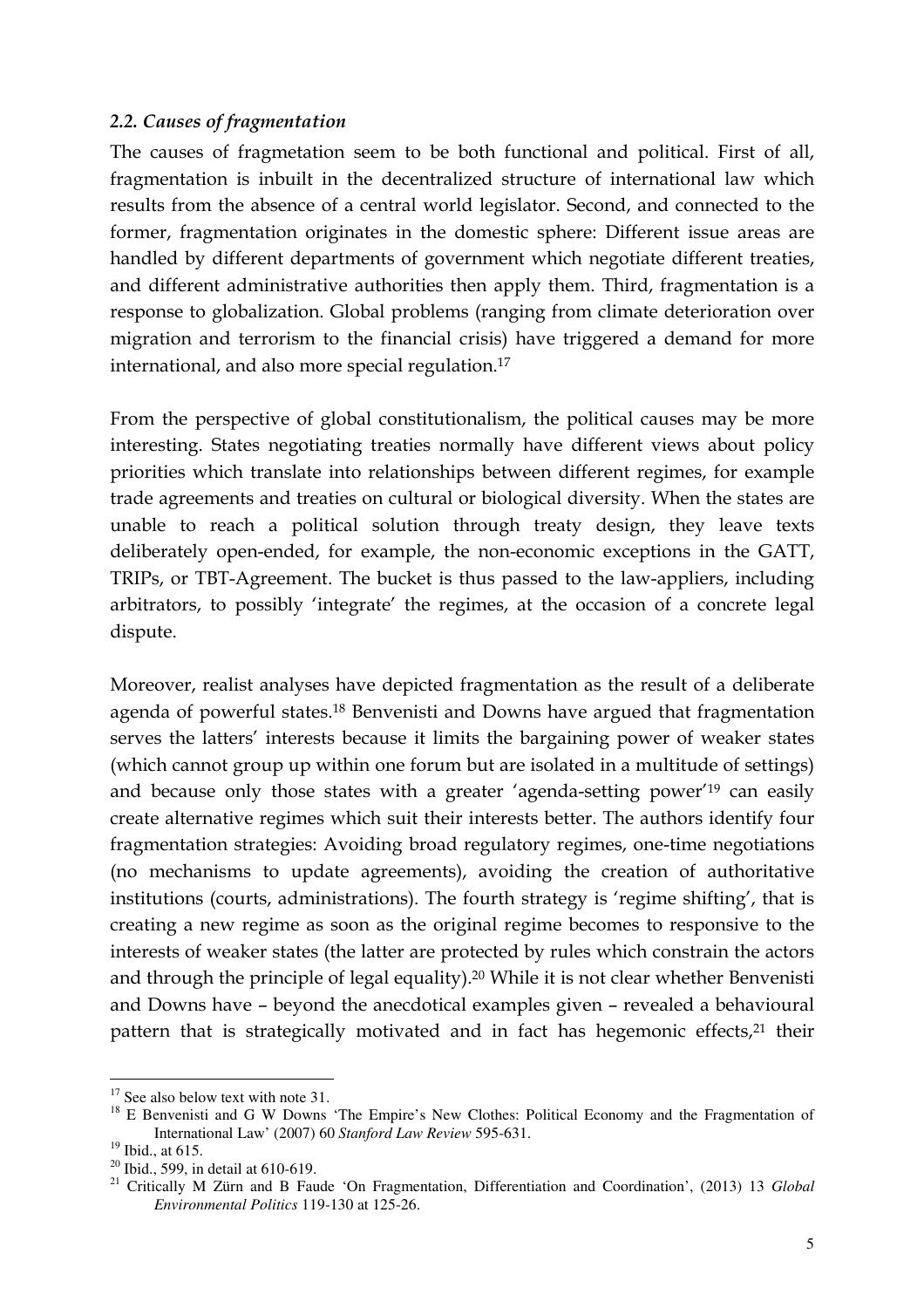analysis has the merit of politicizing the facially technical fragmentation debate. It draws attention to the loss of overall legitimacy connected to fragmentation – which is exactly the focus of the constitutionalization debate, too.

#### *2.3. Types of fragmentation*

Taxonomies of fragmentation differ. For example, we might distinguish 'functional' fragmentation from regional ('geographic'/'territorial') fragmentation.<sup>22</sup> Two relevant facets seem to be the *institutional* fragmentation (different treaties, organisations, bodies, courts) and the *ideational* fragmentation (different objectives and values). These two facets flow into each other, assuming that each institution (COP, dispute settlement body, etc.) tends to favour the values and objective of its own regime, be it only because the law-makers and law-appliers know that regime better than competing ones (the expertise-based bias).

The ILC-works on the law of international (state) responsibility, mostly in the 1970s and '80s, ventilated the idea of regimes which prescribe and control all reactions to breaches of their norms. Any recourse to the general law of international responsibility, notably to counter-measures, would then be precluded (*self-contained régimes*). The ICJ applied this concept once and qualified the 'rules of diplomatic law' as a 'self-contained régime'.<sup>23</sup> That term needs to be buried. For reasons of structural coherence and policy results, there are and should be no sealed-off regimes.<sup>24</sup> General international law always constitutes the normative environment, and is applicable to fill gaps or when the rules of the regime themselves can not fulfill the regime's stated objectives. The ILC study of 2006 therefore suggested the label 'special treaty-regimes' instead.<sup>25</sup>

More importantly, we can distinguish between fragmentation in law-making and fragmentation in law-application. As just mentioned, the political process of developing international (treaty) law results in fragmented law, either for lack of political agreement on inter-regime relations, or due to the hegemonic interest of powerful law-making states (see above sec. 2.2.). But even if fragmentation were avoided in law-making, the law could be (further) fragmented by the autonomous law-appliers. The adoption of overarching, multi-issue treaties (in the form of 'linkages' of different subject matters, e.g. trade and labour) would not necessarily eliminate conflicts in law-application, because there are often no strict incompatibilities of different broad objectives (such as promoting free trade and

 $\overline{a}$  $22$  In trade law, investment law, and human rights law, we find both universal and regional agreements.

<sup>&</sup>lt;sup>23</sup> ICJ, *Case Concerning United States Diplomatic and Consular Staff in Tehran (USA v. Iran)*, ICJ Reports 1980, 3, para. 86.

<sup>&</sup>lt;sup>24</sup> B Simma and D Pulkowski 'Of Planets and the Universe: Self-Contained Regimes in International Law' (2006) 17 *EJIL* 483-529.

<sup>25</sup> ILC May 2006, para. 492.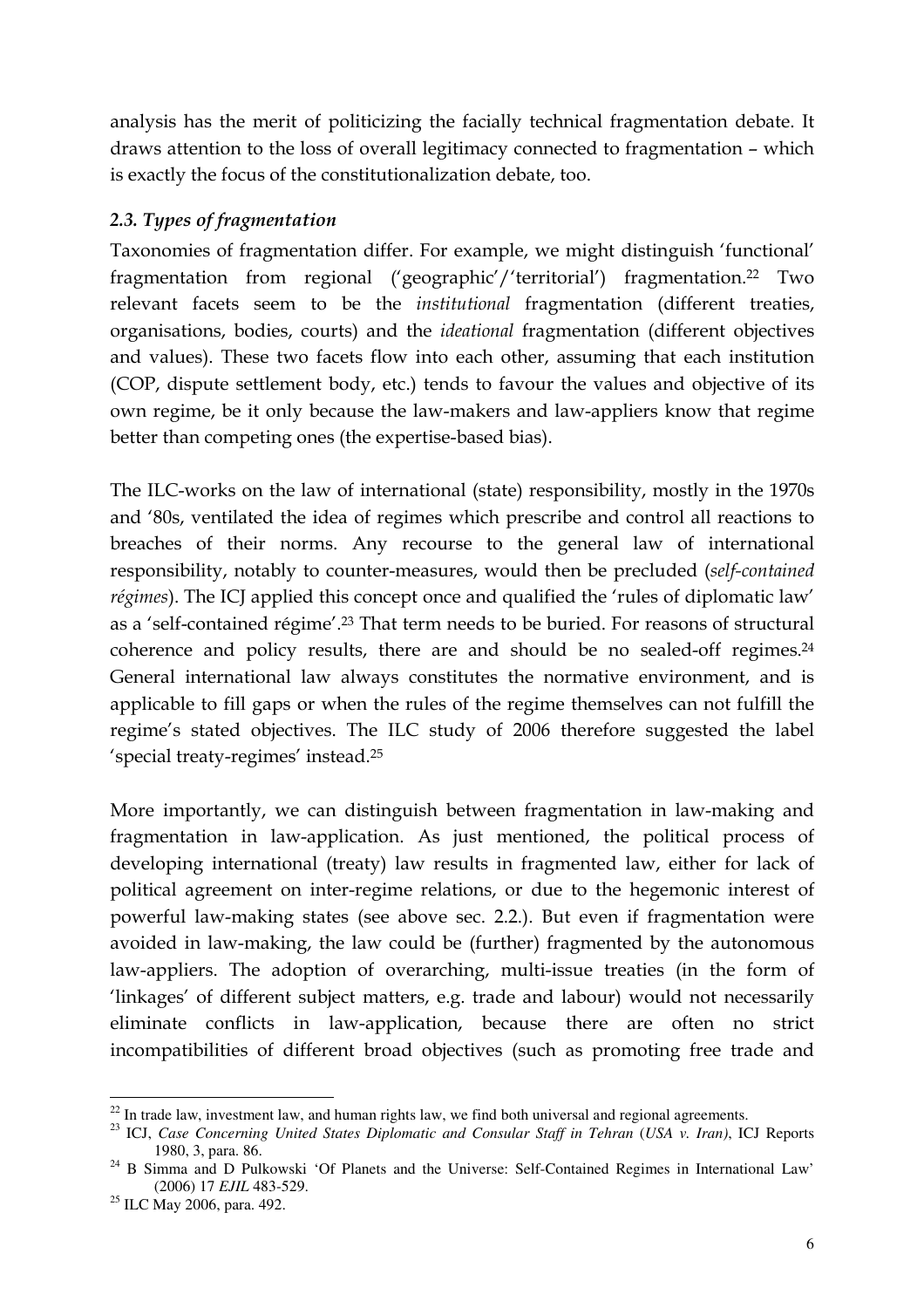promoting labourers' welfare), but rather merely *tensions* arising from the prioritization of different objectives. Actual conflicts normally only arise in the concrete case at hand, i.e. in law-application and dispute-resolution.

Typical issue areas among which tension may arise are free trade in tension with environmental and species protection,<sup>26</sup> or with human rights/ labour rights.<sup>27</sup> These tensions can – somewhat simplistically – be framed as conflicts between 'private' interests (property, contract) and the (global) public interest, even if – at least in the theory and experience of free market economy/capitalism – the protection of those private rights has trickle down benefits for (some) other market participants and society at large.

As far as the protection of property and other rights or interests of *foreign investors* are concerned, the necessity that the law-applier reconcile private rights and public interests now arises in international law just as it is familiar from domestic law. The identification of public purposes which would allow, e.g., an expropriation, normally falls within the *domaine réservé* of the host state. Norms of other specific branches of international law such as environmental law,<sup>28</sup> cultural heritage law,<sup>29</sup> and human

 $\overline{a}$ <sup>26</sup> See, e.g., WTO Appellate Body Report, *Canada – Certain Measures Affecting the Renewable Energy Generating Sector; Canada – Measures relating to the Feed-in Tariff Program*, WT/DS412/AB/R; WT/DS426/AB/R, adopted 6 May 2013. The Canadian province of Ontario sought to encourage the use of renewable energy through a pricing scheme. The measures were held to be inconsistent with Art. 2(1) of the Agreement on Trade-related Investment Measures (TRIMS) and Art. III(4) GATT. Or, a state's entitlement or even obligation to restrict imports based on an environmental treaty or CITES may conflict with that same state's obligation to open up its markets for products under trade agreements.

 $^{27}$  For example, there are tensions between the prescription of plain packaging for cigarettes, sought by the WHO Framework Convention on Tobacco Control and WTO rules on free trade.

<sup>&</sup>lt;sup>28</sup> The *Vattenfall* case illustrates the friction between investment protection and (international) environmental law. German authorities here denied or delayed water and emission permits for a Swedish power plant project in order to comply (at least so it was argued) with commitments under international environmental law such as the EU Water Framework Directive and the UNFCCC (cf. ICSID, *Vattenfall v. Germany,*  Request for Arbitration (30 March 2009), at para 17). This stood in tension with the state's obligations under the Energy Charter Treaty not to expropriate foreign investors and to accord them fair and equitable treatment. See also ICSID, *Compania del Desarrollo de Santa Elena, S.A. v. Republic of Costa Rica*, Case No. ARB 96/1, Final Award 17 February 2000: In this case, the right of the state to expropriate the investor for the public purpose of protecting the environment (in conformity with the general international law on protection of property), was not in dispute. The dignity of the public interest had no impact on the amount of the compensation.

<sup>&</sup>lt;sup>29</sup> NAFTA Chap 11, Arbitration, *Glamis Gold v United States of America*, Counter-memorial of the United States of  $19<sup>th</sup>$  september 2006, at pp. 33-35: The defendant state justified its regulations requiring backfilling and grading for mining operations in the vicinity of Native American sacred sites by relying, *inter alia*, on the principles of the UNESCO World Heritage Convention concerning the preservation of historic and cultural property which arguably limit investor's rights under NAFTA. The state relied on 'principles of cultural preservation (…) that reflect the "policy" of the international community.' (p. 35). The award of 8 June 2009 mentioned the UNESCO Convention only in the statement of the relevant legal instruments (pp. 46-47). See already ICSID, *Southern Pacific Properties (Middle East) Limited v. Arab Republic of Egypt*, award of 20 May 1992, ARB/84/3, YB Commercial Arbitration 19 (1994), 51-104, para. 158: expropriation through cancellation of a tourist development project for the public purpose to protect antiquities.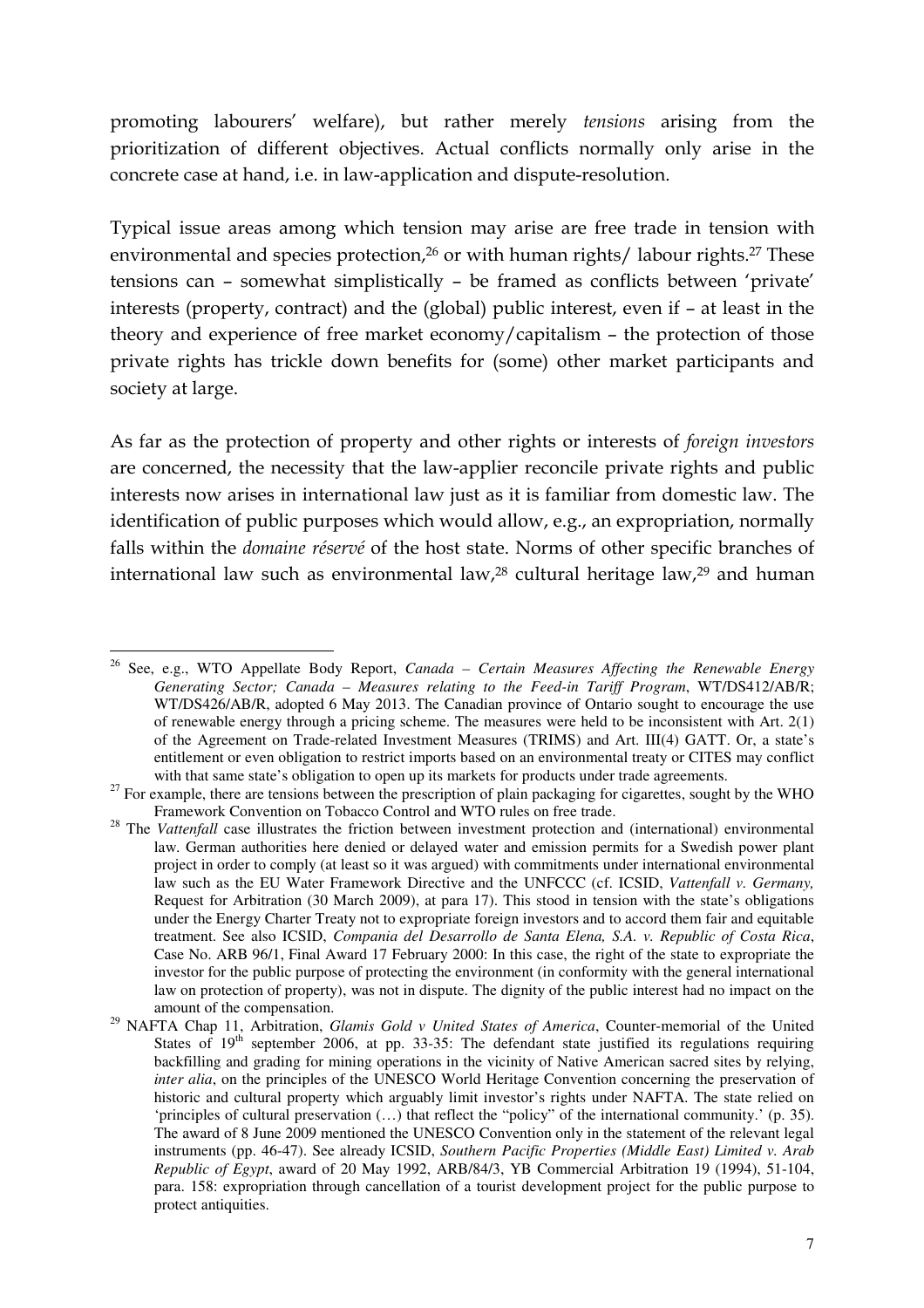rights law,<sup>30</sup> might enter the balance here – as in fact cautiously accepted in arbitration practice. It is doubtful whether the fragmentation, i.e. the dispersal of the relevant rules among the different branches of international law, changes anything in the outcomes of such balancing decisions which would also have to be made by lawappliers if all relevant norms were united in one single treaty.

# *2.4. The assets of fragmentation*

Fragmentation may be beneficial. First of all, fragmentation is an adequate reaction to modernity and modern complexity of life. It is, to speak with Michael Zürn, 'not the dissolution or decomposition of a preexisting world polity or order, but rather an indicator for the emergence of a differentiated world polity or order.'<sup>31</sup> Complexity requires differenciated norms and specalised law-appliers who divide labour. The idea of the priority of the *lex specialis* is exactly motivated by this consideration: Special norms are normally better tailored for the regulation of an issue, and special institutions are normally better equipped to apply them.<sup>32</sup> This proximity (in terms of substance and in terms of regional culture) may enhance acceptance and thus increase compliance rates.

A related stance is that some competitive pressure may be beneficial: Competition between regimes, organisations, courts, and any other institutions may promote productive exploration and experimentation, enhances creativity, allows for correcting mistakes, reduces the risk of failure of one single institution, and thus overall leads to improved performance, notably to better law-making and application.<sup>33</sup>

 $\overline{a}$ <sup>30</sup> The privatization of infrastructure (*service public*), notably water services, partly required by the World Bank from developing states, has often attracted foreign investors. Measures taken by host states such as repudation of lease contracts, failure to improve facilities, negative propaganda, or lowering of water prices have been attacked by investors before arbitral tribunals with the argument that the host state violated the investment contracts and international investment law. It has been suggested that 'human rights and sustainable development issues are factors that condition the nature and extent of the investor's responsibilities, and the balance of rights and obligations as between the investor and the host State.' This would mean that 'foreign corporations engaged in projects intimately related to human rights and the capacity to achieve sustainable development (…), have the highest level of responsibility to meet their duties and obligations as foreign investors, before seeking the protection of international law. This is precisely because such investments necessarily carry with them very serious risks to the population at large.' ICSID, *Biwater Gauff (Tanzania) Ltd. (Claimant) v. United Republic of Tanzania (Respondent)*, Award, Case No. ARB/05/22, 24 July 2008, para. 380 (amici submission, summarized by the Tribunal). See also para. 723 (host state's defense). See further ICSID, *Azurix Corp. (Claimant) and The Argentine Republic (Respondent)*, Award, ICSID Case No. ARB/01/12, 14 July 2006. The province of Buenos Aires had privatized the water services. Subsequent regulations were alleged by the concessionaire to amount to expropriation. The province raised the issue of the compatibility of the BITs with human rights treaties, but the Tribunal 'fail[ed] to understand the incompatibility in the specifics of the instant case', because water services to the consumer continued to be provided without interruption (para. 261).

 $31$  Zürn and Faude (note 21) 119-130 at 22.

<sup>&</sup>lt;sup>32</sup> See only O Casanovas *Unity and Pluralism in Public International Law* (Martinus Nijhoff The Hague 2001) at 246.

<sup>33</sup> See, eg, K J. Alter and S Meunier 'The Politics of International Regime Complexity', (2009) 7 *Perspectives on Politics* 13-24 at 19; Trachtman (note 69) at 250.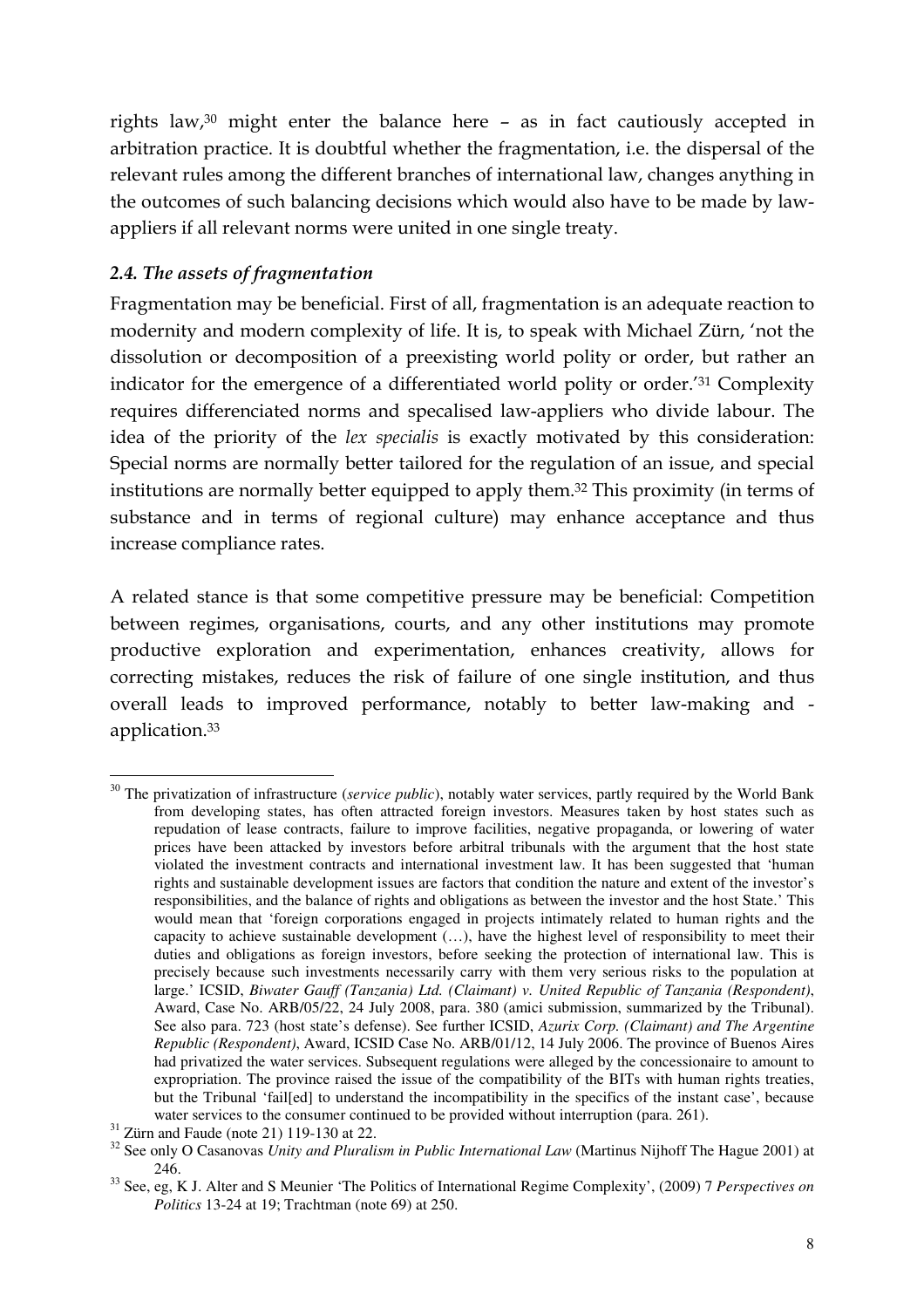Another aspect is protection against concentrations of power. While it has been asserted that in practice the existence of multiple institutions tends to favour big states which possess sufficient manpower and expertise to staff those numerous institutions, any institutional dispersal in the first place helps to prevent abuse because it constitutes a separation of powers with the possibility of checks and balances. Furthermore, accountability is increased by the existence of more and 'new opportunities for dissatisfied parties to challenge existing rules'.<sup>34</sup> Finally, a higher number of international courts and tribunals leads to a better enforcement of international law, and this conforms to the ideal of a rule of law.

At first sight, the creation of antagonist treaties allows different political preferences (of the polical opposition within states, but also of transnational interest groups) to express themselves on the international level.<sup>35</sup> In fact, some treaties have been, in political terms, explicitly designed as 'counter-conventions' to others. For example, the UNESCO Convention on the Protection and Promotion of the Diversity of Cultural Expressions of 2005 seeks to mitigate the WTO-regime, after the attempt of some negotiating states such as Canda and France to insert into the GATS and GATT an *exception culturelle* had failed.<sup>36</sup> In the same sense, the Cartagena Protocol on Biosafety of 2000 is a counter convention to WTO.<sup>37</sup> It can be said that the resulting 'regime conflicts' are praiseworthy because they manifest pluralism – but it remains to be discussed what this means in normative terms (see below sec. 3.4.).

To conclude, fragmentation (and the pluralism going with it) may enhance both the effectiveness and the legitimacy of international law and its application − but only when it is channeled by constitutional principles and procedures (see below sec.4).

#### *2.5. Fragmentation as a problem*

The institutional, procedural, and substantive diversification called 'fragmentation' indeed bears risks. First of all, fragmentation may create conflicts and incompatibilities of legal obligations. A conflict in a narrow sense is present when mutually incompatible obligations arise from diverging rules. These are often treaty conflicts, but also conflicts with or among new types of norms such as codes of conducts, memoranda, and so on.

 $\overline{a}$ <sup>34</sup> C Overdvest and J Zeitlin 'Assembling an Experimentalist Regime: Transnational Governance Interactions in the Forest Sector' (2012) 6 *Regulation and Governance*, 1-29, at 3.

<sup>35</sup> I Ley *Opposition im Völkerrecht* (Springer Berlin 2014).

<sup>&</sup>lt;sup>36</sup> This antagonism becomes manifest in several provisions; preamble no. 18 (cultural activities as noncommodities), Art. 2(5) 'Principle of the complementarity of economic and cultural aspects of development', and others. See H Ruiz Fabri 'Jeux dans la fragmentation: la Convention sur la promotion et la protection de la diversité des expressions culturelles' (2007) 111 *RGDIP* 43-87.

<sup>&</sup>lt;sup>37</sup> Cartagena Protocol on Biosafety to the Convention on Biological Diversity, 29 January 2000, UNTS 2226, No. 30619, p. 208. See, eg, preamble paras 9-11.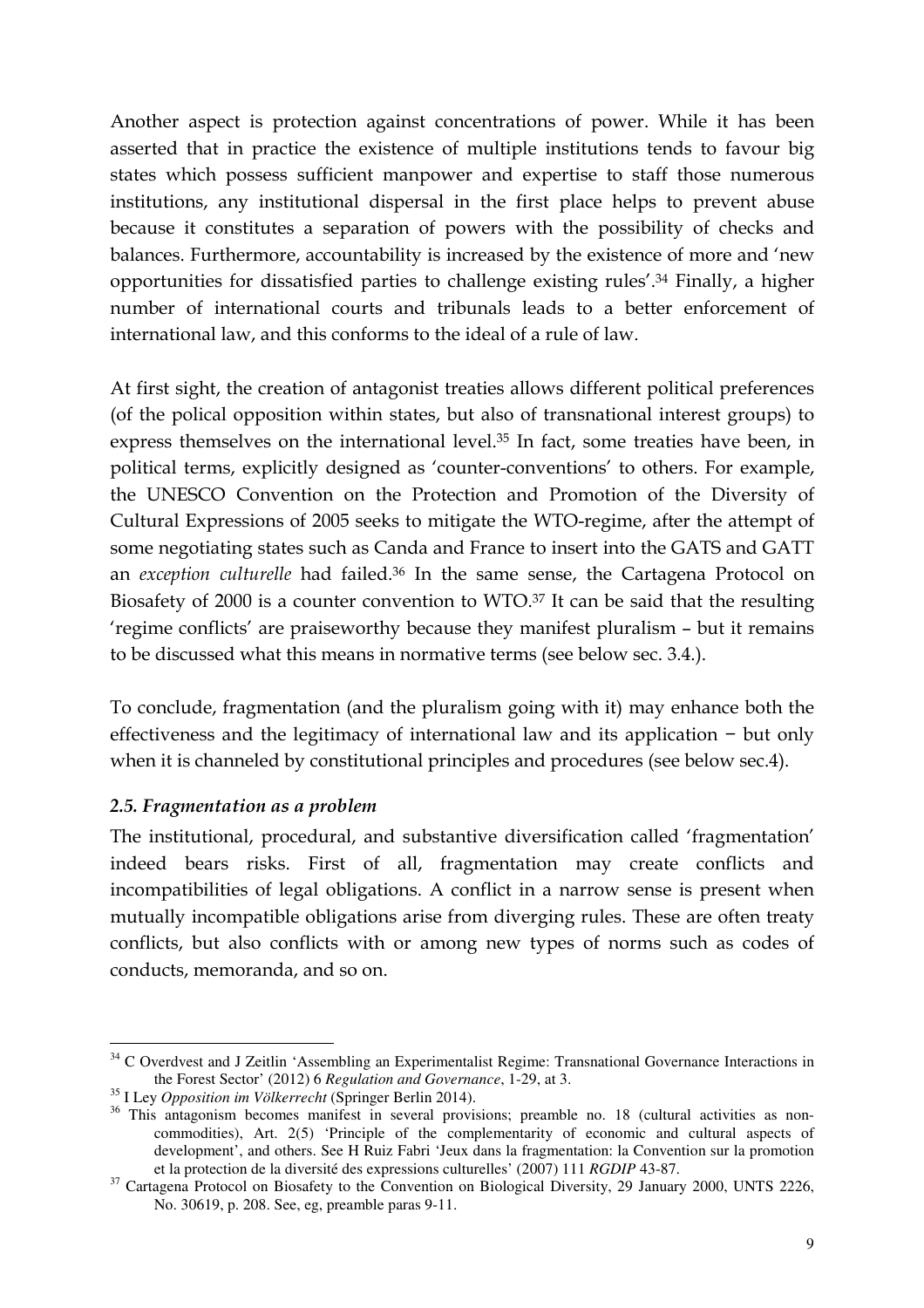Beyond this, one treaty (or soft regime) may frustrate the goals of another one without there being strict conflict. For example, a more liberalized trade increases greenhouse gas emission levels due to the scale effect. Greenhouse gas-emitting states saddled with the legal obligation to maintain low tariffs under trade regimes may be tempted to avoid assuming significant commitments under climate change regimes because this may affect their competitiveness. Such strategic behaviour frustrates the ultimate goals of the UN FCCC even if no legal rule has been breached. Similar incompatibilities short of outright conflicts exist between investment protection and immunity of enforcement: When a foreign investor may not enforce a favourable arbitral award, e.g. through the attachment of State property in governmental non-commercial use, due to the international law of immunity, this frustrates the objectives of international investment law.

Fragmentation also engenders losses of legal certainty which is in turn an element of the (global) rule of law. The multiplicity of institutions (especially of courts and tribunals), and the diverging and possibly conflicting legal norms that are available to those bodies reduce the predictability and reliability of law application. The resulting insecurity is both procedural (e.g. relating to jurisdiction and admissibility of complaints) and substantive. Law-users may exploit the fragmentation (and the diverse institutional outlooks going with it) through forum shopping and regime shifting, based on the strategic consideration which forum and regime will respond best to their claims based on their parochial interest. Although especially international courts have developed some judicial techniques for dealing with procedural and substantive conflicts,<sup>38</sup> clear and forseeable rules have not yet emerged.

More generally speaking, a potentially pernicious consequence is the loss of the unity<sup>39</sup> and coherence of international law. Granted, international lawyers should not fetishize coherence. Coherence is, as the ILC study points out, only 'a formal and abstract virtue. For a legal system that is regarded in some respects as unjust or unworkable, no added value is brought by the fact of its being coherently so.'<sup>40</sup> On the other hand, a loss of coherence implies the loss of international law's quality as a legal order (or system). An agglomeration of isolated and diverse norms does not amount to a legal order. Recall that Herbert L A Hart had notoriously dubbed international law as 'rules which constitute not a system but a simple set'.<sup>41</sup>

<sup>38</sup> J Finke *Die Parallelität internationaler Streitbeilegungsmechanismen: Untersuchung der aus der Stärkung der internationalen Gerichtsbarkeit resultierenden Konflikte* (Dunker & Humblot Berlin 2004); J Crawford and P Nevill 'Relations between International Courts and Tribunals: The "Regime Problem"' in M A Young (ed) *Regime Interaction in International Law: Facing Fragementation* (CUP Cambridge 2012) 235-260.

<sup>39</sup> M Prost *The Concept of Unity in International Law* (Hart Oxford 2012).

<sup>40</sup> ILC May 2006 para. 491.

<sup>&</sup>lt;sup>41</sup> H L A Hart *The Concept of Law* (2nd ed Clarendon Press Oxford 1994 (orig. 1961)) at 234.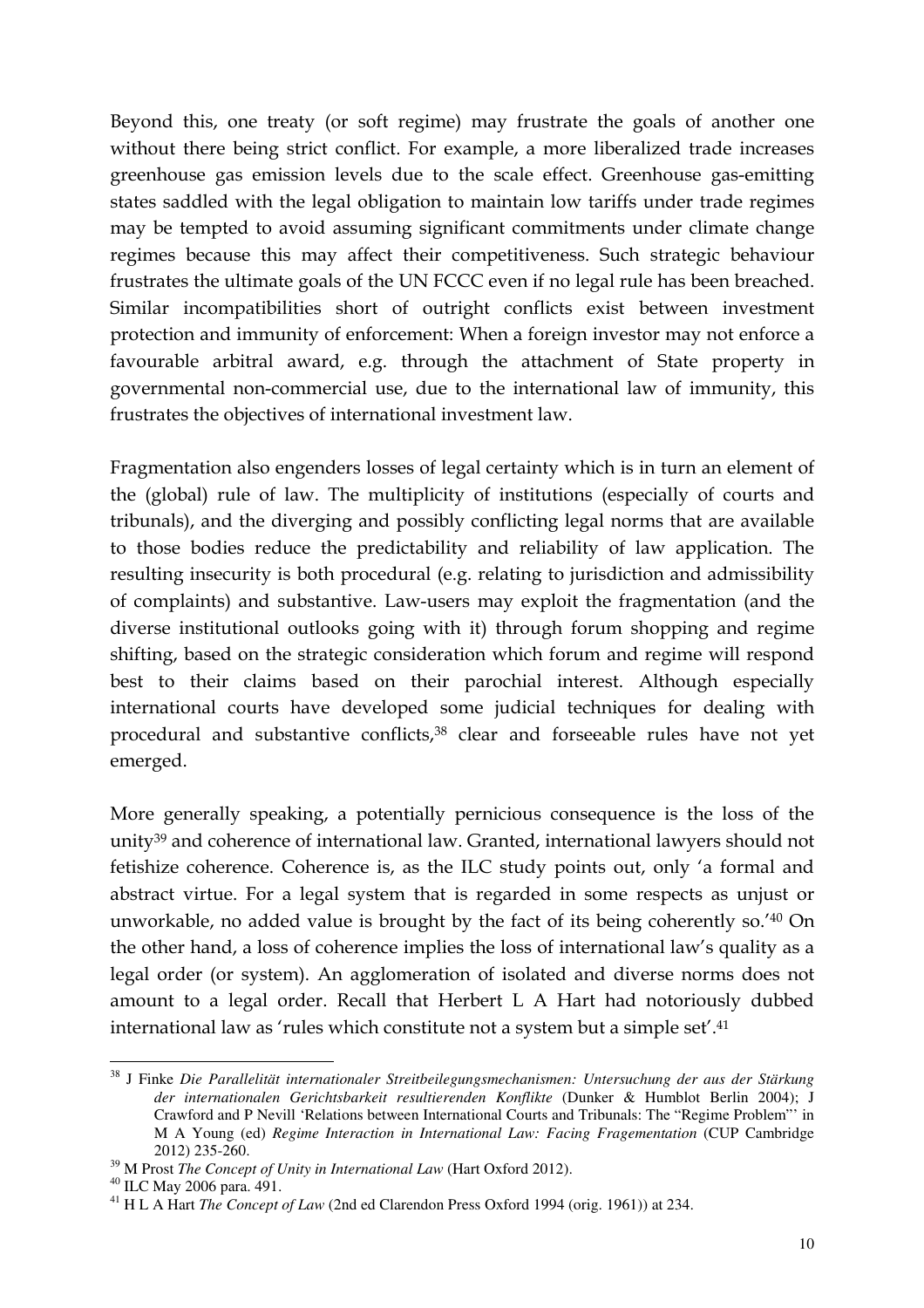A legal order is present only when norms refer to each other (ordered norms). But legal order means not only ordered law but also order through law. These two dimensions are mutually reinforcing: The normative pull of international law is fortified by its stringency and consistency.<sup>42</sup> Understanding this interrelationship means understanding why consistency is particularly important for international law (more than for domestic law): because its normative power is more precarious.

To conclude, what is at stake in fragmentation is unity, harmony, cohesion, order, and – concomitantly − the quality of international law as a truly normative order. Worries about this fact have been disparaged as a 'postmodern anxiety'<sup>43</sup> in a world which has lost stable values. But is it not a justified concern is that international law could 'no longer be a singular endeavor, (…) but merely an empty rhetorical device that loosely describes the ambit of the various discourses in question'?<sup>44</sup> Without some glue holding together the 'special regimes' and 'institutional components', writes Georges Abi-Saab, 'the special regime becomes a legal order unto itself − a kind of legal Frankenstein' that 'no longer partakes in the same basis of legitimacy and formal standards of pertinence.'<sup>45</sup> So ultimately, at the bottom of the fragmentation debate lies, just like in the constitutionalization debate, a concern for a loss of legitimacy of international law, a loss which will ultimately threaten that law's very existence.

#### **3. Fragmented constitutionalization**

#### *3.1. Overview*

The debate on constitutionalization suffers from the great variety of meanings assigned to the key terms. I will here use *constitutionalization* as the label for the evolution from an international order based on some organizing principles such as state sovereignty, territorial integrity, and consensualism to an international legal order which acknowledges and has creatively appropriated and – importantly – modified principles, institutions, and procedures of constitutionalism.

*Global constitutionalism* is an intellectual movement which both reconstructs some features and functions of international law (in the interplay with domestic law) as 'constitutional' and even 'constitutionalist' (positive analysis), and also seeks to provide arguments for their further development in a specific direction (normative

 $\overline{a}$ <sup>42</sup> J Chevallier 'L'ordre juridique' in Centre universitaire de recherches administratives et politiques de Picardie (ed) *Le droit en procès* (1983) 7-49 at 8.

<sup>43</sup> M Koskenniemi and P Leino 'Fragmentation of International Law? Postmodern Anxieties' (2002) 15 *Leiden Journal of International Law* 533-79. Mario Prost speaks of 'fragmentation *angst*' (Prost (note 39), 192).

<sup>44</sup> M Craven 'Unity, Diversity, and the Fragmentation of International Law' (2005) 14 *Finnish Yearbook of International Law* 3-34 at 5 (emphasis added).

<sup>45</sup> G Abi Saab 'Fragmentation or Unification: Some Concluding Remarks' (1999) 31 *NYU J Int Law* 919-933 at 926.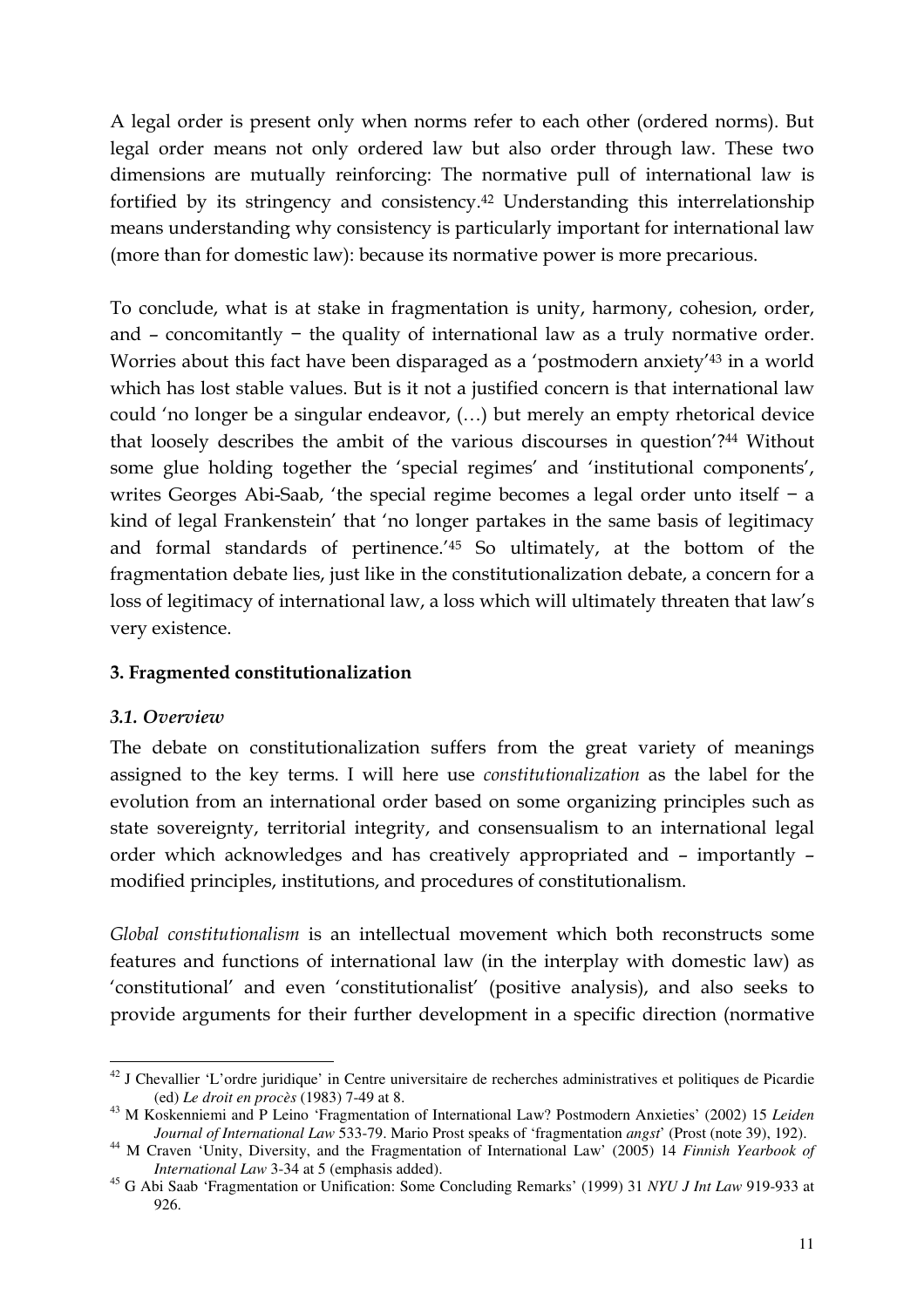analysis). The function of constitutional law normally is to found, to organize, to integrate and to stabilize a political community, to contain political power, to provide normative guidance, and to regulate the governance activities of law-making, lawapplication, and law-enforcement. The desired constitutionalist elements are notably the rule of law, containment of political and possibly economic power through checks and balances, fundamental rights protection, accountability, democracy (or proxies such as participation, inclusion, deliberation, and transparency), and solidarity.<sup>46</sup>

Importantly, the constitutionalization of international law is accompanied and coconstituted by the *internationalization* (or globalization) of state constitutions consisting in the (re-)importation of international precepts (such as human rights standards) into national constitutional texts and case-law, which simultaneously brings about a 'horizontal' convergence of national constitutional law.<sup>47</sup>

The scattered legal texts and the case-law together might form a body of *global*<sup>48</sup> *constitutional law*, a specific subset of law, drawing both on international law and on domestic law, which has a particular normative 'constitutional' status, and the above-mentioned specific 'constitutional' functions. This body is not united in one single document called world constitution. Global constitutional law consists of fundamental norms which serve a constitutional function for the international legal system at large, or for specific international organizations or regimes, and norms which have taken over or reinforce constitutional functions of domestic law.<sup>49</sup>

Historically speaking, the constitutionalization debate engages false friends. Although the concept of a 'constitution of the international legal community' had been spelled out in the inter-war period by the Austrian Alfred Verdross,<sup>50</sup> that conceptualisation is not at the roots of the contemporary debate.<sup>51</sup> In the 1990s, eminent German authors diagnosed an erosion of the consent principle (and hence

 $\overline{a}$ <sup>46</sup> Matthias Kumm and others have called the 'commitment to human rights, democracy, and the rule of law' 'the trinitarian mantra of the constitutionalist faith' (M Kumm, A Lang, J Tully and A Wiener 'How large is the world of global constitutionalism?' (2014) 3 *Global Constitutionalism* 1-8 at 3).

<sup>47</sup> A Peters 'The Globalisation of State Constitutions' in J Nijman and A Nollkaemper (eds) *New Perspectives on the Divide between National and International Law* (Oxford University Press Oxford 2007) 251-308.

<sup>&</sup>lt;sup>48</sup> I use the term 'global' and 'international' interchangeably, although the former denotes better the multi-level quality of the body of constitutional law at stake.

<sup>49</sup> T Kleinlein and A Peters 'International Constitutional Law' in A Carty (ed) *Oxford Bibliographies in International Law* (Oxford University Press Oxford 2014) online publication at: http://www.oxfordbibliographies.com/view/document/obo-9780199796953/obo-9780199796953- 0039.xml.

<sup>50</sup> A Verdross *Die Verfassung der Völkerrechtsgemeinschaft* (Verlag von Julius Springer Wien 1926).

<sup>51</sup> See E Lagrange 'Retour sur un "Classique"' (2008) 112 *RGDIP* 973-984.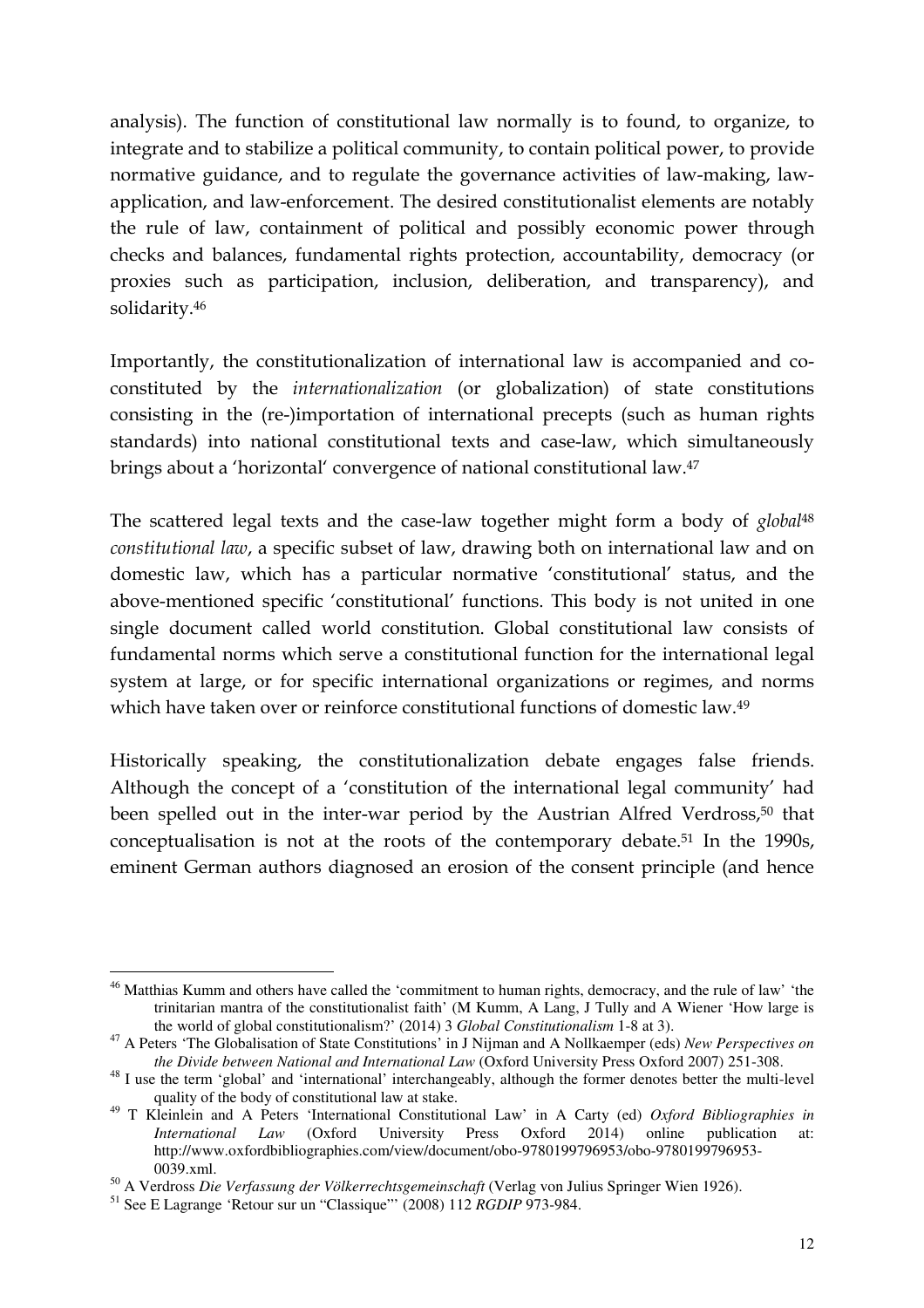an erosion of state sovereignty) and a rise of the 'international community';<sup>52</sup> these writings are (maybe against the authors' intentions) in hindsight considered as initiators of the contemporary debate. In 2000, the German society of international law chose 'constitutionalization of international law' as one topic of its annual meeeting.<sup>53</sup> In parallel, the controversies about the qualification of founding documents of international organisations as 'constitutions', gained momentum in the 1990s. These debates referred to the United Nations, the European Union, and the WTO. But the structural features of those regimes which are pinpointed as being 'constitutional' actually differ dramatically from organization to organization, and accordingly the meaning of 'constitutionalization' of the respective regimes differs widely as well (see in detail below sec. 3.2.).

Some variants of constitutionalism beyond the state are extremely diluted, when constitutionalism is considered not as as a matter of positive norms and 'doctrine', but (only) as a discourse and a vocabulary with a symbolic value, as a constitutionalist 'imagination'.<sup>54</sup> Other strands of the debate relate less to international law proper but more to the constitutional law of states, constitutional comparison, borrowing, and migration. Two journals, the 'Journal of International Constitutional Law' (I Con, founded in 2002) and the 'Journal of Global Constitutionalism' (founded in 2011) are forums for this strand. To the extent that constitutionalization covers both international law and domestic law, and is to that extent inevitably a multi-level phenomenon<sup>55</sup> in which the various levels of law and governance may also compensate for each others' deficiencies ('compensatory constitutionalism'<sup>56</sup> or 'supplementary constitutionalism'<sup>57</sup>), these discourses form part of the broader stream of constitutionalization, too.

The constitutionalization debate has been initiated in contintenal Europe.<sup>58</sup> The early debate was strong among German public lawyers due to their obsession with the state and initial doubts about severing the concept of the constitution from the

 $\overline{a}$ <sup>52</sup> C. Tomuschat, 'Obligations Arising for States Without or Against their Will', (1993) 241-IV *Recueil des Cours* 209-240; B Simma 'From Bilateralism to Community Interests in International Law' (1994) 250- VI *Recueil des Cours* 217-384; Simma is a 'disciple' of Verdross.

<sup>53</sup> J A Frowein 'Konstitutionalisierung des Völkerrechts' (2000) 39 *Berichte der Deutschen Gesellschaft für Völkerrecht* 427-447.

<sup>54</sup> N Walker 'Constitutional and Pluralism in Global Context' in J Komárek and M Avbelj (eds) *Constitutional Pluralism in Europe and Beyond* (Hart Oxford 2011) 17-37, esp. at 50-61.

<sup>55</sup> T Cottier and M Hertig 'The Prospects of 21st Century Constitutionalism', (2003) 7 *Max Planck UNYB* 261- 328 at 299, 301.

<sup>&</sup>lt;sup>56</sup> A Peters 'Compensatory Constitutionalism: The Function and Potential of Fundamental International Norms and Structures', (2006) 19 *Leiden Journal of International Law* 579-610.

<sup>&</sup>lt;sup>57</sup> J Dunoff and J Trachtman 'A Functional Approach to International Constitutionalization' in J Dunoff and J Trachtman *Ruling the World? Constitutionalism, International Law, and Global Governance* (CUP Cambridge 2009) 3-35 at 14-18.

<sup>58</sup> J Klabbers, A Peters and G Ulfstein *The Constitutionalization of International Law* (Oxford University Press, Oxford, 2009, expanded ed. 2011).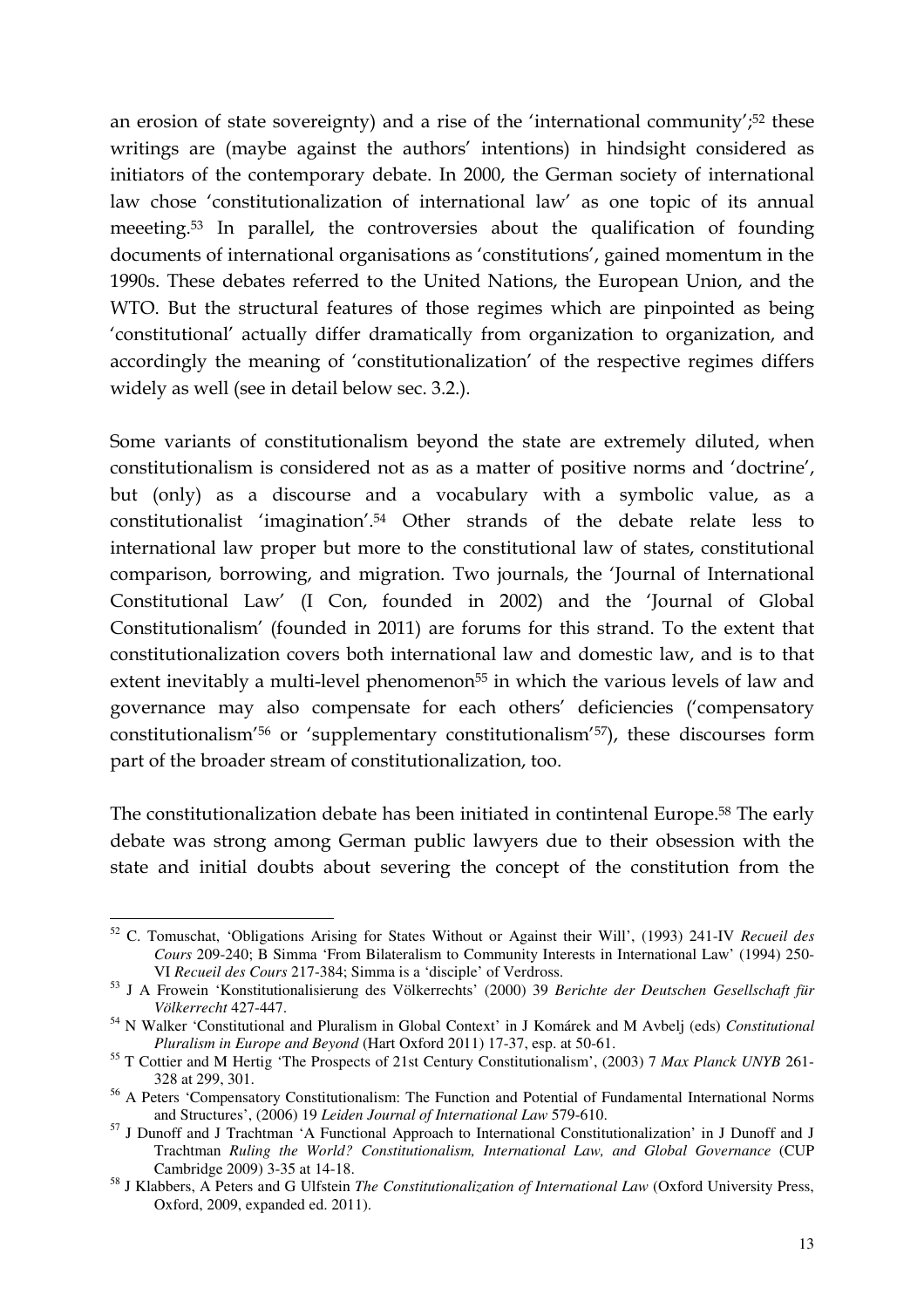state.<sup>59</sup> The discussion has meanwhile been picked up in the UK, $^{60}$  in the United States,<sup>61</sup> and in Asia.<sup>62</sup> The ideational background of the proponents of global constitutionalism may be a more or less openly catholic (neo-)jus-naturalism,<sup>63</sup> cosmopolitanism, $64$  republicanism, $65$  general systems theory, $66$  discourse theory, $67$ functionalism<sup>68</sup> and constitutional economics,<sup>69</sup> social constructivism,<sup>70</sup> social contract theory,<sup>71</sup> critical legal studies,<sup>72</sup> or agnostic. The co-existence of highly divergent sources of inspiration on the one hand creates the danger of empty talk that is only seemingly a real discourse on an agreed topic. On the other hand, the pluralism of outlooks underlying the debate might be more positively assessed as demonstrating that global constitutionalism does not need a particular ideational foundation, but can build on an overlapping consensus.

#### *3.2. Fragmentation through constitutionalization of international organizations*

Ironically, the topos of constitutionalization appeared in the law of international organizations whose founding documents have long been understood to be both

 $\overline{a}$ <sup>59</sup> Seminal D Grimm 'Does Europe Need a Constitution?' (1995) 1 *European Law Journal* 282-307.

 $60$  Walker (supra note 54).

<sup>61</sup> J Dunoff and J Trachtman *Ruling the World? Constitutionalism, International Law, and Global Governance* (CUP Cambridge 2009).

<sup>62</sup> T Mogame 'Towards Jus Contra Oligarchiam: A Note on Critical Constitutionalism' 55 (2012) *Japanese Yearbook of International Law* 371-402.

<sup>63</sup> AA Cançado Trindade 'International Law for Humankind: Towards a New *Jus Gentium*' (2005) 316 *Recueil des Cours* 9-444; R Domingo *The New Global Law* (UP Cambridge 2011). Verdross (note 50) would have to be counted here, too.

<sup>64</sup> Habermas used Kant's concept of a 'cosmopolitan status' ('*weltbürgerlicher Zustand*') to demand the transformation of international law into a law of and for the global citizen (J Habermas 'Does the Constitutionalization of International Law still Have a Chance?' in id *The Divided West* (C Cronin ed and transl) (Polity Cambridge 2006) 115-210; D Archibugi *The Global Commonwealth of Citizens : towards Cosmopolitan Democracy* (2008); M Kumm 'The Cosmopolitan Turn in Constitutionalism: On the Relationship Between Constitutionalism in and Beyond the State' in Dunoff and Trachtman (note 61) 258-326; G Wallace Brown 'The Constitutionalization of What?' (2012) 1 *Global Constitutionalism* 201- 228.

<sup>65</sup> A Emmerich-Fritsche *Vom Völkerrecht zum Weltrecht* (Duncker &Humblot Berlin 2007).

<sup>&</sup>lt;sup>66</sup> G Teubner *Constitutional Fragments: Societal Constitutionalism in the Globalization* (Oxford University Press 2012).

<sup>&</sup>lt;sup>67</sup> Kleinlein (note 5): Fusing Kant, Habermasian discourse theory and social constructivism, Kleinlein has elaborated a concept of constitutionalisation 'in, not of international law' (at 685). Here constitutionalisation is perceived as a process of identity change and self-entanglement of states and other international actors. The process of constitutionalisation has not brought about formally higher laws, but merely creates a burden of justification (ibid. 687).

 $68$  Dunoff and Trachtman (note 61).

<sup>69</sup> J P Trachtman *The Future of International Law: Global Government* (CUP Cambridge 2013), chapter 11: 'International Legal Constitutionalization' (253-287).

<sup>70</sup> O Diggelmann and T Altwicker 'Is There Something Like a Constitution of International Law? A Critical Analysis of the Debate on World Constitutionalism' (2008) 68 *Zeitschrift für ausländisches öffentliches Recht und Völkerrecht* 623–650.

<sup>71</sup> M Rosenfeld 'Is Global Constitutionalism Meaningful or Desirable?' (2014) 25 *EJIL* 177-199.

<sup>72</sup> C E J Schwöbel *Global Constitutionalism in International Legal Perspective* (Martinus Nijhoff Leiden 2011). The author propagates an 'organic constitutionalism' as a 'negative universal' based on Ernesto Laclau and Jacques Derrida (esp. at 158-165).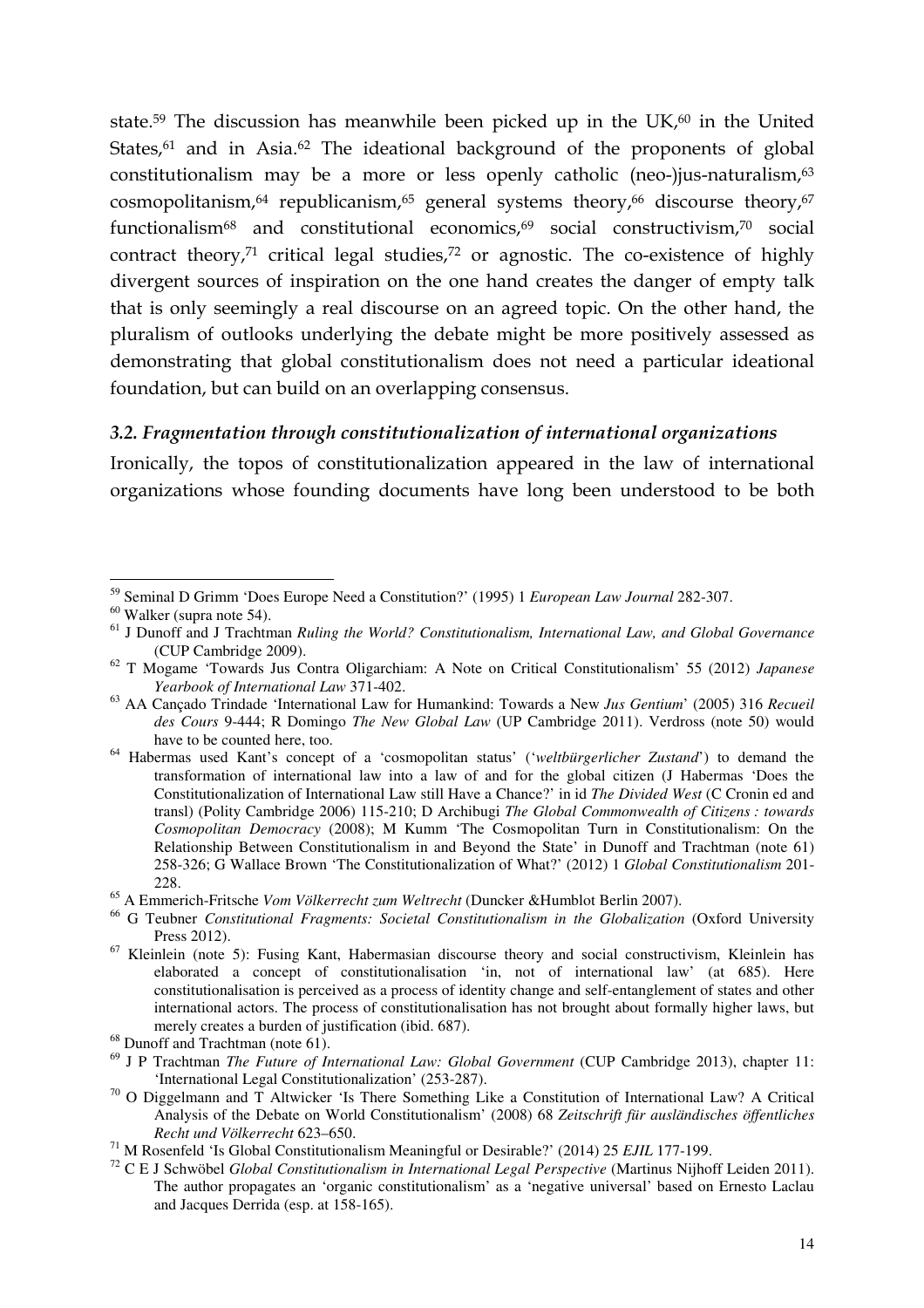treaties and constitutions<sup>73</sup> − and thus within sectoral, possibly fragmented regimes. The ICJ described the documents' hybridity as follows: 'From a formal standpoint, the constituent instruments of international organizations are multilateral treaties (...). But the constituent instruments of international organizations are also treaties of a particular type', with a , character conventional and at the same time institutional'.<sup>74</sup>

However, beyond the hybrid quality of the organizations' 'constitutional treaties',<sup>75</sup> the assessment whether some constitutionalization is taking place, in which features it lies, and whether this phenomenon is (or would be) laudable, wildly differs. A related issue is the constitutionalization of special branches of law populated by numerous organizations and treaty regimes, such as international environmental law<sup>76</sup> and of the ECHR as the Constitution of Europe.<sup>77</sup> Here, too, the actual constitutional features of the regimes are contested.

#### **The United Nations**

With regard to the United Nations, the Security Council is in the centre of attention. Bardo Fassbender's seminal essay<sup>78</sup> was motivated by the stalemated debate on the reform of the Security Council which is direly needed to improve both the effectiveness and the legitimacy of this body. Because the Council's legal authority to impose binding measures has in fact been exercized only after 1991 (when the P5

 $\overline{a}$ <sup>73</sup> A Peters 'Das Gründungsdokument internationaler Organisationen als Verfassungsvertrag' (2013) 68 *Zeitschrift für öffentliches Recht* 1-57; see also A Peters 'The Constitutionalisation of International Organisations' in N Walker, J Shaw and S Tierney (eds) *Europe's Constitutional Mosaic* (Hart Oxford 2011) 253-285.

<sup>&</sup>lt;sup>74</sup> ICJ, *Legality of the Use by a State of Nuclear Weapons in Armed Conflict*, Advisory Opinion, ICJ Reports 1996, 66, para 19. This qualification related to the WHO-constitution. On the UN Charter as 'a treaty having *certain special characteristics*' (ICJ, *Certain Expenses of the Untied Nations (article 17, paragraph 2 of the Charter*), advisory opinion of 20 July 1962, ICJ Reports 1962, 151 (157).

<sup>&</sup>lt;sup>75</sup> See the official terms 'Constitution of the United Nations Educational, Scientific and Cultural Organization' of 16 November 1945 (UNTS 4, No 52); 'Constitution of the World Health Organization' of 22 July 1946 (UNTS 14, No 221); 'Constitution of the International Labour Organization' of 9 October 1946 (UNTS vol 38, No 583); 'Constitution of the Food and Agricultural Organization of the United Nations' of 16 October 1946 (UNYB 1946–47, 693); 'Constitution of the International Telecommunication Union' of 22 December 1992 (UNTS vol 1825, No I-31251). The aborted 'Treaty Establishing a Constitution for Europe' of 29 October 2004 had captured the hybridity in its official name (OJ 2004 C 310/1).

<sup>76</sup> L J Kotzé 'Arguing Global Environmental Constitutionalism' (2012) 1 *Transnational Environmental Law* 199-233. See sceptically D Bodansky 'Is there an International Environmental Constitution?' (2009) 16 *Indiana Journal of Global Legal Studies* 565-584.

<sup>77</sup> ECHR, case of *Loizidou v Turkey* (preliminary exceptions), Series A 310 (1995), para 75. See also ECHR, *Ireland v United Kingdom,* appl. no. 5310/71 (1978), at 82: 'Unlike international treaties of the classic kind, the Convention comprises more than mere reciprocal engagements between contracting states. It creates, over and above a network of mutual, bilateral undertakings, objective obligations which, in the words of the Preamble, benefit from a "collective enforcement"'.

<sup>&</sup>lt;sup>78</sup> B Fassbender 'The United Nations Charter as the Constitution of the International Community' (1998) 36 *Columbia Journal of Transnational Law* 529-619; B Fassbender *The United Nations Charter as the Constitution of the International Community* (Martinus Nijhoff Leiden 2009). Fassbender first of all reads the UN Charter as the Constitution *of the world* (not only of the United Nations as an organisation), but seeks to reconcile his conception with that of a more inclusive global constitutional process, and considers the Charter as one part of that ongoing process (*ibid*, Columbia Journal, at 616-7).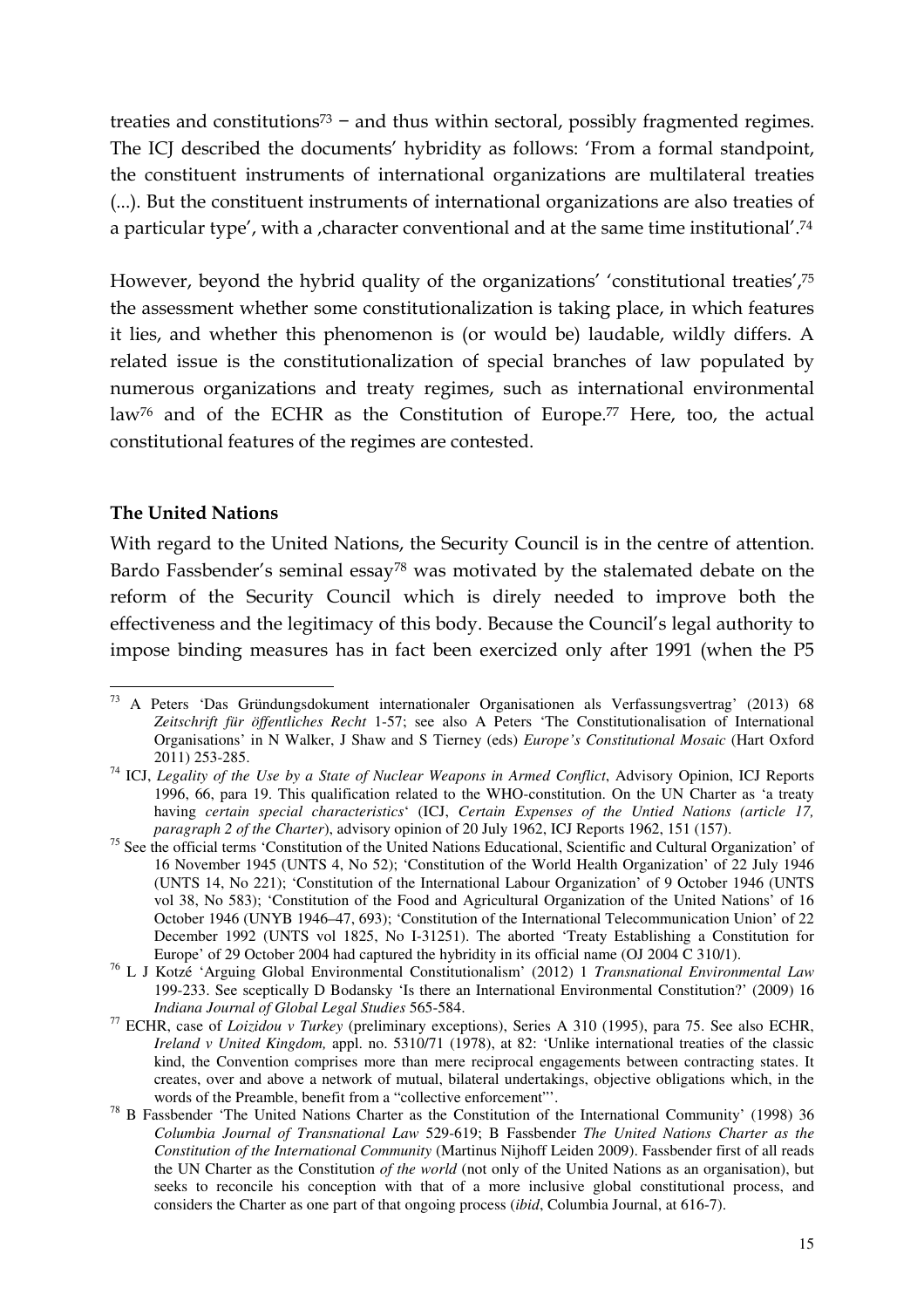stopped blocking the body by constantly threatening to veto decisions), the Council's potential to affect the liberty and well-being of natural persons materialized only then. This fact triggered the demand for checking the Council's powers. In this context, the rule of law-topos emerged with the establishment of the Criminal Tribunal for Yugoslavia (ICTY) by the Security Council. The argument of the appellant Tadic had been that the Yugoslavia Tribunal was illegal or not duly created by law, because it was not based on an international treaty. In order to refute the interlocutory appeal on jurisdiction, the Appeals Chamber resorted to constitutional arguments. In a section of the judgment entitled 'Question of constitutionality', the Chamber examined whether Chapter VII, notably Article 39 of the UN Charter, could form a legal basis of the tribunal. It emphasized that the Security Council is subject to the principle of legality, and is not a purely political organ. It is not 'legibus absolutus'.<sup>79</sup> However, the legal (or constitutional) limits of Security Council action are barely enforceable, in any case no judicial action is available against the Council as such. The constitutional limits identified in *Tadic* thus remain largely virtual.

Next, the Council's comprehensive economic sanctions against Iraq (1991-2003) which affected notably social rights of the Iraqi population was met with a growing belief that the Council was obliged or should be made to respect human rights.<sup>80</sup> Then, the Council's quasi law-making resolutions on financing terrorism (Res. 1373) and on weapons of mass destruction (Res. 1540) provoked the question whether that body possessed not only 'police'-powers but also law-making powers. That issue triggered a typically constitutional debate on the separation of powers within the organization.<sup>81</sup> Finally and most importantly, the Council's targeted sanctions policy both against terror suspects and against illegitimate political leaders – which was actually designed to avoid the large scale human rights problems – risks to infringe procedural fundamental rights of targeted persons and deprives them of judicial review. This gave rise to a constitutional confrontation between the UN and the EU, with the ECJ insisting on upholding its regional constitutional human rights standard protecting targeted persons.<sup>82</sup>

<sup>79</sup> ICTY, case No IT-94-1-AR72, *Prosecutor v Dusko Tadic, Decision on the Defence Motion for Interlocutory Appeal on Jurisdiction*, Appeals Chamber of 2 October 1995, paras 26-28.

<sup>&</sup>lt;sup>80</sup> F Megret and F Hoffmann 'The UN as a Human Rights Violator? Some Reflections on the United Nations Changing Human Rights Responsibility' (2003) 25 *Human Rights Quarterly* 314-342.

<sup>81</sup> S Talmon 'The Security Council As World Legislature' (2005) 99 *American Journal of International Law* 175-193; L M Hinojosa Martinéz 'The Legislative Role of the Security Council in its Fight against Terrorism: Legal, Political, and Practical Limits' (2008) 57 *ICLQ* 333-359; A Peters 'Art. 24' in B Simma et al (eds) *The Charter of the United Nations: A Commentary on the UN Charter* (Oxford University Press Oxford 2012), paras 66-80 with further references.

<sup>82</sup> In ECJ, cases C-420/05P and C-415/05P, *Kadi and Al Barakaat*, judgment of the Court (Grand Chamber), ECR 2008 I-06351, paras 281-2, 316, 326, the assertion of a European Union constitutional order was an important discursive building block in the argument that the European courts must fully scrutinize the conformity of regulations which implement the United Nations' targeted sanctions with European fundamental rights, even if the courts' annulation of a regulation on the ground of its unconstitutionality inevitably leads to the EU falling short of compliance with Security Council resolutions.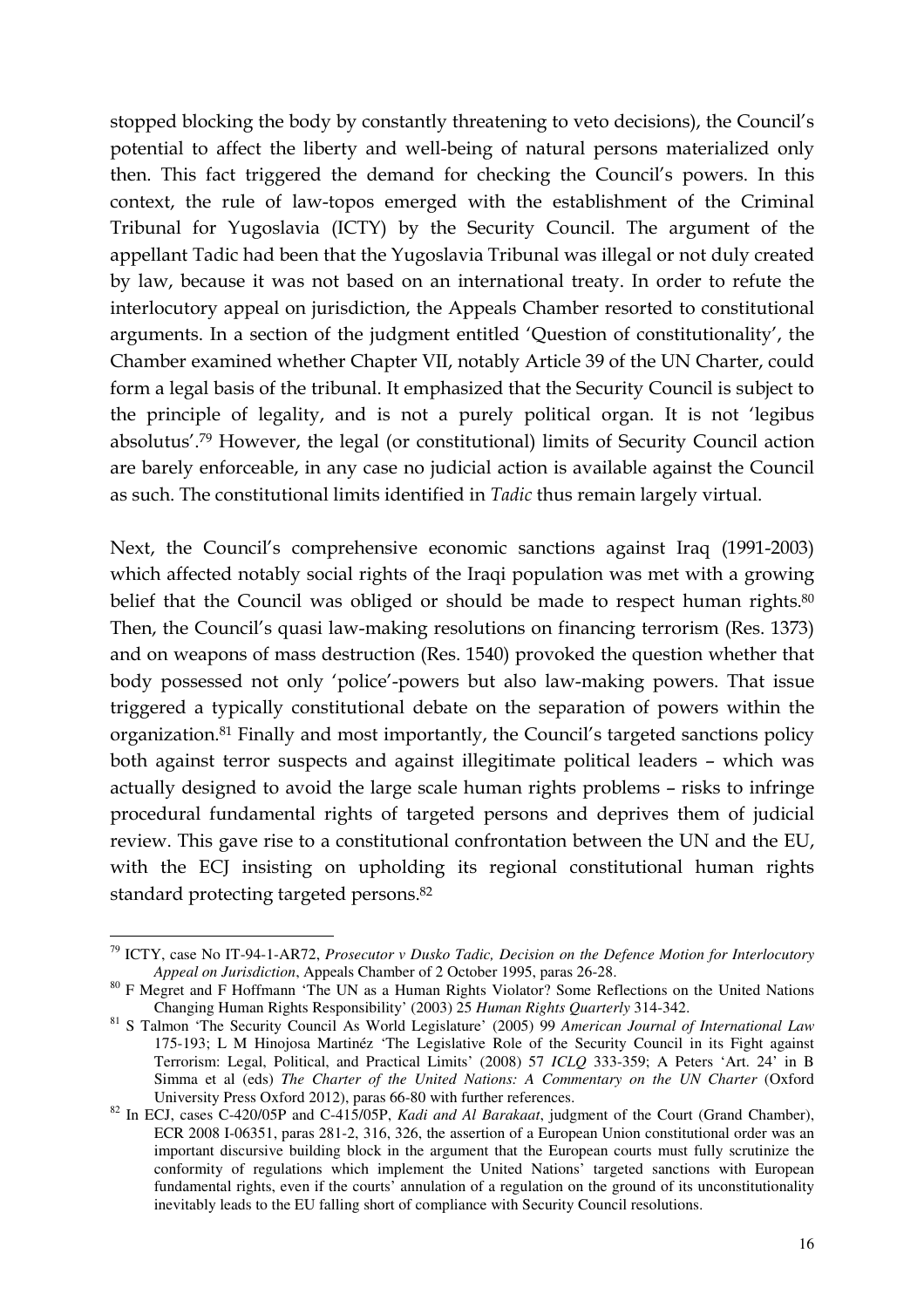#### **The European Union**

With regard to the EU, the first driver of constitutionalization was the ECJ. Already in 1963, the Court reclaimed the authority to determine in a central fashion the direct effect of EC (later EU) law (*van Gend & Loos*),<sup>83</sup> which it has since then generously accorded to numerous provisions of European primary and secondary law. In 1964, in *Costa v ENEL*, <sup>84</sup> the Court emphasized the detachment of the European legal order from general international law and established the supremacy of European law over the law of the member states (including over member states' constitutions).<sup>85</sup> In a somewhat circular way, the Court relied on the enhanced legal status of the individual as a subject of the European legal order, next to the member states, as being both cause and effect of these specific effets of European law.

In the 1980s and 1990s, scholars began to acknowledge these seminal judgments as 'constitutional moments',<sup>86</sup> and hotly discussed the role of the Court as a constitution-maker. In the following, the ECJ frequently used the constitutional vocabulary to protect and expand its judicial powers.<sup>87</sup> The most recent ocurrence is the Court's resistance to the EU's accession to the ECHR. After the creation of a legal basis for such accession in the TEU (Art. 6(2) in the Lisbon version), the ECJ denied the compatibility of the 2013 draft accession agreement with EU law, based on constitutional considerations: 'The fact that the EU has a new kind of legal order, the nature of which is peculiar to the EU, its own constitutional framework and founding principles, a particularly sophisticated institutional structure and a full set of legal

 $\overline{a}$ <sup>83</sup> ECJ, case C-26/62, *Van Gend & Loos v Administratie der Belastingen*, 5 February 1963, ECR 1963, 1 at 12.

<sup>84</sup> ECJ, case C-6/64, *Costa v ENEL*, ECR 1964, 587 at 593.

<sup>85</sup> ECJ, case 11/70, *Internationale Handelsgesellschaft v. Einfuhr- und Vorratsstelle für Getreide und Futtermittel*, ECR XVI (1970–1), 1125, para. 3.

<sup>86</sup> E Stein 'Lawyers, Judges and the Making of a Transnational Constitution', (1981) 75 *American Journal of International Law* 1-27.

<sup>87</sup> ECJ, case 294/83, *Parti Ecologiste 'Les Verts' v European Parliament*, ECR 1986, 1339, para 23: By pointing out that the European Community is a 'legal community' whose Treaty is a 'constitutional charter', the Court was able to argue that neither the acts of the member states nor those of the institutions could escape judicial control, and could therefore draw the conclusion that parliamentary acts deploying legal effects must be subject to judicial review even without an explicit treaty basis. ECJ, Opinion 1/91 of 14 December 1991 delivered pursuant to the second subparagraph of Article 228 (1) of the Treaty - Draft agreement between the Community, on the one hand, and the countries of the European Free Trade Association, on the other, relating to the creation of the *European Economic Area* [" EEA I"], ECR 1991, I-06079, para. 21: the EC-Treaty represents, although it had been concluded in the form of an international agreement, the constitutional charter of a legal community. ECJ, opinion 2/94 of 28 March 1996, *Accession by the Community to the European Convention for the Protection of Human Rights and Fundamental Freedoms*, ECR 1996, I-01759, paras 34-35: Here the Court found that the European Community was not competent to accede to the ECHR, because the general clause of Article 352 TFEU (then Article 235, later Article 308 EC Treaty) EC did not provide a sufficient legal basis. The reason why the general clause was not deemed sufficient was that the accession to the Human Rights Convention would 'engender a substantial change of the current regime … because it would imply the insertion of the Community in a distinct institutional system.' Such a move would – according to the ECJ – 'involve a constitutional dimension' which would not be covered by the former Article 235 EC.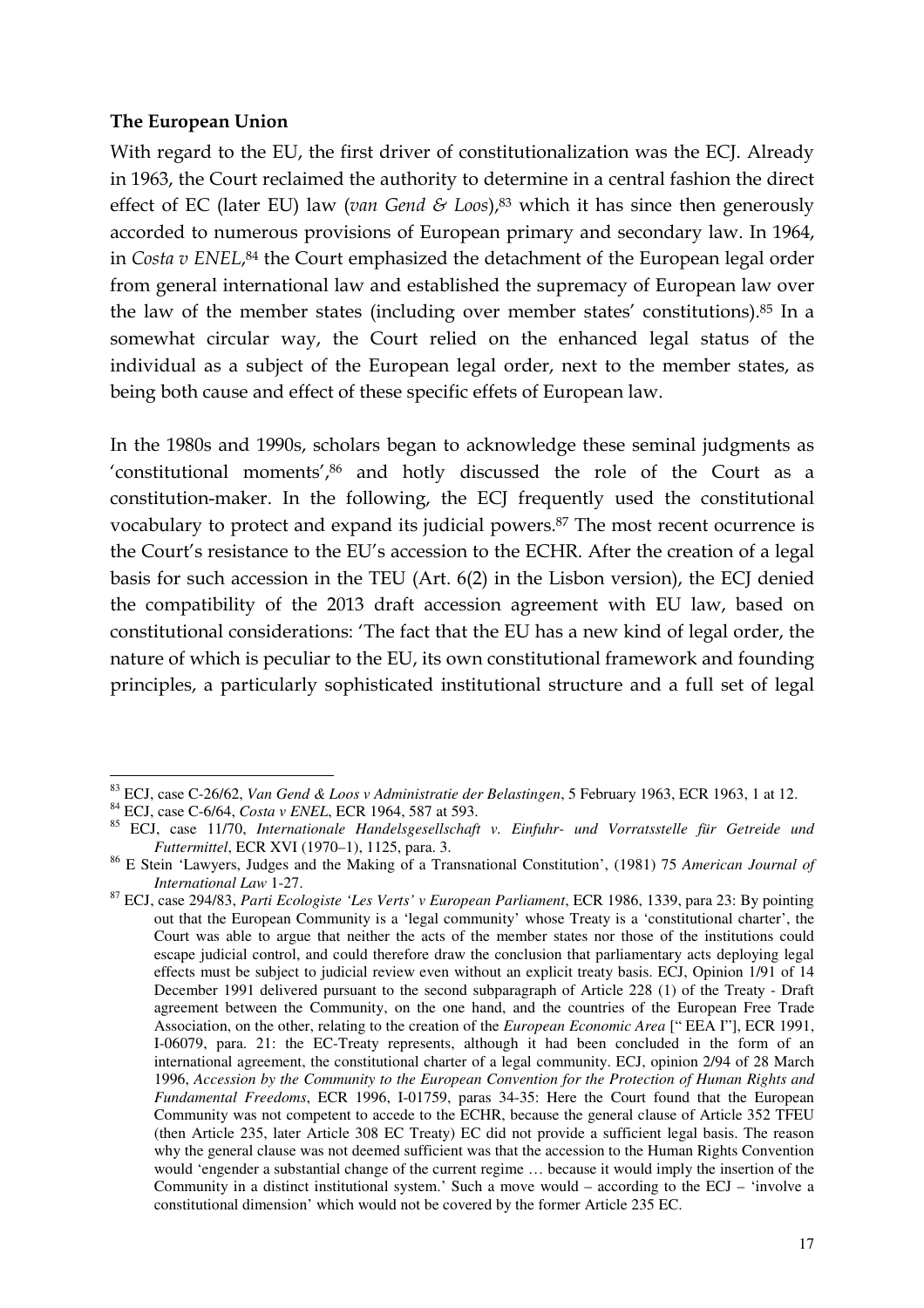rules to ensure its operation, has consequences as regards the procedure for and conditions of accession to the ECHR.'<sup>88</sup>

The accompanying debate related to the qualification of the successively amended founding documents as a constitution (or rather as a hybrid treaty-constitution) and to the possible legal consequences of such qualification. What mattered in practical terms was the relationship between EU-law and the law of the member states and the seat of the authority to define that relationship. One concept to describe the whole was the '*Verbundverfassung'* or 'multi-level constitution'.<sup>89</sup> In substance, the probably most important focus of the debate was the 'democratic deficit' of the increasingly powerful and law-generating EU.<sup>90</sup> The entire issue was somewhat muted by the rejection of the 'Treaty Establishing a Constitution for Europe' of 2004 by the populations of France and the Netherlands. It was exactly the label of constitution and its (in my view erroneous) assocation with statehood which was the main cause of its defeat.

#### **The WTO**

The WTO Apellate Body has stressed the 'contractual' (as opposed to any 'constitutional') character of the WTO Agreement.<sup>91</sup> In scholarship, however,<sup>92</sup> first, the judicialization of the dispute settlement mechanisms and the use of 'constitutional' balancing techniques have been regarded as the marker of constitutionalization.<sup>93</sup> A second item is the WTO-Agremeent's function as a constrainer of protectionist measures adopted by members whose parliaments and executives are excessively lobbied by rent-seeking societal groups.<sup>94</sup> Finally, the need for the WTO-regime to integrate non-trade concerns, including the protection of human rights, labour rights, environmental concerns and animal welfare has been

 $\overline{a}$ <sup>88</sup> ECJ, opinion 2/13, 18 Dec. 2014, para. 158; see further paras 153-177.

<sup>&</sup>lt;sup>89</sup> I Pernice 'Multilevel Constitutionalism and the Treaty of Amsterdam: European Constitution-Making Revisited?' (1999) 36 *Common Market Law Review* 703-750; A Peters *Elemente einer Theorie der Verfassung Europas* (Duncker & Humblot Berlin 2001).

<sup>&</sup>lt;sup>90</sup> C Lord and E Harris *Democracy in the New Europe* (Palgrave Houndmills Basingstoke Hampshire 2006).

<sup>91</sup> AB, *Japan – Taxes on Alcoholic Beverages* (4 October 1996) WT/DS8/AB/R, WT/DS 10/AB/R, WT/DS11/AB/R, at 15: 'The WTO Agreement is a treaty – the international equivalent of a contract. It is self-evident that in an exercise of their sovereignty, and in pursuit of their own respective national interests, the Members of the WTO have made a bargain. In exchange for benefits they expect to derive as Members of the WTO, they have agreed to exercise their sovereignty according to the committment they have made in the WTO Agreement.'

<sup>&</sup>lt;sup>92</sup> See for (different) mappings of the debate D Z Cass *Constitutionalization of the WTO* (Oxford University Press Oxford 2005); J Dunoff 'Constitutional Conceits: The WTO's "Constitution" and the Discipline of International Law' (2006) 17 *EJIL* 647-75, notably at 651.

<sup>&</sup>lt;sup>93</sup> D Z Cass 'The Constitutionalization of International Trade Law: Judicial Norm-Generation as the Engine of Constitutionalization' (2001) 13 *EJIL* 39-77.

<sup>&</sup>lt;sup>94</sup> See E-U Petersmann 'Multilevel Judicial Governance of International Trade Requires a Common Conception of Rule of Law and Justice' (2007) 10 *Journal of International Economic Law* 529, 533: 'the WTO guarantees of freedom, non-discrimination and rule of law – by enhancing individual liberty, nondiscriminatory treatment, economic welfare, and poverty reduction across frontiers – reflect, albeit imperfectly, basic principles of justice.'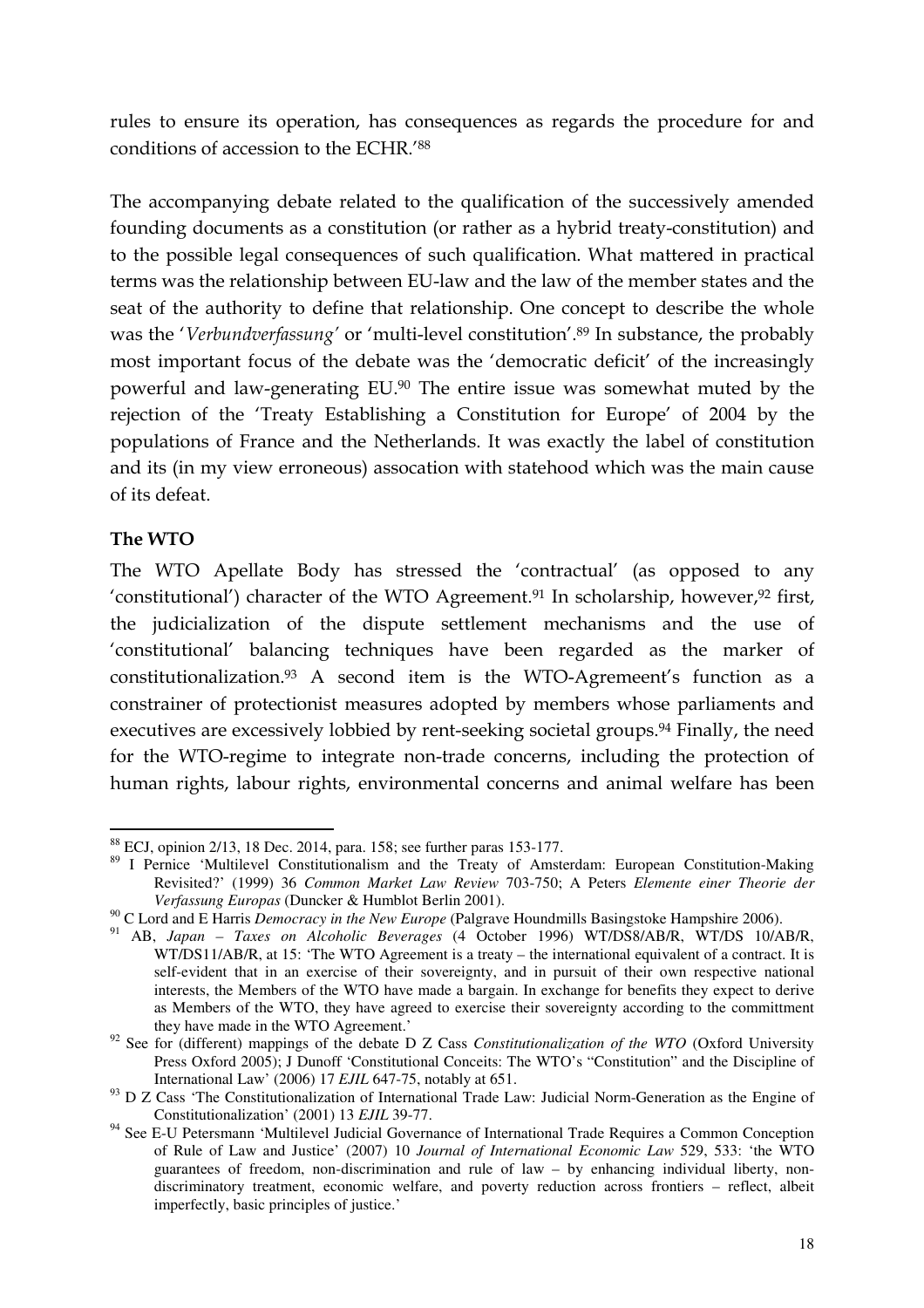discussed under the heading of a constitutionalization of the WTO.<sup>95</sup> Only with regard to the latter focus, the quest for a constitutionalization of the WTO, or for the 'constitutional interpretation' of WTO-law<sup>96</sup> is indeed a reaction to regime fragmentation. In the WTO debate, lucid observers have pinpointed that what is at stake is ultimately the social legitimacy (acceptance) of the regime, and have disagreed whether and which kind of constitutionalization would alleviate or – on the contrary – exacerbate perceptions of illegitimacy.<sup>97</sup>

This sectoral constitutionalization (of the UN, the EU, the WTO, the ECHR, etc.) to some extent manifests and reinforces fragmentation. With a view to the constitutionalization of the various regimes, Jan Klabbers has observed that '[f]ighting fragmentation by constitutionalism will, likewise, only result in deeper fragmentation, as the various competing regimes and organizations will be locked firmly in constitutional place – and in battle with each other'.<sup>98</sup>

## *3.3. Non-state and private constitutionalization*

The multiplication of transnational actors assuming a role both in the making and in the enforcement of international law has contributed to some kind of fragmentation, too. This phenomenon has in turn given rise to different types of constitutionalization, reacting to new law-producers and new forms of law. In the early phase of the 1990s, the focus was on NGOs which were regarded as quasirepresentatives of an emerging civil society. The constitutional role attributed to them is participation (in international conferences and other bodies). Accordingly, 'participation' has emerged as one core constitutional principle of international law.<sup>99</sup> Concomittantly, the question of the legitimacy of those NGOs themselves popped up and triggered the demand for their internal constitutionalization (democratic structures, transparency, accountability, and so on).

Gunther Teubner has highlighted that the contemporary challenge for constitutionalism lies in privatization as much as in globalization. Constitutionalism must therefore move beyond the nation state, but in a double sense: into the transnational sphere and into the private sector. A multiplicity of civil constitutions

 $\overline{a}$ <sup>95</sup> T Cottier 'Limits to International Trade: The Constitutional Challenge' in The American Society of International Law (ed) *International Law in Ferment: A New Vision for Theory and Practice*, *Proceedings of the 94th Annual Meeting* (Washington DC April 5-8, 2000) 221.

<sup>&</sup>lt;sup>96</sup> E-U Petersmann 'De-Fragmentation of International Economic Law Through Constitutional Interpretation and Adjudication with Due Respect for Reasonable Disagreement' (2008-2009) 6 *Loyola University Chicago International Law Review* 209-248.

<sup>&</sup>lt;sup>97</sup> See for the latter position R Howse and K Nicolaidis 'Enhancing WTO Legitimacy: Constitutionalization or Global Subsidiarity (2003) 16 *Governance* 73-94.

<sup>98</sup> Klabbers (note 3) 31-58 at 53.

<sup>99</sup> See., eg, UN ECOSOC, *Consultative Relationship between the United Nations and Non-governmental Organizations* (UN Doc A/RES/1996/31) (resolution passed at the 49th plenary meeting of 25 July 1996); CoE, *Fundamental Principles on the Status of Non-governmental Organisations in Europe and Explanatory Memorandum* (November 2002).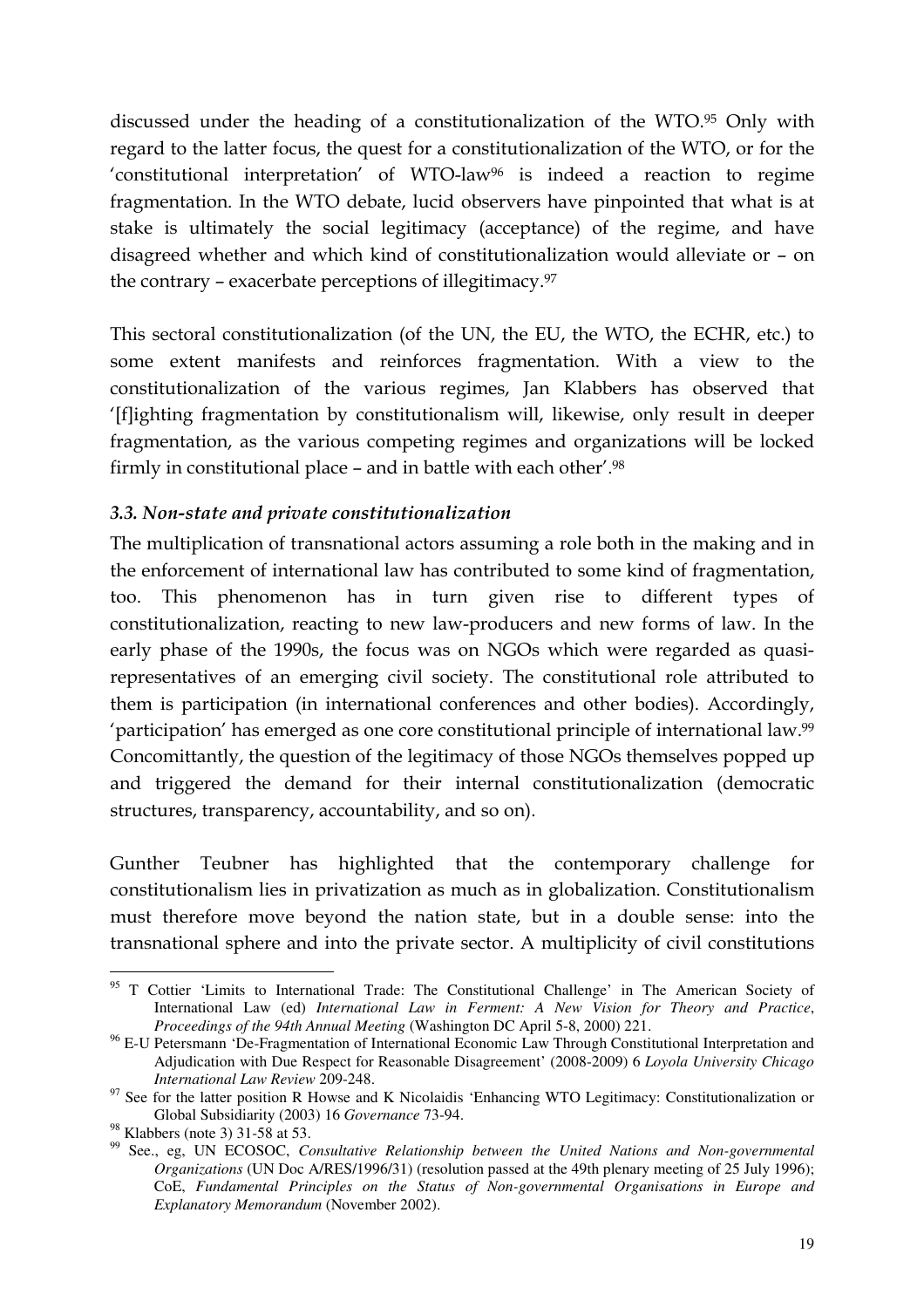are emerging through 'auto-constitutionalization', with constitutionalization meaning the juridification of reflexive social processes. This is the idea of 'societal constitutionalism', i.e. the acknowledgment that actors of civil society (both nonprofit and business) are endowed with a natural authority to produce non-state law including constitutional law.<sup>100</sup> The current effort, shared by important international organizations (led by the UN and the OECD), to hold business 'responsible' for respecting international human rights (corporate social responsibility, human rights due diligence, self-regulation, labeling, and certification)<sup>101</sup> is a significant continuation of global constitutionalization with regard to economic actors. This type of constitutionalization defies and erodes the public-private split by extending constitutional concepts (and bonds) to the private (economic) sphere.

Another facet of this extended constitutionalism is the relatively recent international organizations' battle against grand corruption,<sup>102</sup> and worldwide rebellions against political regimes predominantly directed against the personal illicit enrichment of their leaders. These actions are motivated by the perception that corruption is one of the most important obstacles to development, and a direct antagonist of the rule of law.<sup>103</sup>

Another important debate relates to the need to strengthen the rule-of-law elements in transnational diagonal arbitration through securing the structural and personal independence of decision-makers, improved review, limits on arbitrability, increased options for the state side to institute proceedings, increased attention to obligations of the private party to the proceedings, and the like. Finally, states and intergovernmental actors are pursuing objectives that are (ostensibly) in their (national) public interest on the supra-national plane with help of private actors and through the legal instruments of private law (such as private contract, concessions, and property titles), e.g. 'land-grabbing'. Because of the potentially detrimental effects of these activities for other states or their inhabitants these need to be regulated and contained, too.

<sup>&</sup>lt;sup>100</sup> G Teubner 'Societal Constitutionalism: Alternatives to State-Centred Constitutional Theory?' in C Joerges, I-J Sand and G Teubner (eds) *Transnational Governance and Constitutionalism* (Hart Oxford and Portland 2004) 3-28.

<sup>&</sup>lt;sup>101</sup> The UN Guiding Principles on Human Rights and Transnational Corporations and Other Business Enterprises (2011), Report of the Special Representative of the Secretary-General with Guiding Principles in the Annex (UN-Doc. A/HRC/17/31) of 21 March 2011, endorsed by the UN Human Rights Council on 6 July 2011 (UN-Doc. A/HRC/RES/17/4); OECD Guidelines for Multinational Enterprises (2011), OECD Publishing (http://dx.doi.org/10.1787/9789264115415-en).

<sup>&</sup>lt;sup>102</sup> United Nations Convention against Corruption of 31 October 2003 (UNCAC), entered into force on 14 December 2005 (UNCAC), 2349 UNTS 41.

<sup>&</sup>lt;sup>103</sup> Foreword by Secretary Kofi Annan to the UNCAC 2003: 'Corruption ... undermines democracy and the rule of law … is a major obstacle to poverty alleviation and development.' See in this sense also the preamble of GA Res. 58/4 of 31 October 2003 (endorsing UNCAC), and the preamble of UNCAC itself.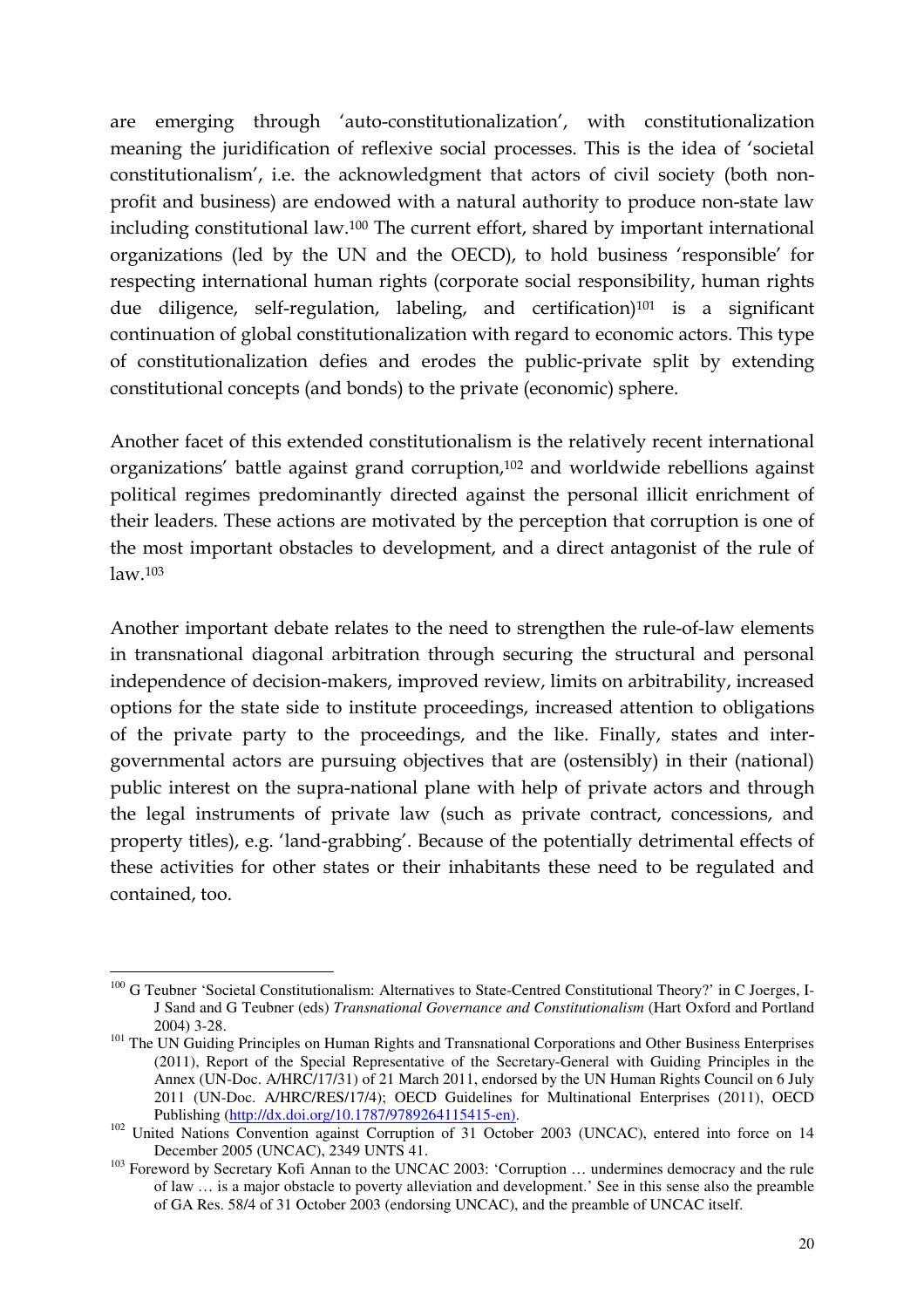All this shows that constitutionalism should no longer be confined to the traditional 'public' sphere, but that it may and must be extended to the business sphere, not blindly, but in a mitigated way, adapted to the specific logics of that sphere of society.<sup>104</sup> Against this background, attempts to re-ify a supra-national public-private split by insisting on 'international public authority' as a key concept to which the constitutional strings should be attached,<sup>105</sup> deserves careful reconsideration.

## *3.4. Interim conclusion: Constitutional fragments in a pluralist legal space*

All phenomena scetched out so far in section 3 show that constitutionalization (if we want to speak of it) is itself fragmented. Global constitutionalism relates to multilevel governance (implying nested constitutional orders). It concerns various subfields ('regimes' or issue areas) of the law. There seem to be a special process of constitutionalization of the private sector. Besides, the various members of the global (constitutional) order, not only the nation states, but some international organizations may have their own 'sectoral' constitution (as described for the international organizations above in sec. 3.2.). All this also means that constitutional substance may be dispersed ('vertically') across different levels of the law, 'horizontally' across areas of the law, and across the public – private realms (sec. 3.3.).

This diagnosis precludes any conceptualization of constitutionalization as the emergence of a 'super-constitution' which would lie both 'above' domestic state constitutions and which would completely embrace all separate international regimes, too. Rather, we see constitutional fragments, firstly in different issue-areas of law and governance, secondly, in different geographic regions, and thirdly on different 'levels' of governance. These fragments interact which each other, sometimes converging but also conflicting.<sup>106</sup> Besides, the intellectual framework of constitutionalism is fragmented, too.

But is the notion of constitutional fragments, of fragmentary constitutionalisation, and of fragmentary constitutionalism not a contradiction in terms (or at least a dilution which renders the words almost meaningless)? When notably different

 $\overline{a}$ <sup>104</sup> H Muir Watt 'Private International Law Beyond the Schism' (2011) 2 *Transnational Legal Theory* 347-427 esp. at 426: '[T]here is no reason in law that economic power beyond the state should not be disciplined, that private rule-making authority should not be made accountable, or indeed that the global commons be constantly abused. However, a reversal of current trends on all these points means that private international law may and must come out of the closet and reappropriate its political function.' The author proposes to step up the 'governance potential' of private law notably through the *ex post* mechanism for securing accountability and legitimacy: the imposition of a duty to compensate (id. at 417-18).

<sup>&</sup>lt;sup>105</sup> A von Bogdandy et al. (eds) *The Exercise of Public Authority by International Institutions. Advancing International Institutional Law* (Springer Heidelberg 2010).

<sup>&</sup>lt;sup>106</sup> 'In the sea of globality, only islands of the constitutional will emerge  $(...)$  constitutional fragments have been developed *for particular policy areas'* Teubner (note 66) at 52). The 'constitutional totality breaks apart and can then only be replaced by a form of constitutional fragmentation' (Ibid., at 51).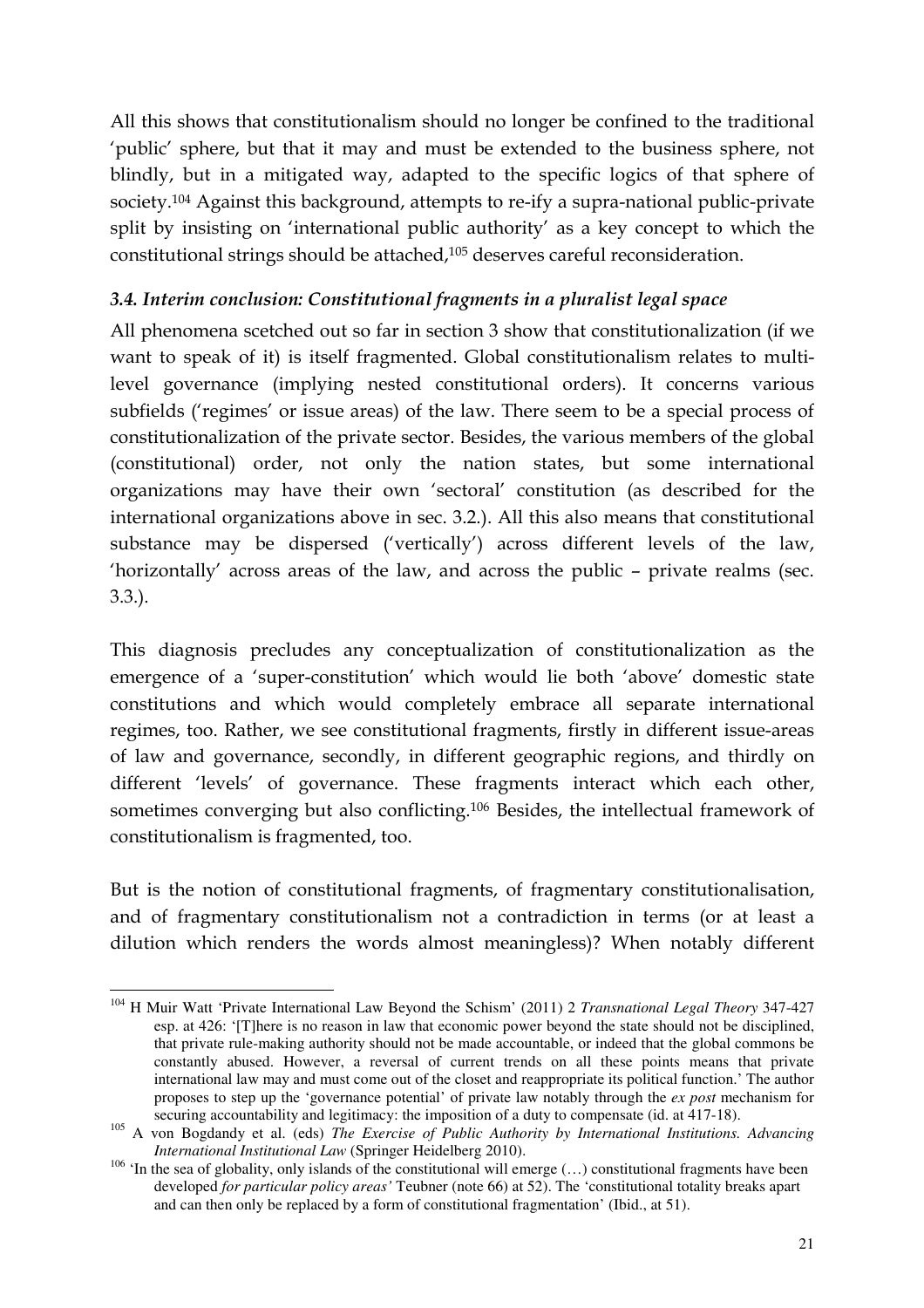organizations have their own constitution, how can they still be members of a global constitutional order? Can constitutionalization and constitutionalism only be uniform and complete, or not be at all? Indeed, traditional Continental and US-American constitutionalism tended to be holistic in a dual sense, namely that one single constitutional document was supposed to provide a both harmonious and complete legal and political basis for societal life.

However, in the multilevel governance arrangements, and under conditions of globalization (including large scale privatization/outsourcing and mass migration), these traditional constitutional features have waned. First, even state constitutions do not govern or regulate all governance acts unfolding effects for their citizens and within their territorial borders. Second, within constitutional states, the sub units, e.g. states within in federal states, or local communities, have their own constitutions. Third, in culturally diverse societies the value-bases of shared, implicit norms carrying the legal constitution are crumbling, too. This means that, in terms of normative substance, constitutionalism (even *within* states) is no longer 'the empire of uniformity' as James Tully put it in his seminal work. Constitutionalism has been reconceptualized by Tully so as to 'recognize and accommodate cultural diversity'.<sup>107</sup> So while it is true that the very idea of 'fragmented' (i.e. multiple and multi-level) constitutionalism implicitly gives up the claim to totality, this idea better describes real-life phenoma (even within states) than the more traditional holistic notion of constitution.

These three points are relevant for global constitutionalism as well. Compared to domestic constitutionalism in its current actually existing form, the existence, growth, and sometimes regression of multiple constitutions and of fragmented constitutional law can also be reasonably deemed to constitute processes of constitutionalisation, and to manifest constitutionalism.<sup>108</sup> What is more, I submit that the above-mentioned multiple and fragmented processes of constitutionalization do not always and inevitably cancel each other out but are apt to co-exist, to reinforce each other and even to compensate mutually each others' deficiencies.<sup>109</sup> From that perspective, it becomes less important on which normative 'level' some basic constitutional principles, for example fundamental rights norms, are formally codified.

<sup>&</sup>lt;sup>107</sup> J Tully, *Strange Multiplicity: Constitutionalism in an Age of Diversity* (CUP Cambridge 1995) at 58 and 1.

<sup>108</sup> Cf. Aiofa O'Donoghue, *Global Constitutionalism in the Constitutionalisation of International Law* (Cambridge: CUP 2014), at 144: 'If constitutionalisation is coupled with global legal pluralism or fragmentation it may support the proposition that constitutionalisation can occur at different paces within different sectors of international law.'

<sup>&</sup>lt;sup>109</sup> See above text with note 56.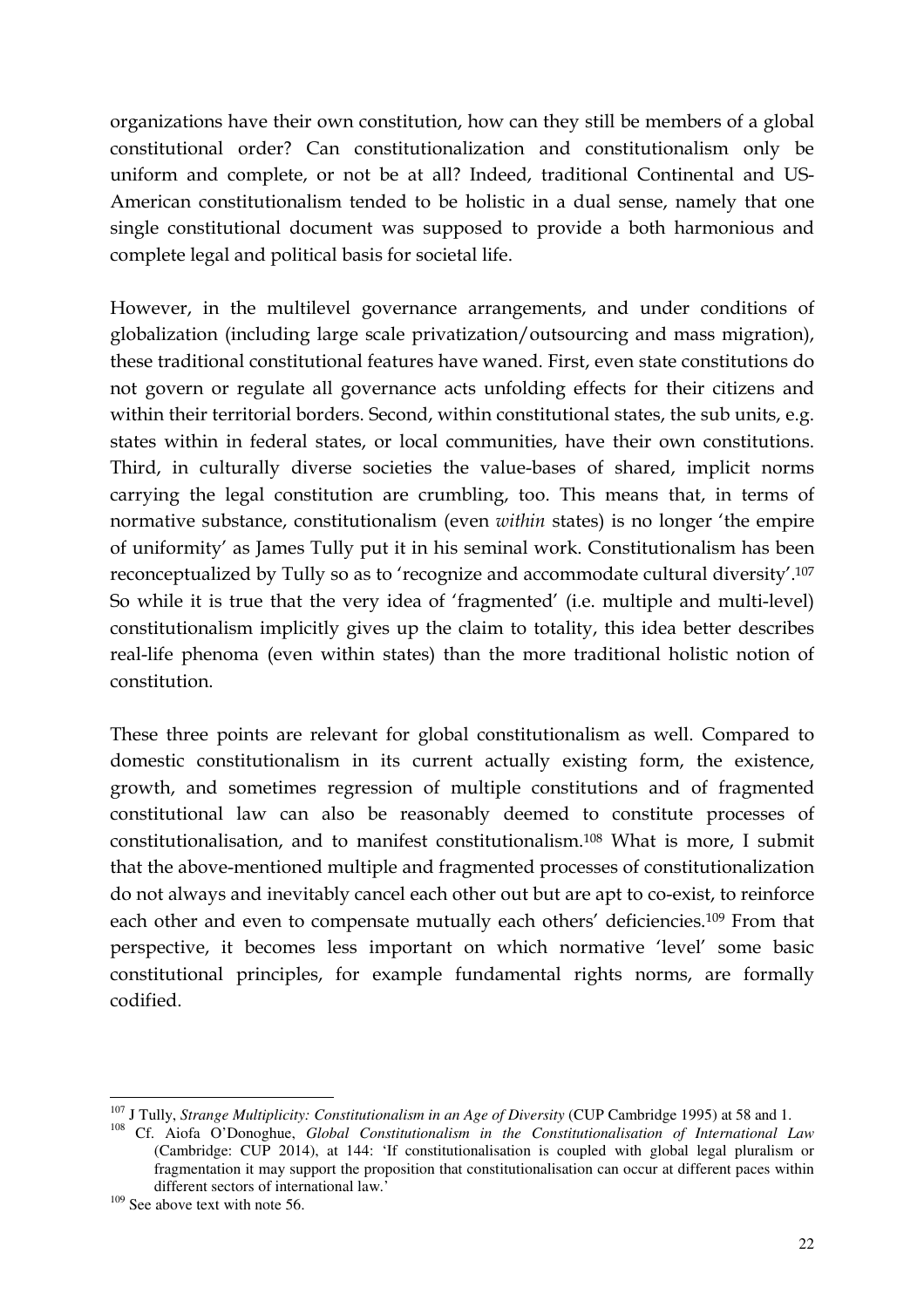Notably James Tully's pluralist recasting is relevant for global constitutionalism. Taking into account the extreme diversity of societies worldwide, global constitutionalism is, if at all, conceivable only as *pluralist constitutionalism*. <sup>110</sup> I use 'pluralism' as a label for a normative position which, firstly, welcomes the multiplicity, diversity, and overlap of legal (sub-)orders, of rules and principles, of sources of authority, of norm-producing actors and institutions in various sectors, which, secondly, accepts that levels of governance that stand in a non-hierarchical relationship to each other (absence of a meta-norm, overarching *Grundnorm*, or the like, to resolve the competing claims for validity, authority, supremacy), and which thirdly welcomes the plurality of values and perspectives espoused by the multiple actors. This type of pluralism may go hand in hand with constitutionalism.

Pluralism does not require 'that each good should be pursued by an autonomous regime. It may well turn out that a relatively consolidated form of global constitutionalism, rather than unregulated global legal pluralism, is the best way to ensure a healthy pluralism of human values. Value fragmentation does not dictate institutional fragmentation'.<sup>111</sup>

Most importantly, 'pluralism' alone is not sufficient as a guide-line for ordering a society, because it does not say anything about its own limits. Some additional principles, whether democracy, individual freedom, equality, or mutual respect, etc. are needed, otherwise, 'global legal pluralism might end up consecrating a ruthless world governed (…) by "nothing other than the advantage of the stronger" ' lawapplying institution.<sup>112</sup> Therefore, constitutional principles and procedures are needed to constructively deal with pluralism (and with fragmentation), notably to protect the weaker actors in international relations. To these we now turn.

# **4. Constitutionalizing Fragmentation**

This section describes how the fragmentation of international law is continuously being more or less successfully constitutionalised with help of novel principles, procedures and institutions dealing with discrepancy, collisions, and conflict. I will first turn to the traditional devices of conflict resolution that are geared at binary ('either − or') solutions, leading the application of one norm over a potentially conflicting other norm stemming from a different source or regime.

<sup>&</sup>lt;sup>110</sup> A Peters 'Rechtsordnungen und Konstitutionalisierung: Zur Neubestimmung der Verhältnisse' (2010) 65 *Zeitschrift für öffentliches Recht* 3-63, at 50-61. See also for 'constitutional pluralism' J Komárek and M Avbelj (eds) *Constitutional Pluralism in Europe and Beyond* (Hart Oxford 2011); J L Cohen *Globalization and Sovereignty: Rethinking Legality, Legitimacy, and Constitutionalism* (CUP Cambridge 2012) at ix, 45, 70, and passim.

<sup>111</sup> T Isiksel 'Global Legal Pluralism as Fact and Norm' (2013) 2 *Global Constitutionalism* 160-195 at 190.

<sup>112</sup> Ibid., at 195 (internal citation omitted).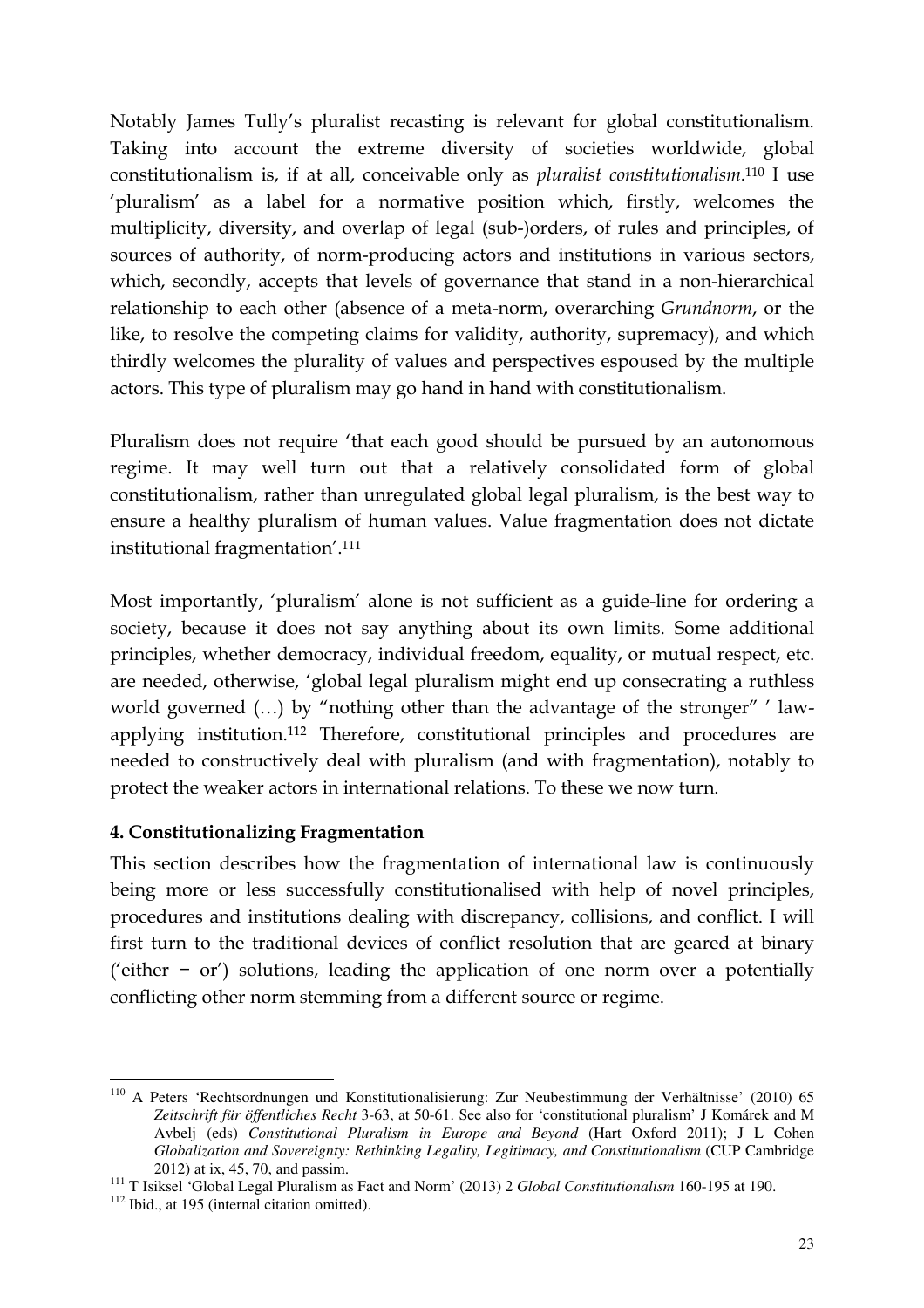## *4.1. Binary and 'horizontal' techniques of conflict-resolution*

The first set of traditional juridical principles for resolving conflicts among norms are the priority of the *lex specialis* (the treaty that deals more specifically with a matter shall prevail),<sup>113</sup> and the priority of the *lex posterior* (the treaty later in time shall prevail).

In the international legal system, in which norms are produced in a decentralized way, both the speciality-rule and the later-in-time-rule seems less adequate than in a domestic system,<sup>114</sup> for two principal reasons: First, the later rule (the later treaty) may have been created by totally different actors than the earlier one, and therefore its making does not imply a decision to supersede or undo the prior norm (which might still be favoured by its actual creators). A second reason is that it the different treaties pursue different objectives, and therefore it can hardly be said that they relate to the same 'subject matter' – although this would be a pre-condition for applying either the *lex specialis* or the *lex posterior* rule.<sup>115</sup>

Also, principles developed in the field of conflict of law (private international law) have been relied on for deciding which treaty to apply over another one.<sup>116</sup> Moreover, the choice-of-law-principles could be used for resolving 'diagonal conflicts' between special international law on the one hand, and domestic law of a different field on the other, e.g. conflicts between WTO procurement law and domestic environmental law.<sup>117</sup> The private international law-model is heterarchical in a double sense: Not only are there a plurality of law-appliers (e.g. domestic courts) which do not stand in a hierarchical relationship to each other, but moreover they each apply their own collision rules which do not necessarily coincide.

A similar principle has been developed for dealing with discrepancies between international law and domestic law, namely the principle of the prevalence of any

 $\overline{a}$ <sup>113</sup> See on the application of this technique to conflicting international treaties S A Sadat-Akhavi *Methods of Resolving Conflicts between Treaties* (Nijhoff Leiden 2003) 244-47. He gives as one example the 1962 Convention on the Liability of Operators of Nuclear Ships which contains more specific provisions on collisions of nuclear vessels than the 1910 Convention for the Unification of Certain Rules of Law with Respect to Collision between Vessels.

 $114$  Cf. Trachtman (note 69) at 229.

<sup>115</sup> Dirk Pulkowski, *The Law and Politics of International Regime Conflict* (Oxford: OUP 2014), at 329.

<sup>116</sup> C Joerges, P Kjaer and T Ralli 'A New Type of Conflicts Law as Constitutional Form in the Postnational Constellation' (2011) 2 *Transnational Legal Theory* 153-165. According to Joerges, '[t]he normative basis for understanding conflicts law as a constitutional form with democratically grounded validity claims stems from the proposition that states must acknowledge or establish a law that provides a forum for foreign demands and manifests deference through transnational rules.' (ibid at 153). See also R Michaels and J Pauwelyn 'Conflict of Norms or Conflict of Laws? Different Techniques in the Fragmentation of International Law' in T Broude and Y Shany *Multi-Sourced Equivalent Norms in International Law* (Hart Oxford 2011), 19-44. See for the more sophisticated explanation of the conflict of laws analogies, with further references, Pulkowski (note 115), at 329-335.

<sup>117</sup> R Krämer *Die Koordinierung zwischen Umweltschutz und Freihandel im Mehrebenenrechtsverbund am Beispiel des Vergaberechts* (Mohr Siebeck Tübingen 2014).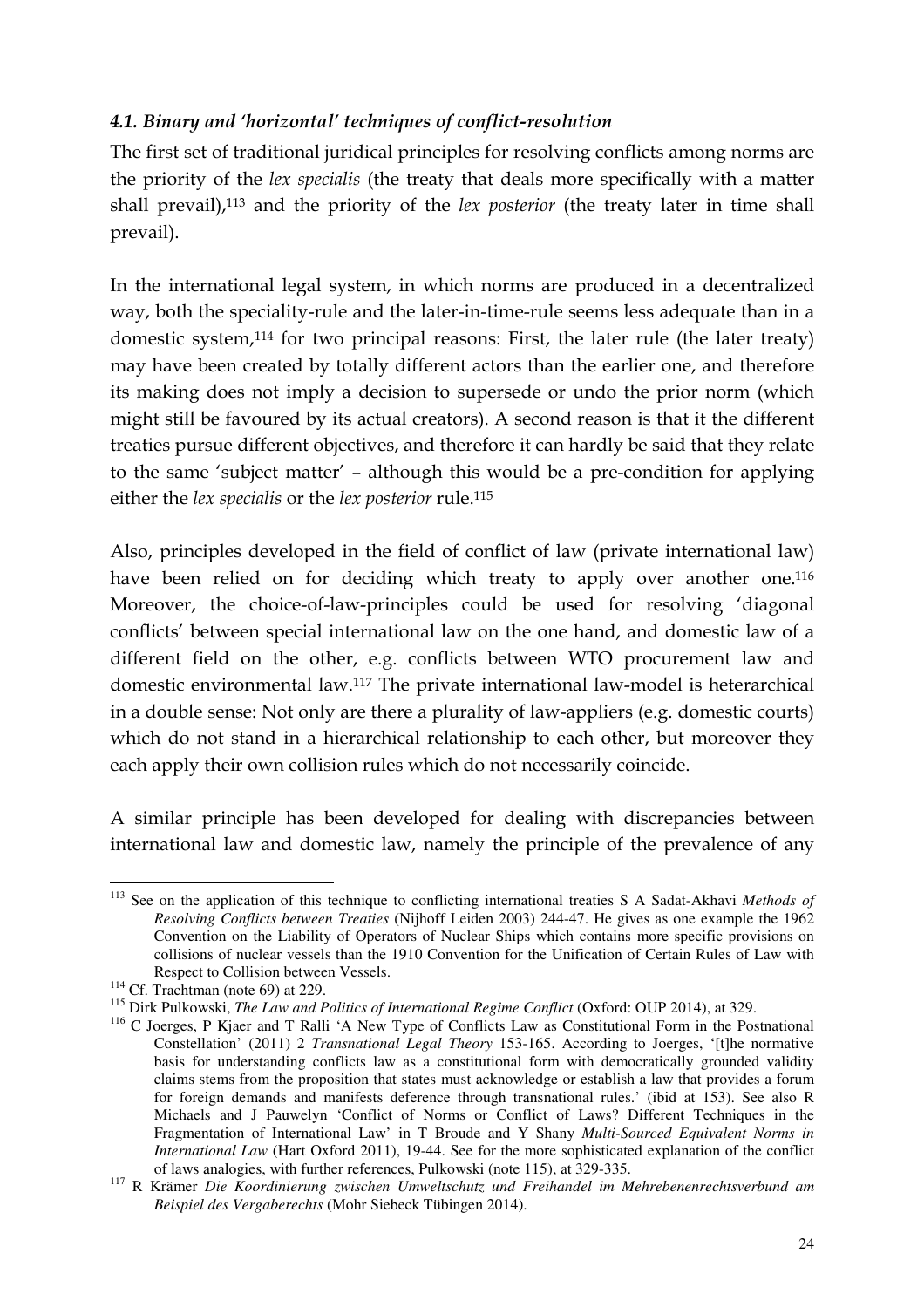*higher domestic* standard (enshrined, e.g., in Art. 5(2) CCPR, Art. 53 ECHR, or in Art. 2(1) of the WHO FCTC<sup>118</sup>). This principle could be applied *mutatis mutandis* to the relations between different treaty regimes. Its use would result in the application of only one provision and not the other, but this prevalence would not depend on the formal source of the provisions at stake, but on their contents.

All these traditional conflict resolutions maxims lead to an 'either – or'-application of norms, i.e. they constitute a relationship of mutual exclusiveness of treaties. They may be considered as manifestaitons of a global constitutionalism but only it is loosest sense: Gunther Teubner writes that this 'strictly heterarchical conflict resolution', coming in two forms − either internalizing disputes into the decisions of the regimes or externalizing them to 'inter-regime negotiations' − constitutes the only available 'meta-constitutionalism' of the international realm.<sup>119</sup>

# *4.2. Hierarchy*

The second traditional conflict resolution is hierarchy. In a system of normative hierarchy, the higher norm is applied, and the other not at all; this device is therefore as 'binary' as the ones described in the preceding section. Establishing a normative hierarchy is at first glance the quintessentially constitutional technique, because supremacy is the single feature most often associated with a constitution; constitutional law normally is 'higher law'. For this reason, it had been suggested that *ius cogens* or other norms equipped with priority (notably the UN Charter and SC resolutions, due to Art. 103 UN Charter) might be properly understood to form the international constitution.<sup>120</sup>

However, hierachy has only an extremely limited scope of application in international law, as shall be briefly recalled. Empirical study of different branches of international law shows that a 'trumping' impact of hierarchically superior norms is limited.<sup>121</sup> In practice, notably *ius cogens* plays a much softer, non-hierarchical role, e.g. as a guideline for the interpretation of other norms.122 The precedence of the UN-Charter over conflicting obligations of the member states is mitigated by the legal presumption of an absence of conflict,<sup>123</sup> by the intrinsic exception of *ius cogens* to the prevailing effect of the Charter,<sup>124</sup> and by the reluctance to accord precedence to the

 $\overline{a}$ <sup>118</sup> WHO Framework Convention on Tobacco Control of 22 June 2003, in force since 27 February 2005.

<sup>119</sup> Teubner (note 66) 152-53 (internal references omitted).

<sup>&</sup>lt;sup>120</sup> See in detail Kleinlein (note 5), Ch. 5.

<sup>&</sup>lt;sup>121</sup> E De Wet and J Vidmar (eds) *Hierarchy in International Law: The Place of Human Rights* (University Press Oxford Oxford 2012).

<sup>122</sup> A Bianchi 'Human Rights and the Magic of Jus Cogens', (2008) 19 *EJIL* 491-508.

<sup>123</sup> ECtHR, 7 July 2011, *Al-Jedda v. UK*, No. 27021/08, para. 102.

<sup>124</sup> Dissenting Opinion Judge E. Lauterpacht, in *Case Concerning Application of the Convention on the Prevention and Punishment on the Prevention and Punishment of the Crime of Genocide* (Bosnia and Herzegovina v. Yugoslavia (Serbia and Montenegro), Provisional Measures, Order of 8<sup>th</sup> April 1993, ICJ Reports 1993, 3, para. 100: '[t]he relief which Article 103 of the Charter may give the Security Council in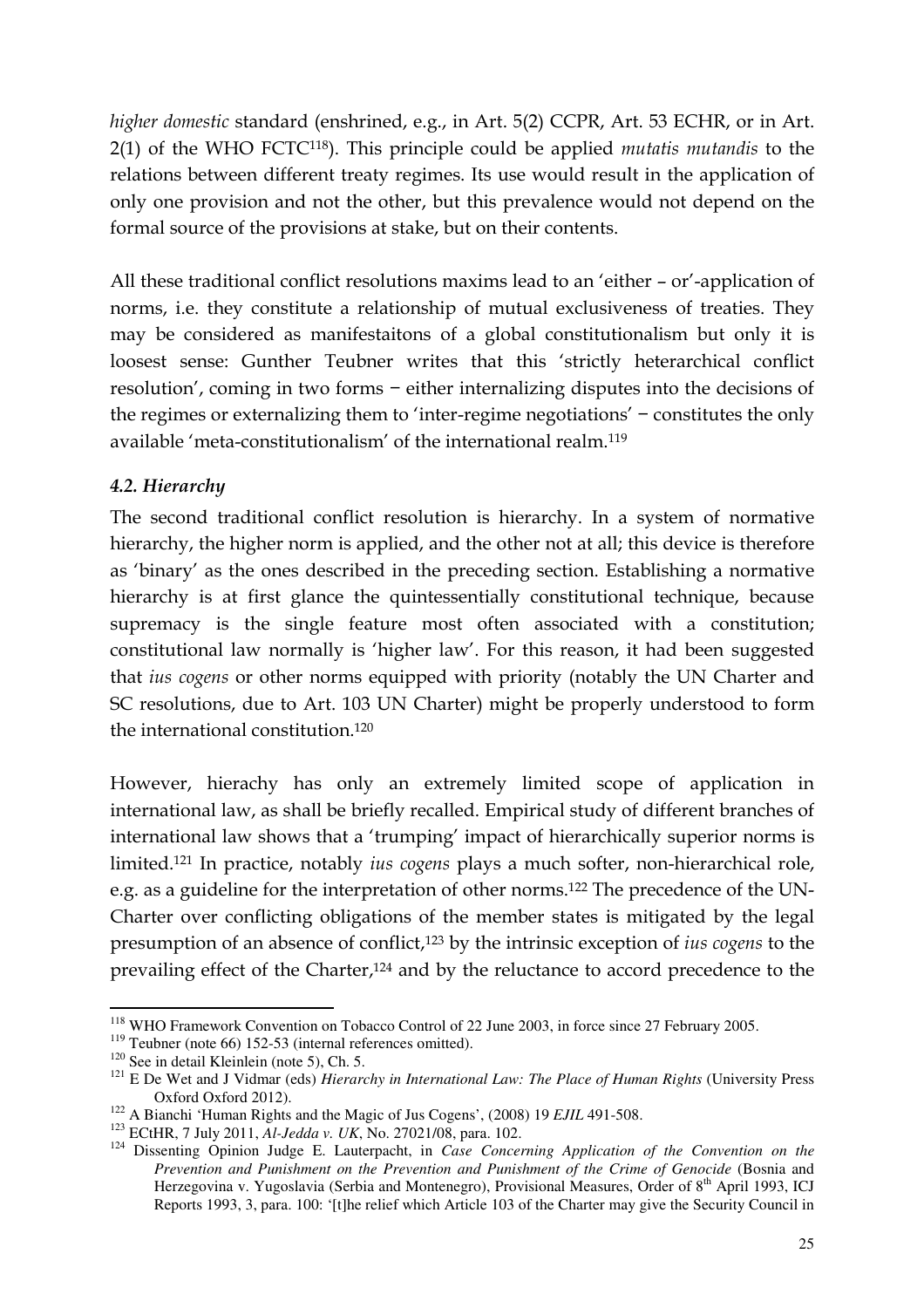Charter over contrary customary law (as opposed to countervailing 'agreements' which are mentioned in Art. 103<sup>125</sup>).

A different type of hierarchy is foreseen by 'more favourable provision'-clauses. Various human rights treaties and also the Cartagena Protocol on Biosafety explicit state that if a different treaty in a related matter sets a different standard, the higher standard shall prevail.<sup>126</sup> This type of 'relative' priority is laudable from a constitutionalist perspective because it allows for a race to the top.

An institutional supplement to normative hierarchy would be the estabslishment of a hiarchical judicial system in international law. Most institutional propositions seeking to counteract fragmentation have favoured the ICJ.<sup>127</sup> In fact, the so-called World Court has the broadest subject matter jurisdiction (not limited to a special area of international law), even if it neither has the broadest membership nor the most developed case law (there is low density due to the small quantity of cases). One proposal was to introduce a reference procedure by granting the ICJ jurisdiction to render advisory opinions requested by other international tribunals, possibly through the UN Security Council or the General Assembly.<sup>128</sup> Thereby, the ICJ would acquire a 'quasi-constitutional role in the international order by identifying those elements which ensure the unity and coherence of the international legal system.'<sup>129</sup> Not only the rendering of Advisory Opinions but already the anticipation of them by other courts and tribunals might prompt those to 'consider the issues before them not only from within the mindset of their particular regime, but also from an external frame of reference.' In such 'a model of reflexive engagement', the ICJ could play a more important role in connecting different regulatory regimes.<sup>130</sup> However, this proposal was a political non-starter.<sup>131</sup>

case of conflict between one of its decisions and an operative treaty obligation cannot – as a matter of simple hierarchy of norms – extend to a conflict between a Security Council resolution and ius cogens'. See also Decision of the Swiss Federal Tribunal (*Bundesgericht; BGer*), BGE 133 II 450 (2007) – *Nada v Seco,* E. 6.2.

<sup>125</sup> A Peters 'Art. 25' in B Simma, D-E Khan, G Nolte and A Paulus (eds) *The Charter of the United Nations: A Commentary on the UN Charter* (Oxford University Press Oxford 2012), paras 209-211 with further references. R Liivoja 'The Scope of the Supremacy Clause of the United Nations Charter' (2008) 57 *ICLQ* 583-612.

<sup>&</sup>lt;sup>126</sup> See Art. 53 ECHR; Art. 53 EU Fundamental Rights Charter of 12 December 2007 (OJ C 303, p. 1); Art. 2(4) Cartagena Protocol on Biosafety to the Convention on Biological Diversity, 29 January 2000, UNTS 2226, No. 30619, p. 208.

<sup>&</sup>lt;sup>127</sup> See, eg, Charney (note 7), 371, suggesting that the ICJ keep its 'intellectual leadership role in the field'.

<sup>&</sup>lt;sup>128</sup> The inspiration for this institutional proposal is the ECJ competence to give preliminary rulings under Art. 267 TFEU, and to which domestic courts of last instance must turn.

<sup>129</sup> Casanovas (note 32) 246-47.

<sup>130</sup> A Lang 'The Role of the International Court of Justice in a Context of Fragmentation' (2013) 62 *ICLQ* 777- 812 at 808.

<sup>131</sup> Critical of the proposal R Higgins The ICJ, the ECJ, and the Integrity of International Law (2003) 52 *ICLQ* 1- 20, at 20. See also the pragmatic criticism by K Oellers-Frahm 'Multiplication of International Courts and Tribunals and Conflicting Jurisdiction – Problems and Possible Solutions' (2001) 5 *Max Planck UNYB*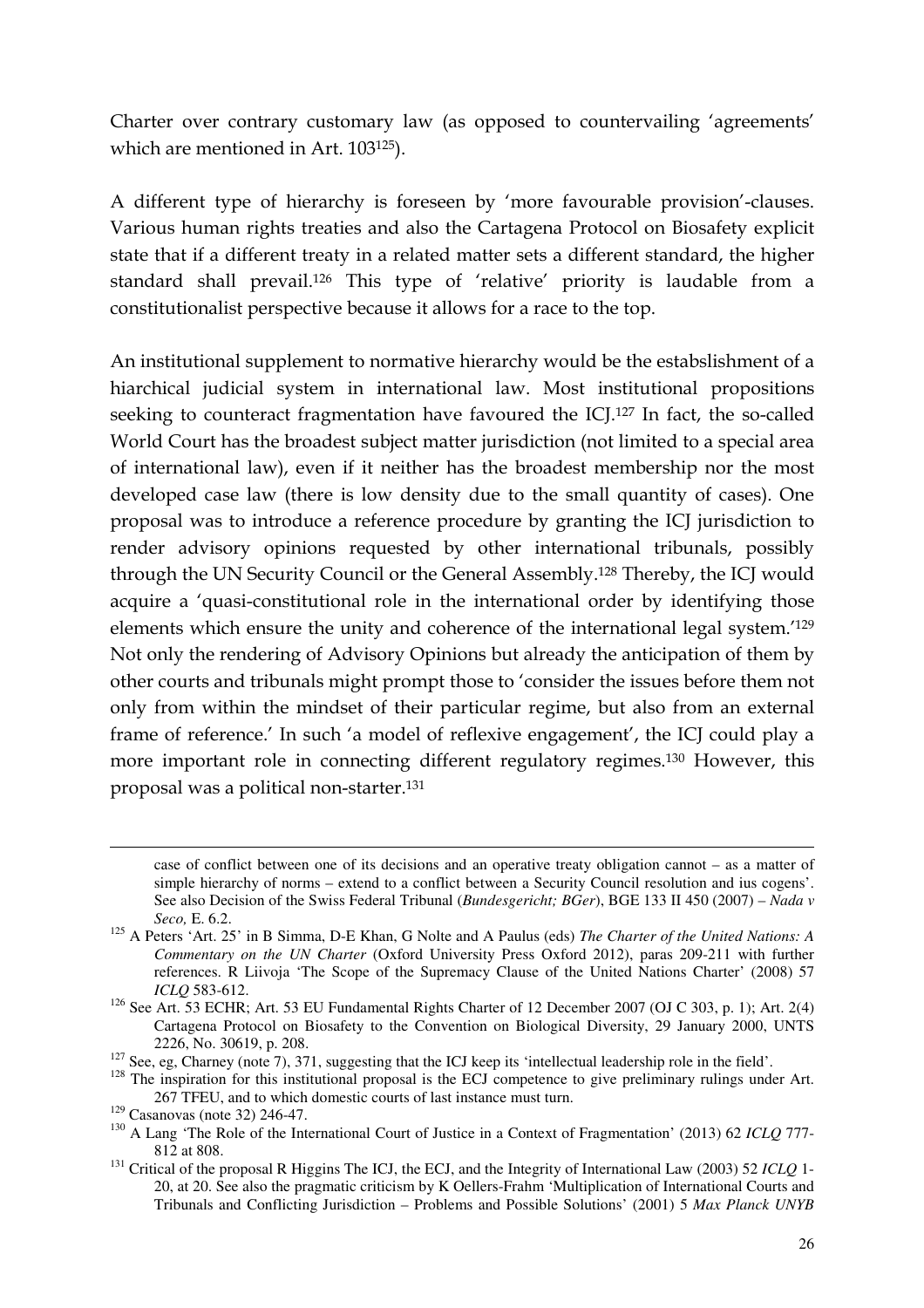To conclude, a clear (substantive, procedural, or institutional) hierarchy which could resolve normative conflicts has not really emerged, and a further future maturation seems unlikely.<sup>132</sup> Hence, a 'hiarchical' type of global constitutionalism, and a hiarchy-based technique for the constitutionalisation of fragmentation seems unavailable.<sup>133</sup>

# *4.3. The principle of constitutional tolerance*

A number of fairly novel principles and procedures used in treaty prosisions themselves, and by law-appliers may be gathered under the heading of 'constitutional tolerance'.<sup>134</sup> This tolerance may be viewed as a extrapolation of the idea of *marge d'appréciation* to relations between different international treaty regimes. Constitutional tolerance means to let the 'other' regime's rule stand, and to tolerate the 'other' monitoring body's assessment.

Just as the traditional margin of appreciation, this type of tolerance is apt to accommodate fragmentation and pluralism by granting a leeway, a space in which cultural, political, and regional differences might play. This technique is motivated by constitutional considerations, namely the insight that the 'closer' institutions are better equipped and more legitimated to apply the law (including the norms of a 'foreign' regime) than those which are further away from the substantive matter. The ECtHR expressed this as follows: 'The national authorities have a direct *democratic legitimation* and are, as the Court has held on many occasions, in principle better placed than an international court to evaluate local needs and conditions.'<sup>135</sup>

A related principle is *mutual recognition*, based on the idea of a functional equivalence of the norms originating from different sources.<sup>136</sup> Mutual recognition can be reasonably applied to inter-regime relations. This means that different standards, e.g. of fair trial, in different regimes (e.g. in the UN as opposed to in the EU) should be mutually recognized as long as a minimal threshold is not undercut. But this approach fits only when the norms in question do not point into opposite directions (for example the free importation of animal products versus import restrictions on the basis of animal cruelty concerns), but when they strive towards the same goal but

<sup>67-104:</sup> especially tribunals outside the UN system can hardly be linked to the ICJ, and even the if procedural rules were changed, the ICJ would be flooded.

<sup>&</sup>lt;sup>132</sup> Cf. ILC May 2006, para. 493: 'the emergence of conflicting rules and overlapping legal regimes will undoubtedly create problems of coordination at the international level. But (…) *no homogenous, hierarchical meta-system is realistically available to do away with such problems*.' (emphasis added)

<sup>&</sup>lt;sup>133</sup> This does not exclude the existence and further growth of international (or global) constitutional law which does not enjoy formal supremacy, and which in that respect resembles more the constitutional law of the United Kingdom, Israel, or other states with only partly codified constitutional law.

 $134$  Cohen (note 110) at 73.

<sup>135</sup> ECtHR, *Hatton v. UK*, No. 36022/97, 8 July 2003, para. 97 (emphasis added).

<sup>136</sup> See for this type of approach the German Constitutional Court, BVerfGE 73, 339 et seq. (1986) – *Solange II*, for conflicts between EU law and national human rights protection.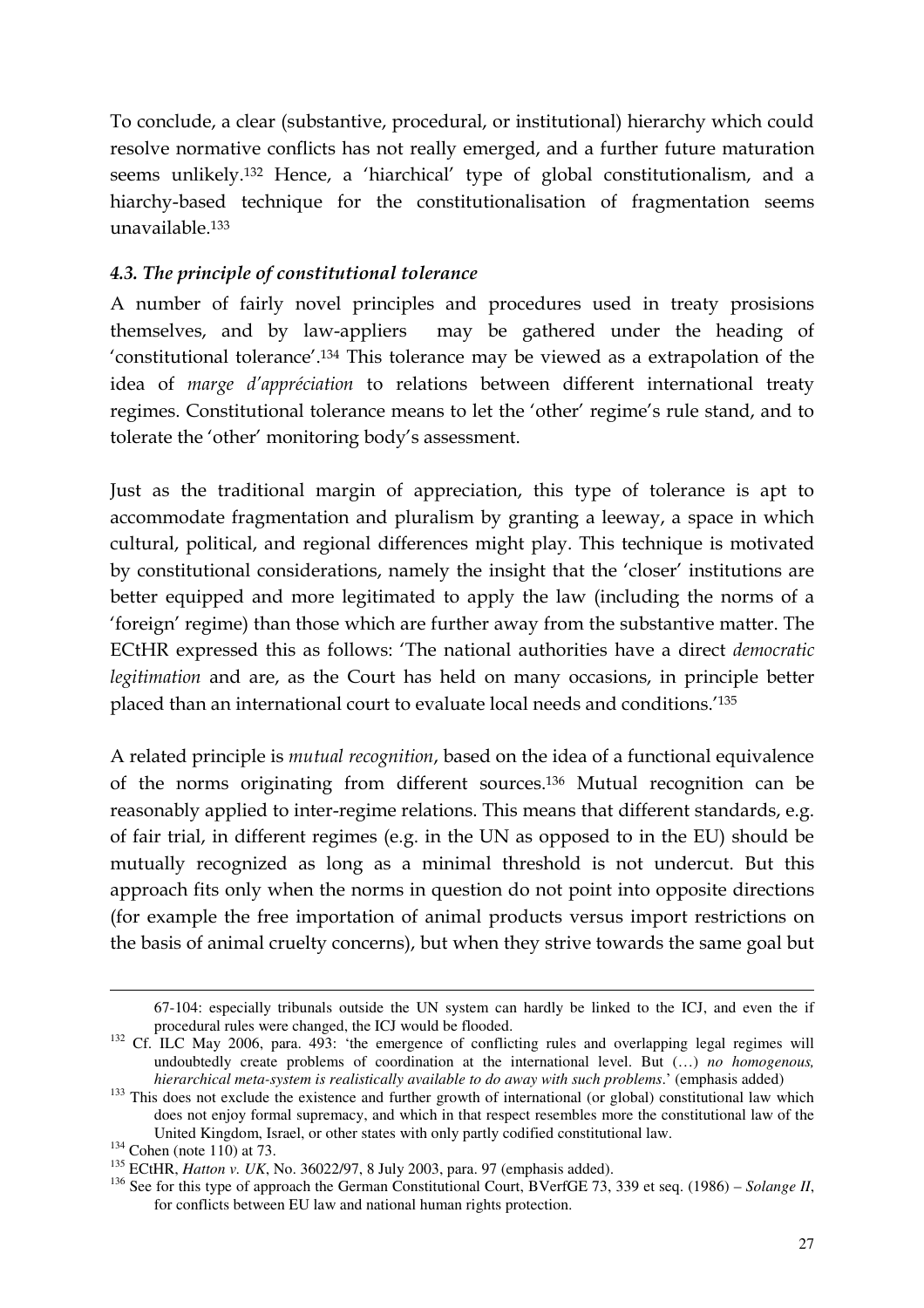with different nuances (e.g. protection of property, but in different degrees). For example, the ECtHR stated in *Bosphorus* that an international organization (in that case the EU) must 'protect fundamental rights, as regards both the substantive guarantees offered and the mechanisms controlling their observance, in a manner which can be considered at least equivalent to that for which the Convention provides ... By "equivalent" the Court means "comparable".'<sup>137</sup> The idea of mutual acknowledgement of functional equivalence could be extended beyond the protection of fundamental rights to other constitutional standards, such as the standards of democracy and of the rule of law. Of course the question remains where this standard lies and most of all who defines it.

## *4.4. Techniques of rapprochement*

In contrast to all techniques mentioned up to now, newer techniques and procedures to deal with potential discrepancies or even conflict of international norms stemming from different regimes all have in common that they seek to bring in line, to reconcile, or 'integrate' different regimes, thereby avoiding the binary choice to apply one provision and not the other. Put differently, these techniques are geared towards the *cumulative application* of norms arising from different regimes.

## **Treaty and customary provisions**

The clearest manifestation of this new approach is found in the three principles enounced in Article 20 of the UNESCO Convention on Diversity of 2005 whose heading is: 'Relationship to other treaties: mutual supportiveness, complementarity and non-subordination'.<sup>138</sup> These three principles seek to avoid the binary 'either – or'-approach and instead favour the combined and cumulative application of the UNESCO Convention and other treaties.

'Notwithstanding-clauses' in the style of Art.  $2(3)$  of the Cartagena Protocol<sup>139</sup> may ultimately work in the same direction, namely that of cumulative application and mutual harmonization.<sup>140</sup> Cross-referrals such as Art. 6(2) and 22(3) of the CCPR (mentioning other human rights treaties) have a similar effect. Furthermore, Art. 44 and 46 CCPR and Art. 24 CESCR seek to prevent impairment of the functions of UN organs and bodies dealing with human rights through the entry of the force of the two Human Rights Covenants. Another example is Article 104 NAFTA, which seeks to promote the reconciliation of potentially conflicting obligations arising out the free

 $\overline{a}$ <sup>137</sup> ECtHR, 30 June 2005, *Bosphorus v Ireland*, No. 45036/98, para. 155. The Court went on: But 'any such finding of equivalence could not be final and would be susceptible to review [by the Court itself] in the light of any relevant change in fundamental rights protection.' (ibid).

<sup>&</sup>lt;sup>138</sup> See in this sense also Cartagena Protocol on Biodiversity, preamble indent 9: 'recognizing that trade and environment agreements should be mutually supportive.'

<sup>&</sup>lt;sup>139</sup> Art. 2(3): 'Nothing in this Protocol shall affect in any way the sovereignty of States over their territorial sea established in accordance with international law, … '.

<sup>&</sup>lt;sup>140</sup> However, these clauses can also, inversly, be understood as establishing exclusivity.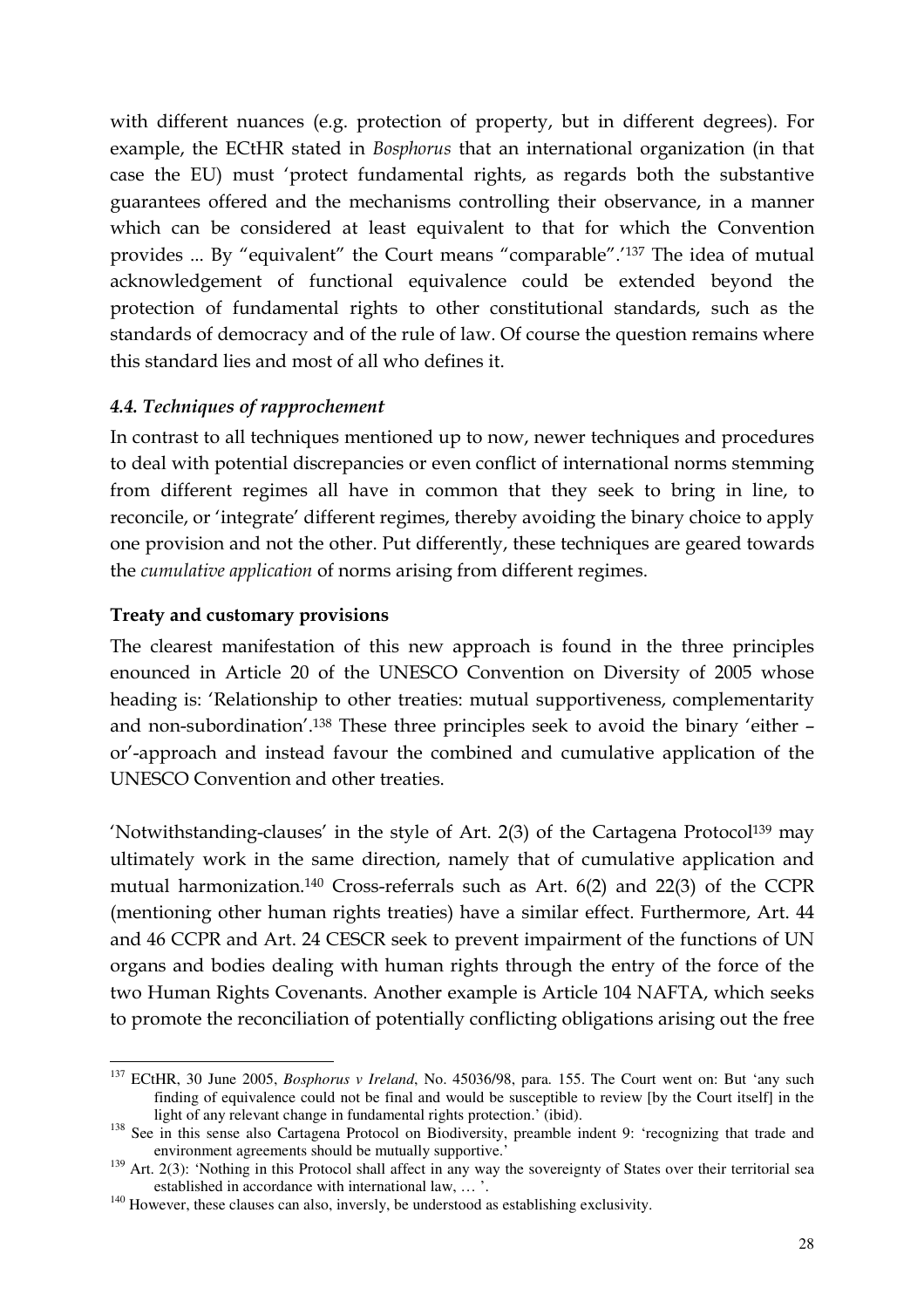trade agreement on the one hand and environmental and conservation agreements on the other hand, by explicitly prescribing a balancing approach (albeit with a heavy thumb on the scale in favour of trade).<sup>141</sup>

*Reconciliatory principles* that are applicable across the board smooth out tensions and frictions. For example, the principle of sustainable development is intended to reconcile the frictions notably between the international law of development and international environmental law.<sup>142</sup> Or, the antagonist legal concepts of sovereignty/non-intervention on the one hand and human rights/human security on the other hand are synthesized in the soft law concept of responsibility to protect (R2P). However, the application of these reconciliatory principles cannot in itself resolve any concrete normative conflict but can only prevent the total eclipsing of one of the regimes or principles involved. A related phenomenon is the acknowledgment that international human rights matter for basically all issue areas and subfields of international law. This insight continues to motivate both formal revisions of special norms so as to accommodate human rights concerns, and novel interpretations.<sup>143</sup> Such 'mainstreaming' also has a 'de-fragmentation' effect.<sup>144</sup>

Dirk Pulkowski has demonstrated that a small number of basic concepts of international law (such as 'sovereignty', the 'right to have human rights', or specific provisions of the VCLT or the UN charter) should be understood as '*constitutive* rules' which create the very possibility of meaningful legal discourse. These will engender 'communicative compatibility' rather than legal unity.<sup>145</sup> Again, this is a different, intuitively constitutionalist take for dealing with fragmentation.

An important phenomenon are *references* in international treaties (or in the case-law; see on 'judicial dialogue' below) to *general* international law (possibly fundamental and thus to some extent 'constitutional' principles), and *cross-references* to other (*special*) treaties or regimes. A historical example is Article 1 of the Havanna Charter for an International Trade Organization of 1948 which referred to the UN Charter's

 $\overline{a}$ <sup>141</sup> Art. 104 NAFTA: '1. In the event of any inconsistency between this Agreement and the specific trade obligations set out in [CITES, Montreal Protocol, Basel Convention, and other agreements] such obligations shall prevail to the extent of the inconsistency, provided that where a Party has a choice among equally effective and reasonably available means of complying with such obligations, the Party chooses the alternative that is the least inconsistent with the other provisions of this Agreement.'

<sup>&</sup>lt;sup>142</sup> ICJ, *Case Concerning the Gabcíkovo-Nagymaros Project* (Hungary v. Slovakia), ICJ Reports 1997, p. 7, at 78. M-C Cordonier Segger and A Khalfan *Sustainable Development Law: Principles, Practices and Prospects* (Oxford University Press New York 2004).

<sup>143</sup> Menno T. Kamminga, Martin Scheinin (eds) *The Impact of Human Rights Law on General International Law* (Oxford: Oxford University Press 2009).

<sup>&</sup>lt;sup>144</sup> O' Donoghue (note 108), at 96: 'Human rights often act as a core normative structure within an everfragmenting regime.'

<sup>&</sup>lt;sup>145</sup> Pulkowski (note 115), at 238-271 (quotation at 239, examples for constitutive rules at 268-69). '[I]nstitutional facts created through international law provide the commonalities of meaning that make continued normative action possible.' (ibid., at 270).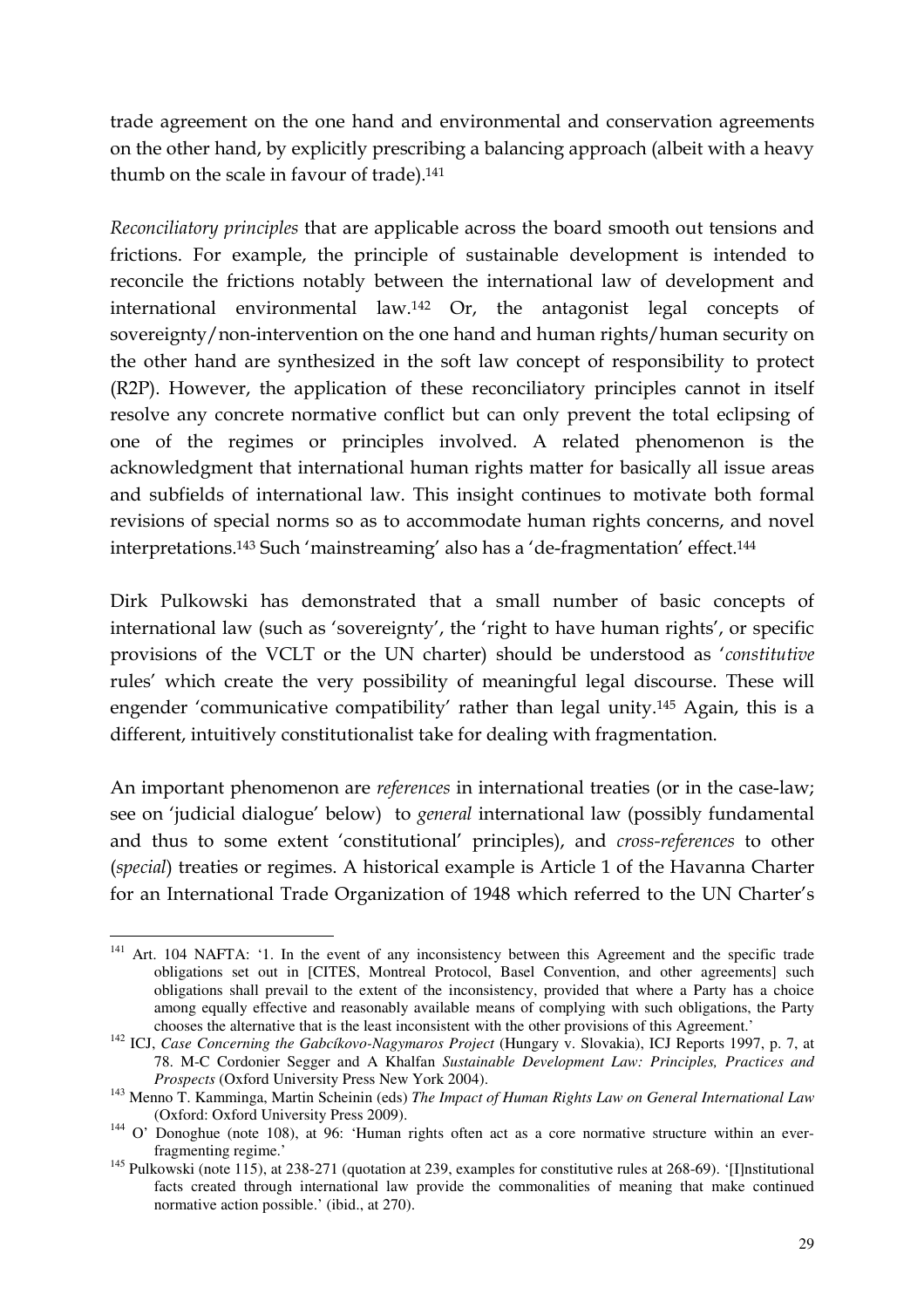objective of attaining economic and social progress and development.<sup>146</sup> In current international law, Art. 1 of the Cartagena Protocol refers to Principle 15 of the Rio Declaration of 1992 which embodies the precautionary approach. The UNCLOS preamble affirms 'that matters not regulated by this Convention continue to be governed by the rules and principles of general international law' (last indent). MARPOL and MSC regulations on sea pollution and safety of ships are generally accepted 'international rules and standards' in the sense of Art. 211 and 217-220 UNCLOS.<sup>147</sup> A final example are the references to labour provisions stemming from various ILO conventions, so far in nearly 40 bilateral trade law agreements, some of which actually incorporate these standards directly.<sup>148</sup> In the absence of a central institution which would authoritatively interpret such cross-referenced and 'borrowed' clauses, the spectre of divergent and thus 'fragmented' interpretation arises. This leads us to the interpretative devices.

#### **Interpretation maxims**

Two principal interpretation maxims are being used by law-applying bodies to avoid conflict in the first place by harmonizing the various international rules rooted in different regimes.

#### *Presumption of non-deviation*

The first technique is a presumption of non-deviation.<sup>149</sup> For example, the ECtHR has established a presumption that there is no conflict between a state's obligation to carry out a Security Council resolution and respect for human rights guaranteed by the ECHR: '[T]he Court considers that, in interpreting its resolutions, there must be a presumption that the Security Council does not intend to impose any obligation on Member States to breach fundamental principles of human rights. In the event of any ambiguity in the terms of a Security Council Resolution, the Court must therefore choose the interpretation which is most in harmony with the requirements of the Convention and which avoids any conflict of obligations.'<sup>150</sup>

 $\overline{a}$ <sup>146</sup> Art. 1: 'The parties to this Charter undertake in the fields of trade and employment to cooperate with one another and with the United Nations. For the Purpose of realizing the aims set forth in the Charter of the United Nations, particularly the attainment of the higher standards of living, full employment and conditions of economic and social progress and development, envisaged in Article 55 of that Charter.'

<sup>&</sup>lt;sup>147</sup> The UNCLOS provisions deal with maritime pollution and accidents. Cf. A Boyle and C Chinkin *The Making of International Law* (OUP Oxford 2007) at 132.

<sup>148</sup> See Jordi Agustí-Panareda, Franz Christian Ebert, Desirée LeClercq, *Labour Provisions in Free Trade Agreements: Fostering their Consistency with the ILO Standards System* (Background paper: social dimensions of free trade agreements)(International Labour Office March 2014).

<sup>149</sup> See already ICJ, *Right of Passage over Indian Territory* (preliminary objections) (Portugal v. India), ICJ 1957, 125, 142: 'It is a rule of interpretation that a text emanating from a Government must, in principle, be interpreted as producing and as intended to produce effects in accordance with existing law and not in violation of it.'

<sup>150</sup> ECtHR, 7 July 2011, *Al-Jedda v UK*, No. 27021/08, para. 102; see also ECtHR (Grand Chamber), *Nada v Switzerland*, No. 10593/08, 12 Sept. 2012, paras 169-172 and 197.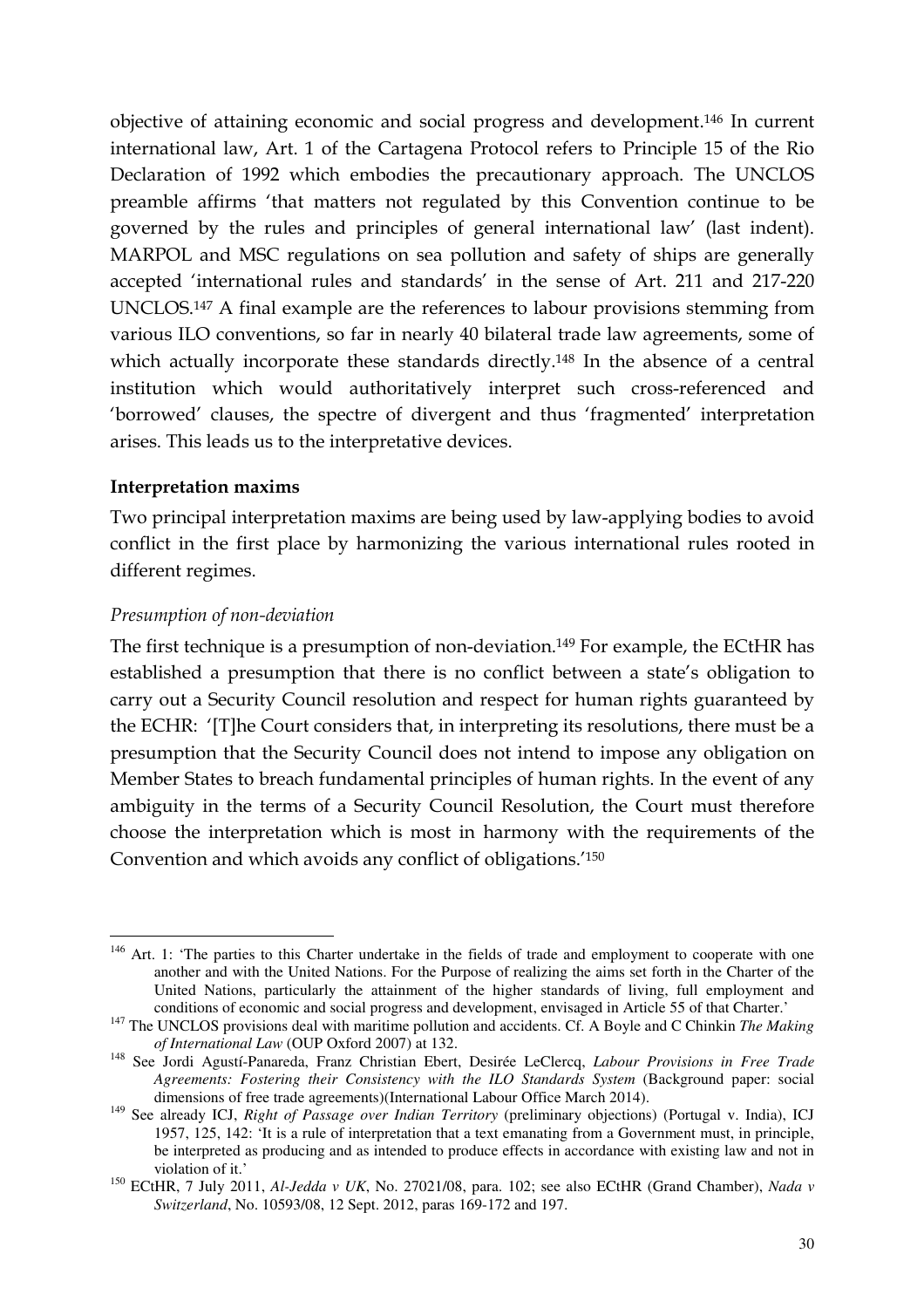Another example is the management of the tension between the law of immunities and the human right of access to a court under Art. 6 ECHR. In the *Srebrenica*-case, the ECtHR found that the human right had been restricted in a proportionate manner and not violated. This result was not owed to a normative hierarchy, but the ECtHR reached it through the interpretation of the human rights provision 'in harmony' with pre-existing 'generally recognized rules' of international law, based on the presumption that the state parties of the ECHR did not want to depart from their previous obligations under general international law (namely the obligation to grant immunity to the United Nations).<sup>151</sup> (In contrast, the Dutch Supreme court had taken a hierarchy-based approach and had relied on Art. 103 UN Charter to justify an 'absolute' immunity of the United Nations.<sup>152</sup>)

The presumption of conformity faces the same objection that was raised against the *lex posterior* rule: Without an identity of law-makers, the presumption has no basis in their actual intentions.

#### *Systemic interpretation*

 $\overline{a}$ 

The currently most discussed 'de-fragmentation' technique is the systemic interpretation of international norms.<sup>153</sup> For treaty interpretation, Art. 31(3) lit. c) VCLT prescribes that '[t]here shall be taken into account: (…) c) any relevant rules of international law applicable in the relations between the parties.' International lawapplying bodies have often practised harmonious interpretation, while not necessarily relying on Art. 31(3) lit. c) VCLT.<sup>154</sup> Since the prominent discussion of that 'master-key' to the house of international law<sup>155</sup> in the ILC fragmentation report of 2006, parties to disputes more often rely on that VCLT-provision, and it is now often quoted in decisions. Arguably, Art. 31 VCLT allows and even mandates treatyinterpreters to take into account of all kinds of 'rules of international law', not only other treaty norms but also customary norms<sup>156</sup> and possibly even soft law.<sup>157</sup>

<sup>151</sup> ECtHR, *Stichting v others of Srebrenica and others v The Netherlands*, no. 65542/12 2013, 11 June 2013, para. 139.

<sup>&</sup>lt;sup>152</sup> Supreme Court of the Netherlands, *Mothers of Srebrenica v the State of the Netherlands and the United Nations,* 13 April 2012, para. 4.3.6.

<sup>153</sup> See for a monographic treatment, e.g. Gabriel Orellana Zabalza, *The Principle of Systemic Integration: Towards a Coherent International Legal Order* (Münster: Lit Verlag 2012).

<sup>&</sup>lt;sup>154</sup> ICJ, *Case Concerning Oil Platforms (Islamic Republic Iran v. USA)*, ICJ Reports 2003, 161 et seq., para. 41: Article XX of the bilateral treaty on friendship between the USA and Iran had to be interpreted (relying, inter alia, on Art. 31(3) c) VCLT, in the light of general international law, to the effect that the 'measures' there precluded an unlawful use of force by one party against the other.

<sup>&</sup>lt;sup>155</sup> This term was coined by now ICJ-judge Hanquin Shue when she still was an ILC member in debates in the ILC, quoted in ILC report May 2006, para. 420.

<sup>&</sup>lt;sup>156</sup> See for the interpretation of a bilateral treaty under consideration of a norm of customary law (the requirement to conduct an environmental impact asessment): ICJ, *Case Concerning Pulp Mills on the River Uruguay* (*Argentina v. Uruguay*), 20 April 2010, para 204.

<sup>&</sup>lt;sup>157</sup> J Klabbers 'Reluctant Grundnormen: Articles 31 (3) (c) and 42 of the Vienna Convention on the Law of Treaties and the Fragmentation of International Law' in M Craven et al (eds) *Time, History, and International Law* (Martinus Nijhoff Leiden 2007) 141-161 at 159.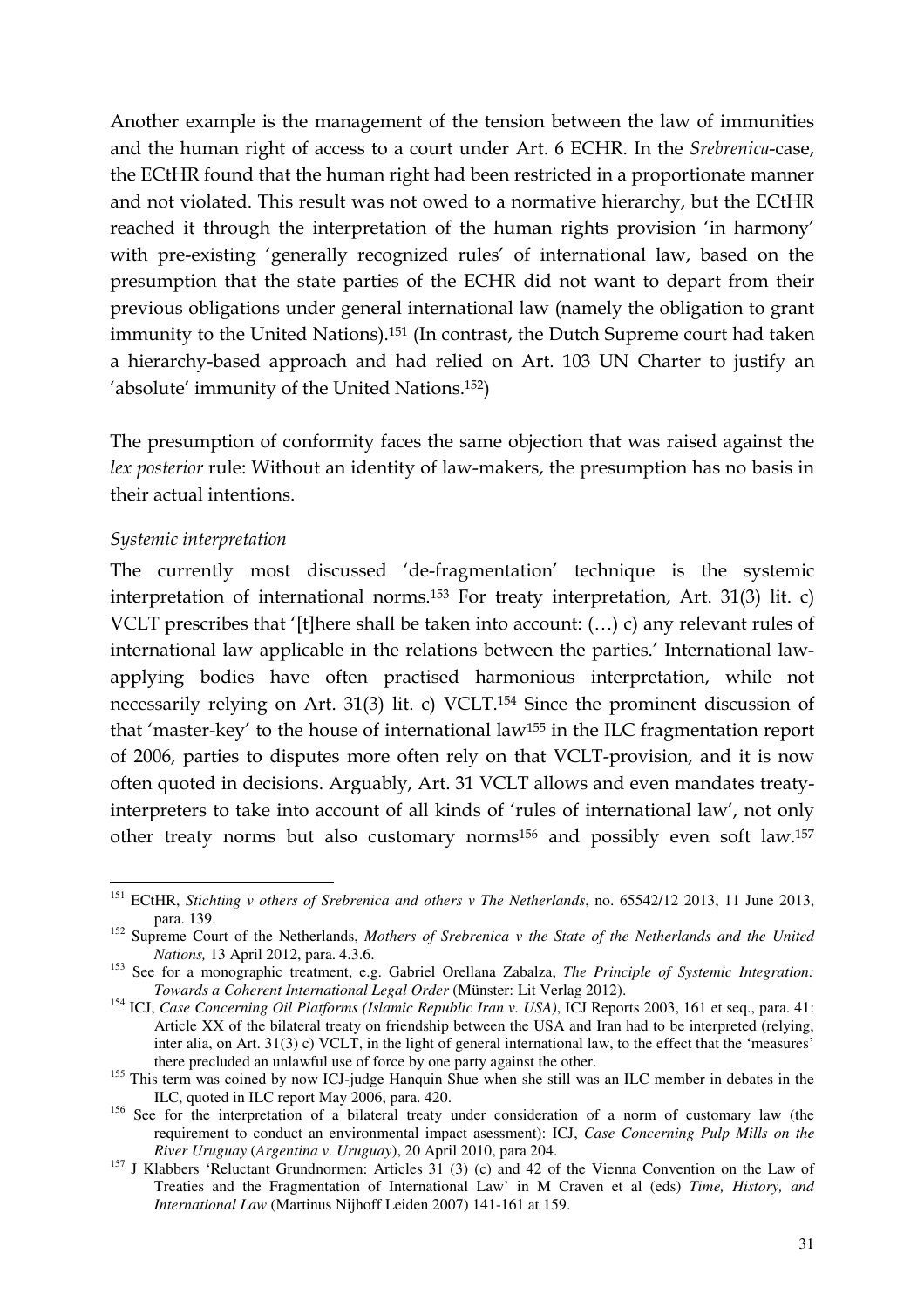Importantly, reliance on such 'outside' norms does not constitute an unlawful extension of the limited jurisdiction of the monitoring bodies,<sup>158</sup> because these norms are not applied 'directly' but only 'indirectly', as interpretative devices for the proper construction of the regime-specific rules.<sup>159</sup> 'Systemic integration' is adequate for the application of customary rules as well, for example for the identification of the scope of state immunity under consideration for human rights.<sup>160</sup>

The precondition of Art. 31 VCLT and its underlying principle, namely that the rule be 'applicable the relations between the parties', has infamously been construed narrowly by the WTO *Biotech* panel. That panel noted that the Cartagena Protocol, on which the European Community as a respondent had relied for interpreting the pertinent WTO Agreements, was in fact 'not applicable', because the Protocol had not been ratified by a number of WTO members, including the complaining parties to the dispute (USA, Argentina, and Canada).<sup>161</sup> The *Biotech* panel's parallelism requirement (finding that a treaty norm can only be taken into account as an interpretative guideline in a WTO-related dispute when *all* parties to that dispute − or even all parties to the WTO Agreement which must be interpreted − have ratified that other treaty) would render Art. 31(3) VCLT largely meaningless. This approach would make other treaties non-usable for the interpretation of treaties with a broad membership, such as the WTO-Agreement (which moreover has also non-state members which cannot accede to most other international treaties). The narrow reading would in addition have the paradoxical result that the more universal a treaty is, the smaller the chance that it could 'meet' other treaties would be. The *Biotech* decision has largely been appraised as a political decision to 'keep out' international environmental law from WTO law and as expressing a political preference for free trade. The better and meanwhile prevailing view is that it is not necessary that all states in the organisation/treaty are also parties to the other treaty to make the latter usable, if they are not involved in the dispute.<sup>162</sup>

<sup>&</sup>lt;sup>158</sup> But see in this sense judge Buergenthal in his separate opinion to the ICJ *Oil Platforms* judgment (supra note 154), (para. 22).

<sup>159</sup> Cf. J Pauwelyn, 'Fragmentation of International Law' in R Wolfum (ed) *Max Planck Encyclopedia of Public International Law* (OUP online Oxford 2006), para. 34.

<sup>&</sup>lt;sup>160</sup> R van Alebeek 'Jurisdictional Immunities of the State (Germany v. Italy): On Right Outcomes and Wrong Terms', (2012) 55 *GYIL* 281-317 at 301.

<sup>161</sup> WTO, *EC – Measures Affecting the Approval and Marketing of Biotech Products* (29 june 2006), Panel-Reports, WT/DS 291–293/R, paras 7.49 – 7.95, notably para. 7.75.

<sup>162</sup> The WTO Appellate Body in the *Airbus* case moved away from the *Biotech* approach, possibly under the influence of the ILC report (WTO AB, *European Communities and certain Member States – Measures affecting Trade in Large Civil Aircraft*, WT/DS316/AB/R, 18 May 2011, paras 839-855). It conceded that a bilateral 1992 agreement between the US and the EC was applicable between the parties, because 'the parties' in Art. 31(3)c) VCLT meant parties to the dispute (not necessarily all WTO parties), but that its provision was not 'relevant', and therefore did not ave to be taken into account for interpreting the term 'benefit' in Art. 1.1.(b) of th SMC Agreement (paras 839-855).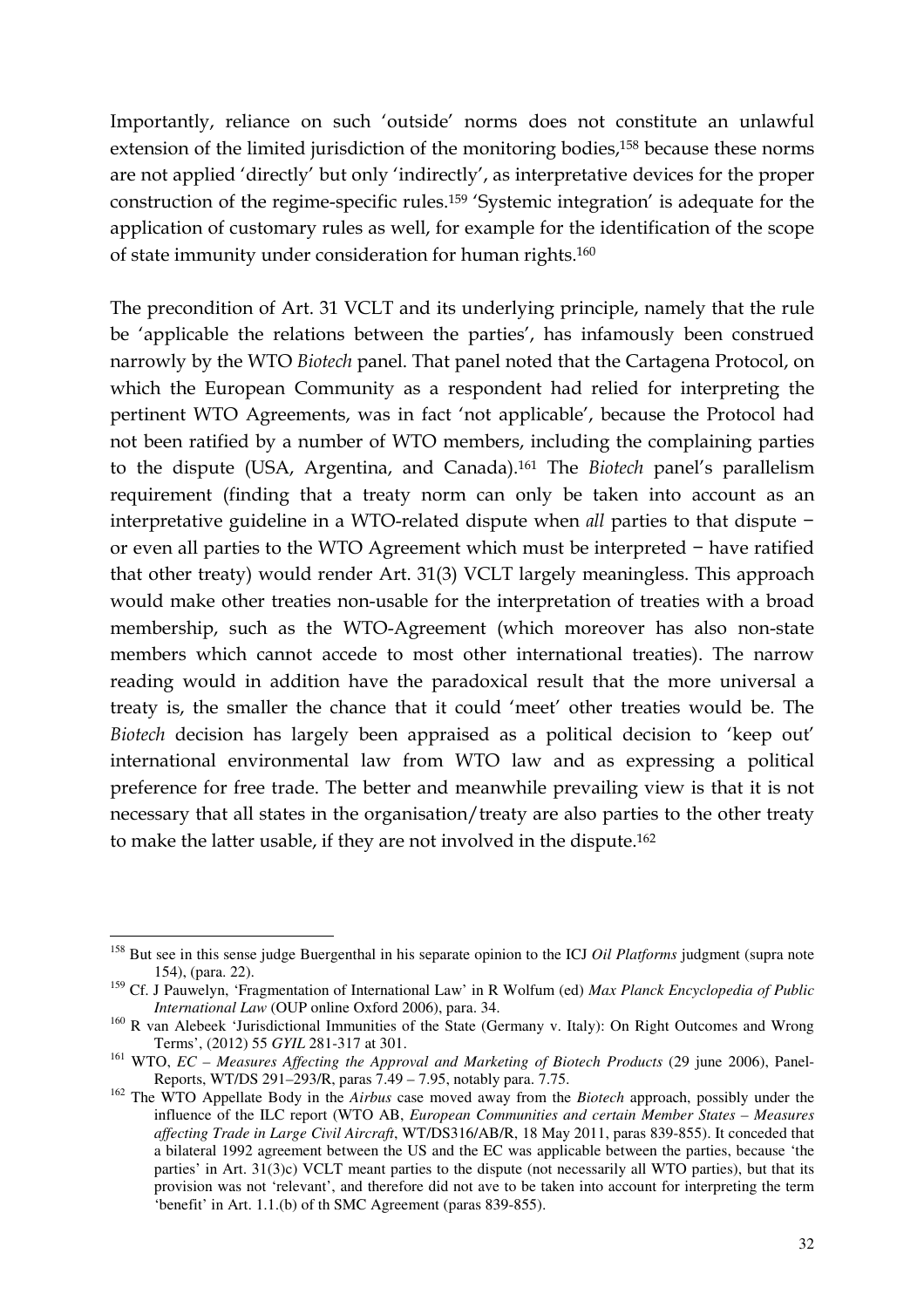The next question is what 'taking into account' actually means. Arguably, this means that the interpreter must engage in rational balancing – which might be considered as a typically constitutional technique.<sup>163</sup> For example, when an investor claims a violation of the 'fair and equitable treatment-standard' embodied in a BIT, the tribunals must determine the fairness and equitableness through balancing the legitimate expectations of the investor against other rules and principles of international law, including human rights law.<sup>164</sup>

This observation dovetails with the ILC's overall assessment of the 'principle of systemic integration' (manifest in Art. 31(3) lit. c) VCLT) as a constitutionalist device: 'The principle of systemic integration (…) articulates the legal-institutional environment in view of *substantive preferences, distributionary choices and political objectives*. This articulation is (…) important for the critical and constructive development of international institutions (…). To hold those institutions as fully isolated from each other (…) is to think of law only as an instrument for attaining regime-objectives. But law is also about protecting rights and enforcing obligations, above all rights and obligations that have a backing in something like a *general, public interest*. Without the principle of "systemic integration" it would be impossible to give expression to and to keep alive, any *sense of the common good of humankind*, not reducible to the good of any particular institution or "regime".'<sup>165</sup>

#### **Procedures**

#### *Judicial dialogue*

The most discussed 'procedure' or vessel for promoting the substantive rapprochemet of different regimes as described above is judicial dialogue. This is itself informal but could be encouraged and facilitated through institutional formats. Judicial dialogue basically means courts' mutual attentiveness to each other's caselaw and cross-citations.

Importantly, the 'global community of courts' would need to encompass not only international courts and tribunals but also domestic ones applying international and foreign law in order to bring about a 'global' jurisprudence.<sup>166</sup> It has been claimed that such an 'interjudicial dialogue (…) has the potential to preserve the unity of the

 $\overline{a}$  $163$  van Aaken (note 1) 483–512, at 501-506.

<sup>&</sup>lt;sup>164</sup> See references to the case-law above in notes 28-30.

<sup>&</sup>lt;sup>165</sup> ILC 2006, para. 480 (emphases added).

<sup>166</sup> A-M Slaughter 'A Global Community of Courts' (2003) 44 *Harvard International Law Journal* 191-219. Se for an empirical investigation in the different issue areas or regimes of international law Ole Kristian Fauchald and André Nollkaemper (eds), *The Practice of International and National Courts in the (De- )fragmentation of International Law* (Hart 2012).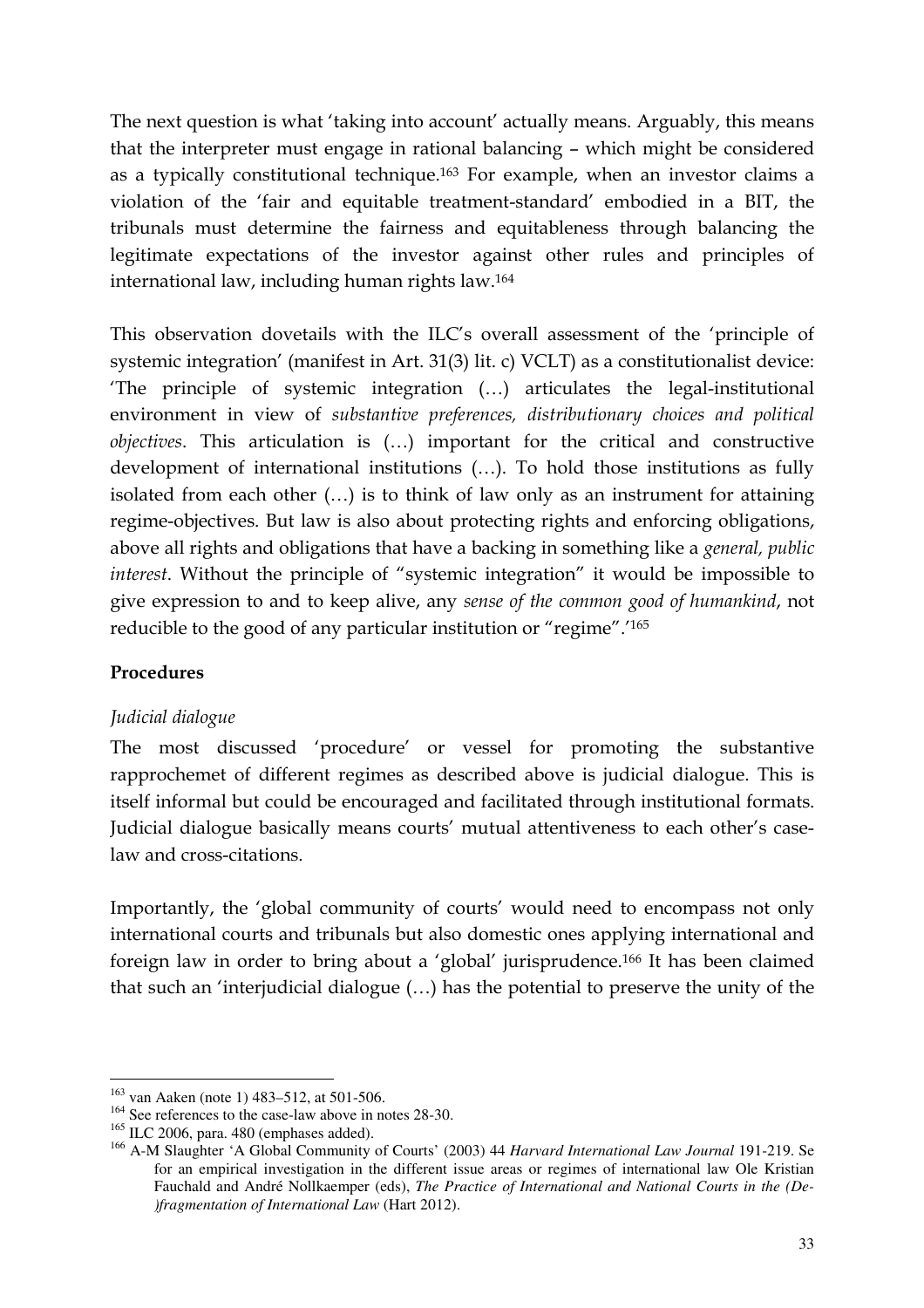international legal system in face of fragmentation'.<sup>167</sup> Moreover, the dialogue could be conducted by other international bodies, beyond the judiciaries, as well.

It has also been pointed out (albeit more with regard to national courts) that the idea of a 'dialogue' is conceptually flawed because courts do not cite one another for the purpose of communicating (but for quite other reasons), and empirically false because only some very few prestigious courts are cited.<sup>168</sup> Also, it is far from clear whether international courts are prepared to cooperate, or whether the prevailing behaviour is jealous protection of their jurisdiction.<sup>169</sup>

Against this skepticism, it must be noted that as a matter of fact, cross-citations by international courts do occur, and probably increasingly. For example, the European Court of Human Rights regularly applies international human rights norms other than the ECHR (the Children's Rights Convention, the Refugee Convention, the CCPR, the CAT), the law on state immunity, IHL, and provisions of 'general' international law (law of treaties and norms on the ICJ procedure).<sup>170</sup> Inversly, the ICTY relied, in its early decision on torture, on the ECtHR-case law. In doing so, the Tribunal acknowledged that the broad concept of torture as used in human rights law might not be adequate in the field of international humanitarian law and for a criminal law definition which must satisfy strict standards of legality.<sup>171</sup> The UNCTAD global principles on responsible sovereign lending and borrowing practices have been invoked in an arbitration involving sovereign debt.<sup>172</sup>

The WTO Appellate Body famously stated that the GATT 'is not to be read in clinical isolation from public international law.'<sup>173</sup> In the dispute settlement body's practice, ideas and norms from other regimes have in fact been 'imported' into the trade system.<sup>174</sup> Inversely, an 'export' of WTO-norms to other regimes has also been taking

 $\overline{a}$ <sup>167</sup> WW Burke-White 'International Legal Pluralism' (2003-04) 25 *Michigan Journal of International Law* 963- 979 at 973.

<sup>168</sup> D S Law and W-C Chang 'The Limits of Global Judicial Dialogue' (2011) 86 *Washington Law Review* 523- 577.

<sup>&</sup>lt;sup>169</sup> See for an infamous example of parochialism in the context of the plurality of dispute settlement institutions the *Mox Plant* case. Here the ECJ found that Ireland had not fulfilled its duty to cooperate loyally with the EU (then EC) and thereby violated various provisions of the then EC Treaty, by instituting a proceeding concerning maritime pollution arising from an English power plant against the UK under ITLOS without consulting with the EC organs beforehand (ECJ (Grand Chamber), case C-459/03 *Commission EC v Ireland*, ECR 2006, I-4635).

<sup>&</sup>lt;sup>170</sup> M Forowicz *The Reception of International Law in the European Court of Human Rights* (UP Oxford 2010).

<sup>171</sup> ICTY, Trial Chamber II, *Prosecutor v Krnojelac* Case No. IT-97-25-T (15 March 2002), para. 181.

<sup>172</sup> ICSID, *Ambiente Ufficio S.P.A. and others (case formerly known as Giordano Alpi and others) (claimants) and the Argentine Republic (respondent)*, Case no. ARB/08/09, decision on jurisdiction and admissibility (8 febr. 2013), dissenting opinion of Santiago Torres Barnardéz, para. 330.

<sup>173</sup> WTO AB, *United States – Standards for reformulated and conventional gasoline*, WT/DS2/9, 20 May 1996, p. 17.

<sup>174</sup> For example, WTO AB, *United States – Import Prohibition of Certai Shrimp and Shrimp Products*  (WT/DS58/AB/R), 12 Oct 1998, paras. 127-131 brings the 'objective of sustainable development' to bearing for the interpretation of Art. XX GATT, *inter alia* by citing UNCLOS.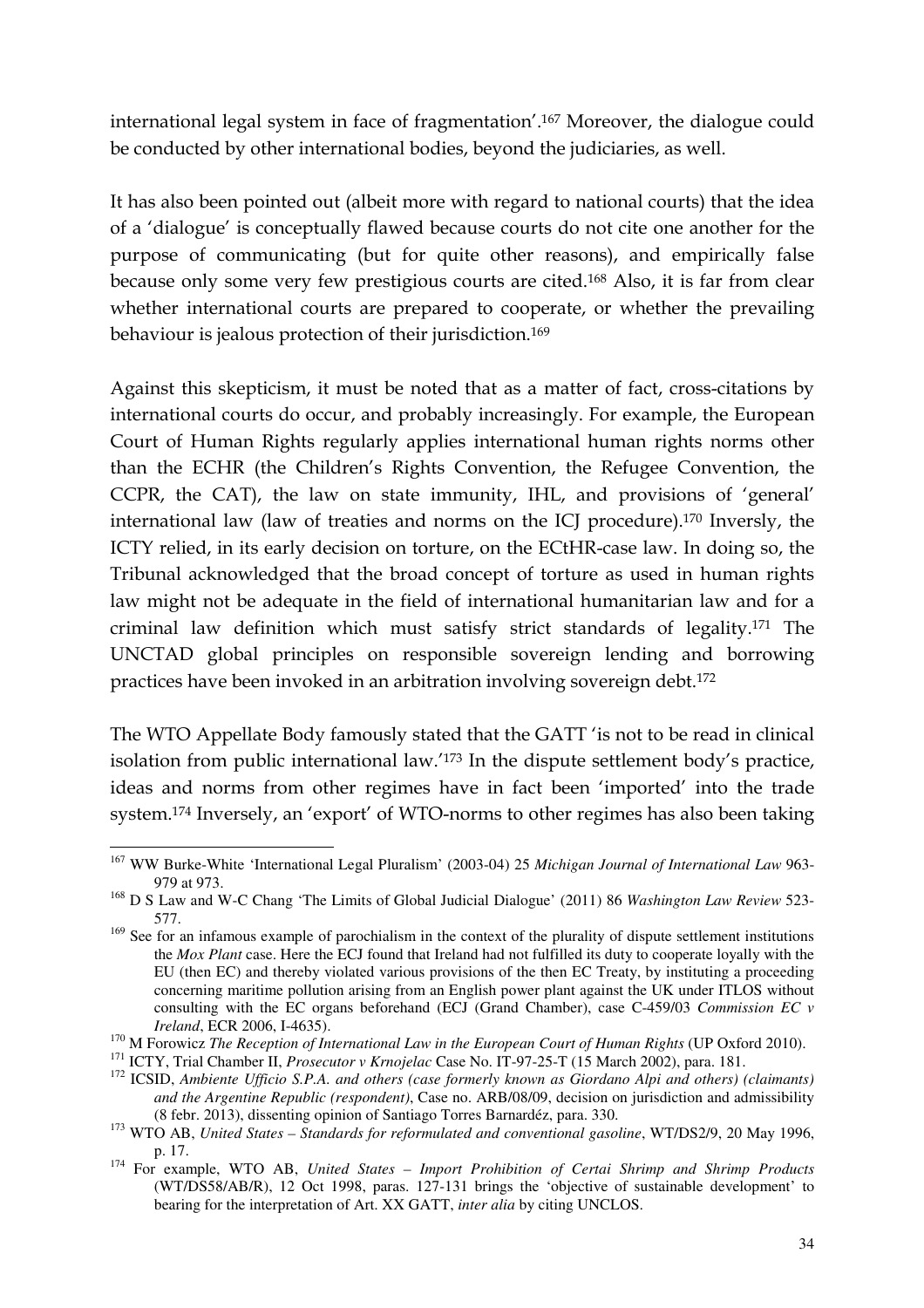place. A recent analysis of the influence of WTO rules and case law on regional and international dispute settlement in international economic law (investment law and non-WTO-trade law) has found that substantive WTO rules (the WTO *acquis*) has 'overwhelmingly' been used by trade and investment courts/tribunals.<sup>175</sup> The reason for referencing the WTO seem to be both 'functional closeness' of the issue areas, the 'authority' of the WTO in international economic law, and the judges and arbitrators' 'interest in maintaining to normative and inter-regime coherence, which might very well be intrinsic to legal reasoning itself.'<sup>176</sup>

Such cross-references and resort to the surrounding 'general' international law have the effect of lining different treaties up with each other and/or to direct them towards respect of shared principles. For example, the principle of national treatment exists both in WTO-law and investment law, and cross-citations have the effect of consolidating its meaning in the sense of a shared content.

In judicial practice, the 'systemic outlook' has been asked for by some judges.<sup>177</sup> The ILC study on fragmentation put it thus: 'that conflicts between specialized regimes may be overcome by law, even as the law may not go much further than *require a willingness to listen to others, take their points of view into account and to find a reasoned resolution* at the end.'<sup>178</sup>

On a more abstract level, what is happening here, and what should be welcomed and encouraged, is the *internalization of an outside perspective.* Gunther Teubner observes that the differentiation and autonomization of 'systems' (which seems to include the various international treaty regimes) has resulted in a 'network architecture' of transnational regimes. The important analytical and normative point now is that 'each regime needs to combine two contradictory requirements': All regimes spell out their own vision of a global public interest (from their own perspective), while all regimes 'at the same time take account of the whole by transcending their individual perspective.' 'Each regime must create the overarching *ordre public transnational* from its own perspective', a 'shared horizon of meaning' needs to be constructed, a 'counterfactual assumption of a *common normative core'*. <sup>179</sup> It seems fair to say that this 'common core' is a kind of constitution.

 $\overline{a}$ <sup>175</sup> G Marceau, A Izguerri and V Labonnovy 'The WTO's Influence on Other Dispute Settlement Mechanisms: A Lighthouse in the Storm of Fragmentation' (2013) 47 *Journal of World Trade* 481-575 at 512-530, quote at 529.

<sup>&</sup>lt;sup>176</sup> Ibid at 495, 529, 531.

<sup>177</sup> ICJ, *Whaling in the Antarctic* (*Australia v. Japan*), judgment of 31 March 2014, sep. op. Judge Cançado Trindade, para. 25

<sup>&</sup>lt;sup>178</sup> ILC May 2006 para. 487 (emphasis added).

 $179$  Teubner (note 66) at 160-61.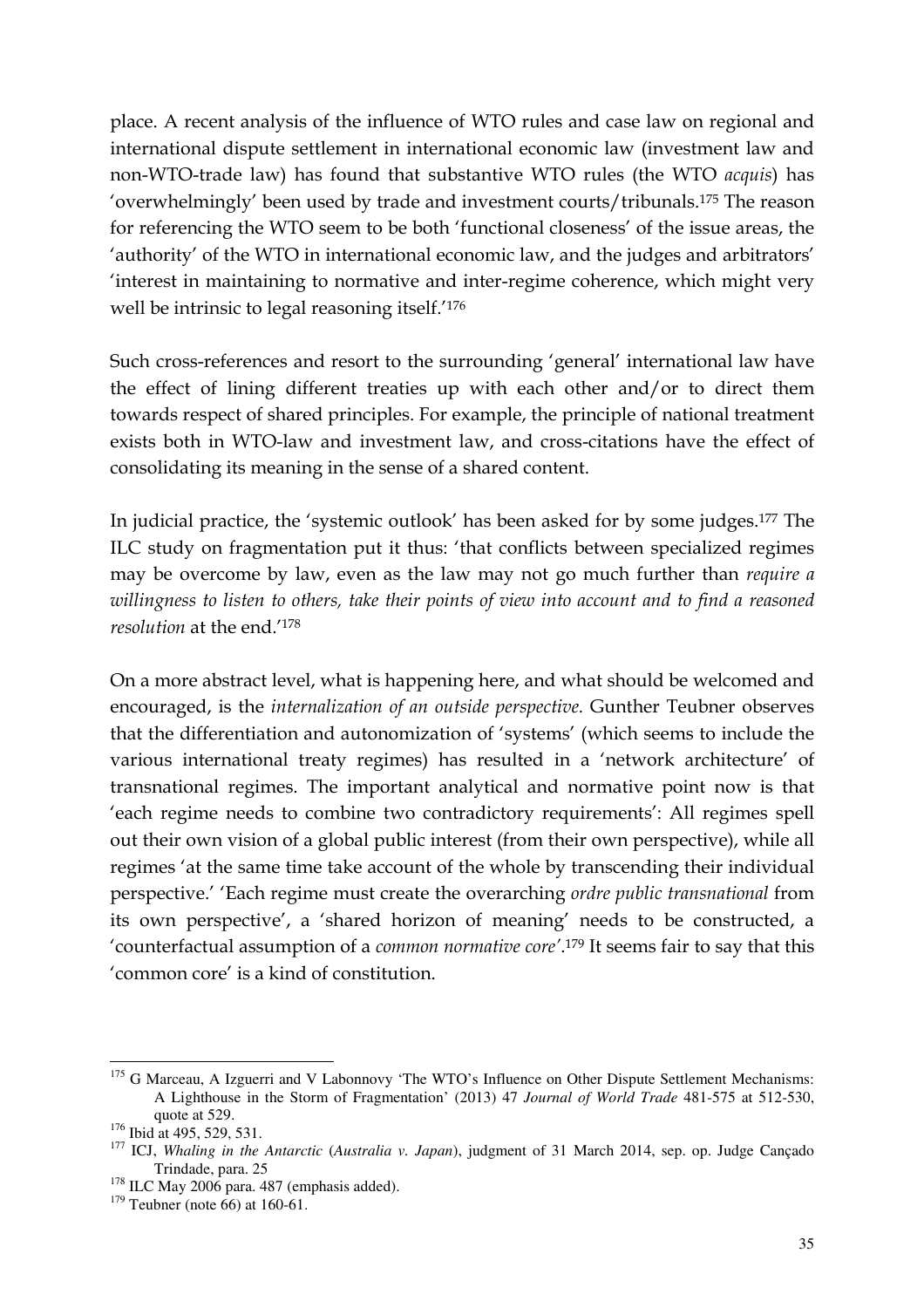#### *Non-judicial 'regime interaction'*

A pragmatic approach to curb the negative effects and make most productive use of the potential benefits of fragmentation lies in the practice of the bodies of treaties or organizations to entertain contacts all the while renouncing on laying down guidelines for the resolution of potential conflicts. The only minimal prerequisite for coordination and possibly cooperation seems to be information-exchange − potentially with a view to identify possible common goals (or sub-goals) and shared principles. This phenomenon of institutional contact has been called 'regime interaction'.<sup>180</sup>

A number of 'integration rules'<sup>181</sup> envisage this type of interaction.<sup>182</sup> For example, Art. 3(5) SPS-Agreement foresees that '[t]he Committee on Sanitary and Phytosanitary Measures (…) shall develop a procedure to monitor the process of international harmonization and coordinate efforts in this regard with the relevant international organizations.' Another example is the Memorandum of Understanding Between the Secretariat of the Convention on Biological Diversity and the World Intellectual Property Organization (WIPO) of 2002, with the objective to enhance institutional cooperation on indigenous traditional knowledge, an issue which concerns both intellectual property and the conservation of biological diversity.<sup>183</sup>

At the occasion of the signing of the WTO-Agreement, the ministers adopted the 'Decision on Trade and Environment', with which they established a WTO Committee on Trade and Environment (CTE), on the basis of the consideration 'that there should not be, nor need be, any policy contradiction between upholding and safeguarding a (…) multilateral trading system on the one hand, and acting for the protection of the environment, and the promotion of sustainable development on the other, Desiring to coordinate the policies in the field of trade and environment, (…)' (15 April 1994). The CTE practices cooperation and information exchange with UNEP and the bodies of the multilateral environmental agreements (MEAs).<sup>184</sup>

In the field of sustainable development, both the Agenda 21 of 1992 and the 2002 World Summit on Sustainable Development (WSSD)<sup>185</sup> seek to 'encourage interaction

 $\overline{a}$ <sup>180</sup> M A Young (ed) *Regime Interaction in International Law: Facing Fragmentation* (CUP Cambridge 2012). Regime interaction relies on the parallel membership of states in different regimes and on 'autonomous' institutional interactions.

<sup>&</sup>lt;sup>181</sup> Petersmann (note 96) at 238.

<sup>&</sup>lt;sup>182</sup> See further examples in J Dunoff 'A new approach to regime interaction' in Young (note 180) 136-174 at 160-66 (such as interaction of the ITU with the ICAO and of the WTO with ILO).

<sup>183</sup> WIPO Doc. WO/CC/48/2 (2002) of 24 July 2002, Annex I.

<sup>184</sup> WTO CTE, *Existing Forms of Cooperation and Information Exchange between UNEP/MEAs and the WTO*, 16 January 2007, WTO Doc. TN/TE/S/2/Rev.2.

<sup>&</sup>lt;sup>185</sup> Plan of Implementation of the World Summit on Sustainable Development, UN Doc. A/CONF. 199/20 (2002), p. 6 (69), Title XI(F), 'Role of International Institutions'.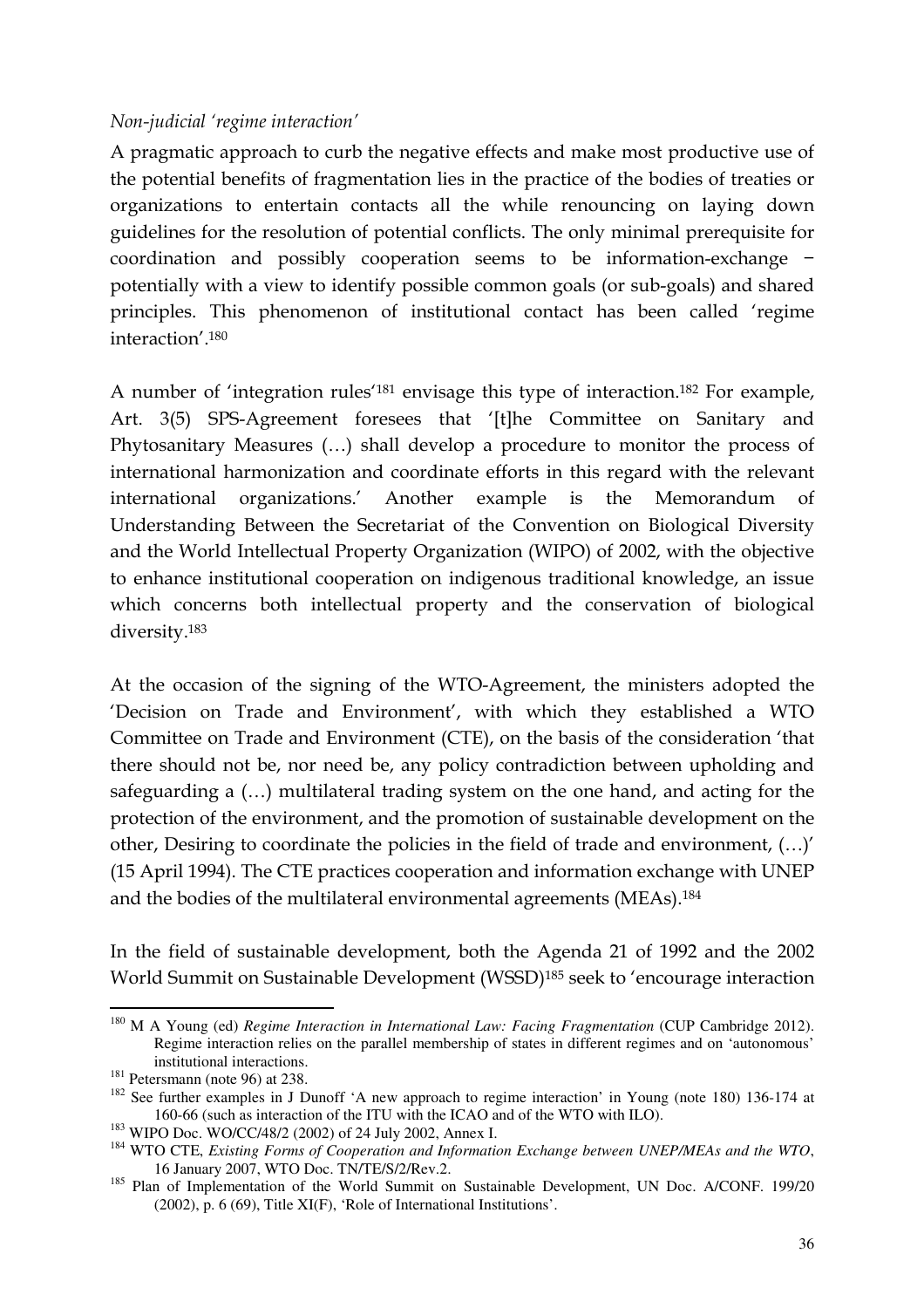and cooperation between the United Nations system and other intergovernmental and non-governmental subregional, regional and global institutions and nongovernmental organisations in the field of environment and development',<sup>186</sup> notably with international financial organisations. Or, to give another example, the FAO and CITES secretariats cooperate with regard to the listing of endangered marine species.<sup>187</sup>

An important observation is that this interaction may shape and develop international norms beyond the consent of member states*.* <sup>188</sup> That law-developing activity therefore requires an additional basis of legitimacy. That basis can be (and is in fact already) created through *participation* (state parties, stakeholder and experts) and *information/reason-giving*. <sup>189</sup> While this framework for regime interaction falls short of 'substantive' constitutionalism, it does amount to a *procedural constitutionalization*, based on procedural principles of inclusion and transparency.

Again, the constitutionalist perspective helps to understand and possibly develop the interaction of regimes not as a managerial problem but as a political issue. However, the quest for respect of at least the mentioned procedural principles has been disparaged as a part of an inevitably hegemonizing strategy employed by the protagonists of one regime (e.g. trade) over another (e.g. species protection) to falsely represent that regimes' objectives as universal, in order to swallow up the competing ones.<sup>190</sup> But this is a one-sided interpretation of the phenomenon. To the contrary, the principles of inclusion and transparency<sup>191</sup> are precisely apt to counteract the dominance of that regime which is in political terms more powerful than the competing one.

These principles, procedures, and institutions described in this section, mostly the principles of constitutional tolerance (subsec. 3) and all techniques of rapprochement (subsec. 4) may appropriately be called 'constitutional' elements of the international legal order, because they seek to create compatibility, not only in a 'negative' sense of preventing legal conflicts, but also in a supportive ('positive') sense for the achievement of the objectives of other treaties.

 $\overline{a}$ <sup>186</sup> Para 38.8 of Agenda 21, Report of the United Nations Conference on Environment and Development, Adopted at Rio de Janeiro, 14 June 1992, UN Doc. A/CONF.151/26/Rev. 1. See also para. 38.41, Chapter 38 is entitled 'international institutional arrangments'.

<sup>187</sup> M A Young, *Trading Fish, Saving Fish: The Interaction Between Regimes in International Law* (CUP Cambridge 2011) 154-186 with further references.

<sup>&</sup>lt;sup>188</sup> Young (note 187) 255-56.

<sup>189</sup> Young (note 187) 279-80.

<sup>190</sup> M Koskenniemi 'Hegenomic Regimes' in Young (note 180) 305-324 at 320-21.

<sup>&</sup>lt;sup>191</sup> A Bianchi and A Peters (eds) *Transparency in International Law* (CUP Cambridge 2013).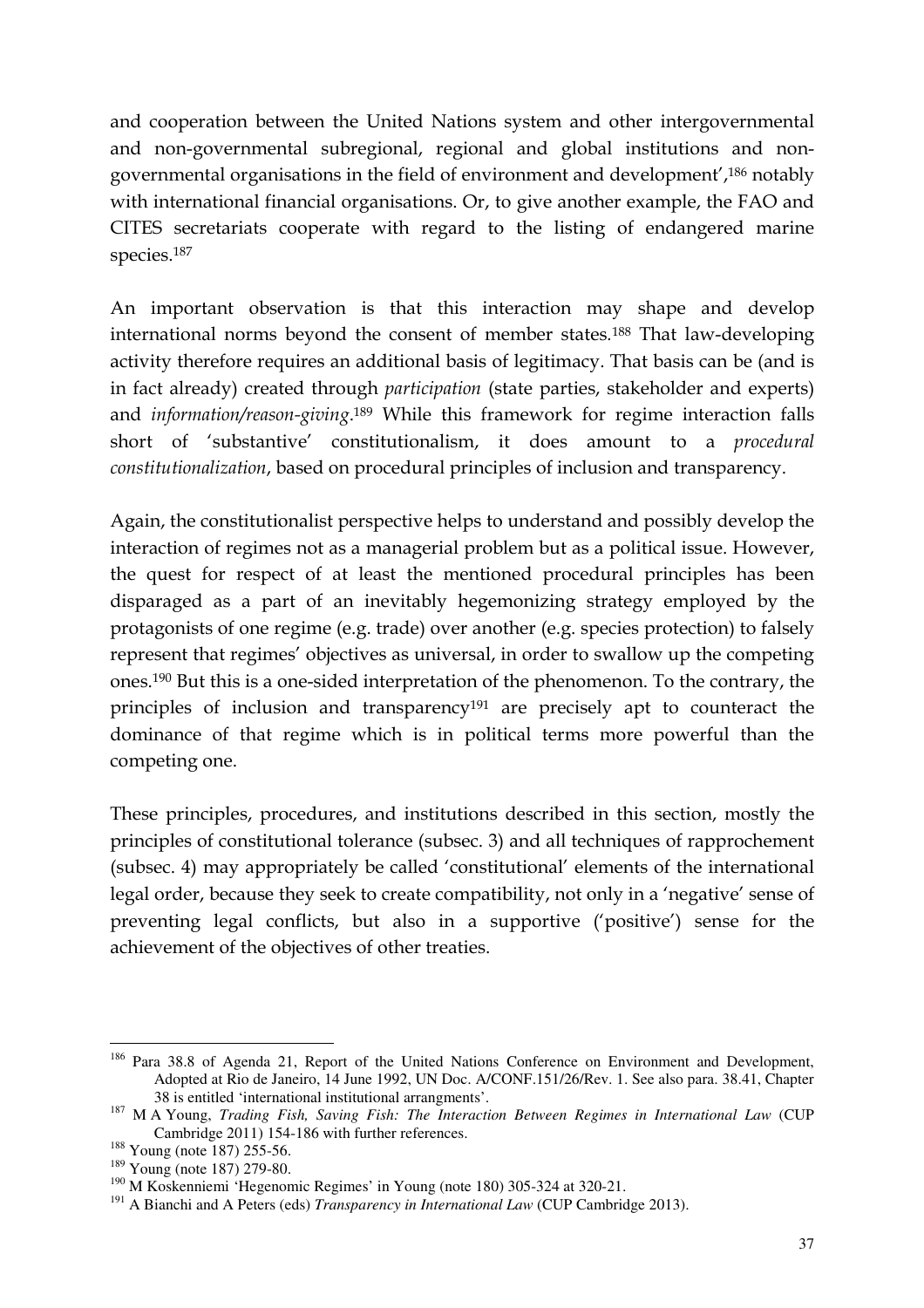#### **5. Politization**

A common core concern in both debates (on fragmentation and constitutionalization) is 'politics', 'politization',<sup>192</sup> or the lack of both. In the context of fragmentation, the lack of an 'international political society' is deplored. '[T]he various regimes or boxes – European law, trade law, human rights law, environmental law, investment law and so on' pursue what Martti Koskenniemi has called 'managerialism': 'Each regime understood as a purposive association and each institution with the task of realising it. There would be nothing irregular here if that process were controlled by law emanating from *something like an international political society* determining the jurisdiction of each regime. (…) But there is no global legislative power, no world government under which the WTO could be seen like a global ministry of trade, the Kyoto process as activities of a global environmental ministry or trials of war criminals as something carried out by a global executive arm. (…) *Differentiation does not take place under any single political society*. Instead it works though *a struggle in which every interest is hegemonic*, seeking to describe the social world through its own vocabulary so that its own expertise and its own structural bias will become the rule.'<sup>193</sup> From this perspective, 'managerialism' (or: 'executivism'or 'functionalism') seems bad, first, because it does not contemplate the common good of the *whole* society, and second because decisions and reactions are dictated by a putative 'logic of functions'. The antidote to this would be 'politization', understood as human activities (communicative and others) seeking to bring about the appropriate (fair; good; legitimate) collective action, institutions, and procedures to regulate the social condition and shared problems on the basis of the perception that choices can and must be made (as opposed to purely 'automatic' and constrained reactions). The most important legal vessel to constitute, channel, and shape such politization would be, I submit, constitutional law.

A related theme is the insistence on the 'political' cause of fragmentation, namely its (again 'hegemonic') exploitation by powerful states (see above sec. 2.2.). Along this line it could be said that the specific lines of fragmentation and unity have '*ideological markings'*. Attempts to unify international law would only 'alter the terms by which difference is already expressed and articulated and refragment the terrain along different lines'<sup>194</sup> (and thus merely express different politics).

<sup>&</sup>lt;sup>192</sup> See for the concept of 'politization': Michael Zürn/Matthias Ecker-Ehrhardt 'Politisierung als Konzept der Internationalen Beziehungen', in: ibid. (eds), *Die Politisierung der Weltpolitik* (Frankfurt am Main: Suhrkamp 2013), 7-35.

<sup>&</sup>lt;sup>193</sup> M Koskenniemi 'International Law: Between Fragmentation and Constitutionalism', Canberra, 27 November 2006, paras 12-14, (emphases added) (The Australian National University <http://cigj.anu.edu.au/cigj/link\_documents/KoskenniemiPaper.pdf>).

<sup>194</sup> Craven (note 44) 3-34 at 34.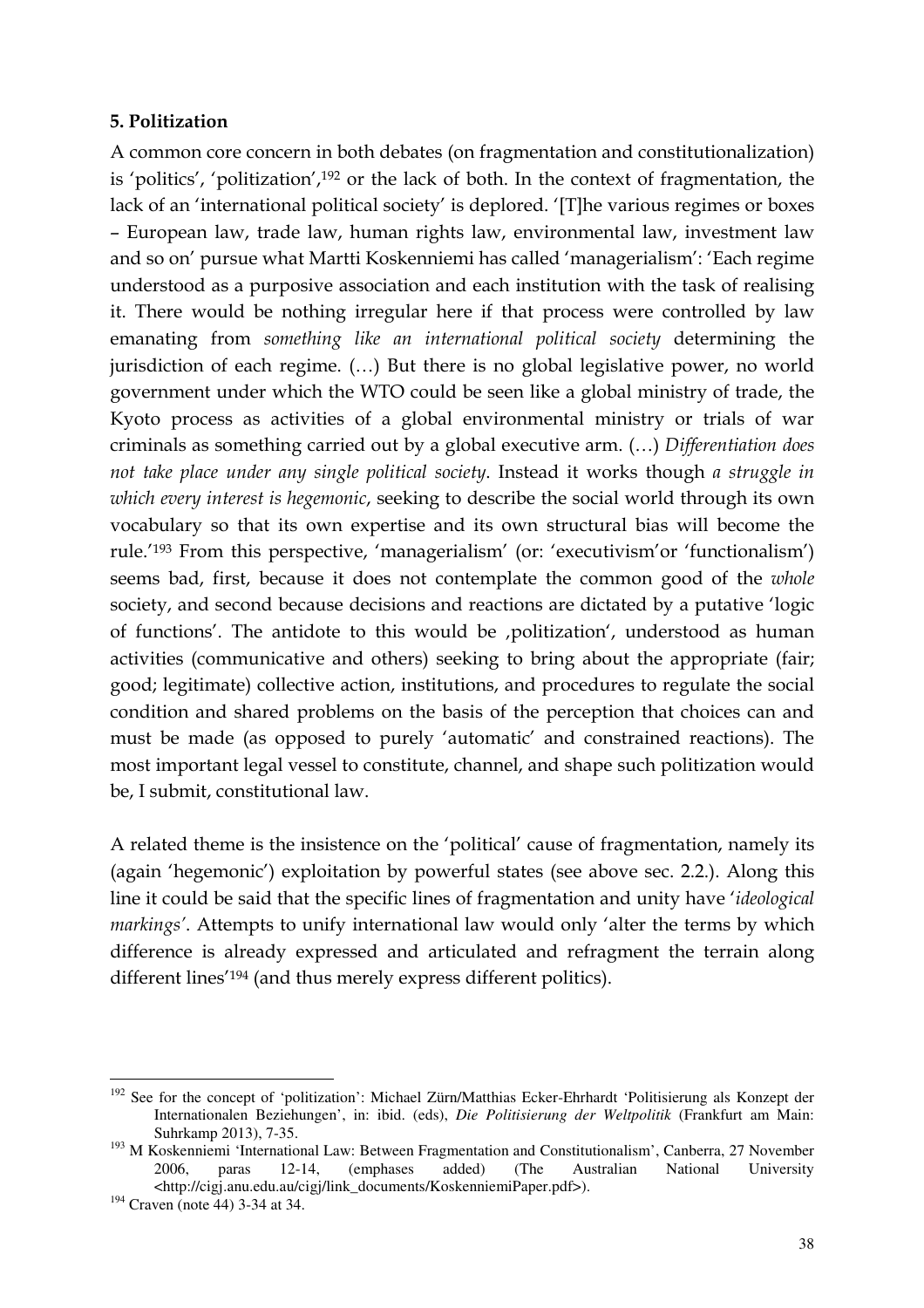A third variant of the topic of 'politics' emerged in reaction to the initial focus on international courts and their possibly diverging case-law which highlighted the predominance of courts in the international legal process. This diagnosis has been met with the argument that deep normative conflicts arising from the fragmentation of international law could and should be resolved 'politically' (by the global lawmakers which are still mainly the states) and not 'technically' (by international courts and tribunals).<sup>195</sup> The concern that global constitutionalism is too a-political, or pretends to be above politics, exactly mirrors those debates. The constitutionalization discourse (pushed by judges and stylized by academics) condones (according to its critics) an impoverished, legalist, and in that sense a-political conception of constitution.

The call for de-fragmentation and constitutionalization *through global 'politics'* must be taken seriously. However, it suffers from the ambiguity of the terms 'politics' and 'political'. International law might be said to be 'too political' in the sense that the law often just follows the power-relations between states and stems no strong normativity against politics. From that perspective, a relative 'de-politization' of international relations (through constitutionalization) is beneficial, because the introduction of constitutional principles contributes to the stability of expectations, legal certainty, and to equal treatment of the relevant actors.

Rather, what is properly meant with the lack of 'politics' or of 'politization' both in dealing with fragmentation and in constitutionalization is the lack of an international political process that would be *democratic* in a much stronger sense than it is now. So the pertinent point is that global governance suffers from democratic deficits and – to some extent correspondingly – from too powerful courts.

Importantly, global constitutionalism unveils precisely those deficits by introducing the constitutional vocabulary. The constitutional paradigm also inspires and eventually facilitates the search for remedies. The remedy against a too 'legalist' and too 'judicial' process of constitutionalization is not to stop that process, but to democratize it.<sup>196</sup> Overall, because constitutional law is a branch of law which is very close to politics, and constitutionalism is also a political, not simply an a-political, project (although it does suggest that there is a sphere 'above' everyday politics), the

 $\overline{a}$ <sup>195</sup> ILC May 2006, para. 484: '(...) priorities cannot be justifiably attained by what is merely an elucidation of the process of legal reasoning. They should reflect the (political) preferences of international actors, above all States. Normative conflicts do not arise as technical "mistakes" that could be "avoided" by a more sophisticated way of legal reasoning. New rules and legal regimes emerge as responses to new preferences, and sometimes out of conscious effort to deviate from preferences as they existed under old regimes. They require a *legislative, not a legal-technical response*' (emphasis added).

<sup>196</sup> Anne Peters, 'Dual Democracy', in: Anne Peters, Jan Klabbers and Geir Ulfstein, *The Constitutionalization of International Law* (Oxford: Oxford University Press, 2011), 263–341.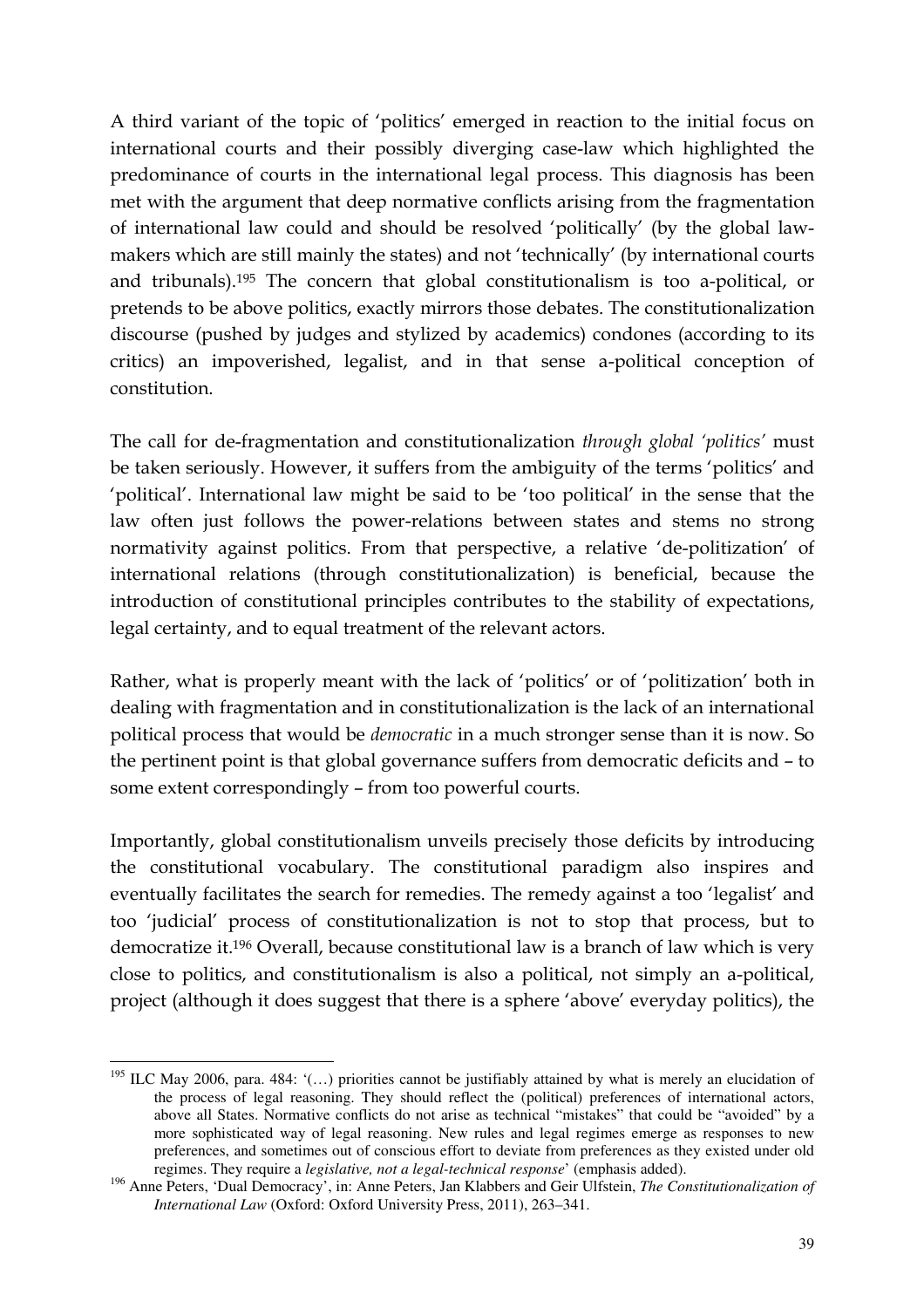call for constitutionalization and global constitutionalism can trigger contestation and politics instead of just pre-empting it.

#### **6. Conclusions**

International law is in fact less fragmented than suggested by the overflowing discourse. Empirical findings on the scarcity of conflicts, the prevailing scheme of parallelism and reconciliation of norms from different regimes, and the migration of norms from one regime to another suggest that the problems of fragmentation have been overstated. The diversification of international legal regimes should be welcomed as manifesting a political will of law entrepreneurs and the capacity of international law to address global problems. The emergence of special fields within international law has been a necessary response to the complexity of global society (independently of the possibility of exploitation by states with huge personal resources to negotiate and manage the multiple regimes). Although the lack of a central lawmaker has (inevitably) led to the existence of multiple legal regimes with overlapping but not identical memberships, whose main objectives often stand in tension, the law-appliers (both treaty bodies and court) are careful not to contradict each other. The actual instances of completely irreconcilable norms and case-law or of divergent interpretations of cross-cutting norms by different courts and tribunals have been exceedingly rare.<sup>197</sup>

This state of affairs is due to approaches which may be qualified as *intuitively constitutionalist.* For example, ICJ Judge Greenwood declared in a recent affair: 'International law is not a series of fragmented specialist and self-contained bodies of law, each of which functions in isolation from the others. It is a single unified system of law and each international court can, and should, draw on the jurisprudence of other international courts and tribunals, even though it is not bound necessarily to come to the same conclusions.'<sup>198</sup> We have seen in section 4 that constitutionalism offers procedures and mechanisms to coordinate the working of specialized international legal bodies, to reconcile diverging rationales of the special branches of international law, and that it offers some direction for resolving normative conflicts. However, traditional mechanisms of ordering (such as hierarchy) have been largely

 $\overline{a}$ <sup>197</sup> Compare ICTY, Appeals Chamber, *Prosecutor v Dusko Tadic*, IT-94-1-A [Merits], 15 July 1999, para. 117 to ICJ, *Case Concerning the Application of the Convention on the Prevention and Punishment of the Crime of Genocide* (Bosnia and Herzegovina v Serbia and Montenegro), ICJ reports 2007, 91, para. 406 on the notion of 'control' in terms of Art. 8 of the ILC Articles on State Responsibility. While the *Tadic* tribunal had relied on 'overall control', the ICJ asked for 'effective control.' The legal context and purpose for identifying 'control' differed in both cases (for establishing state responsibility or individual responsibility). Therefore, there was no outright contradiction.

<sup>198</sup> ICJ, *Ahmadou Sadio Diallo (Republik Guinea v. Democratic Republic Congo*) (compensation owed by the Democratic Republic of the Congo to the Republic of Guinea), judgment of 19 July 2012, Declaration of Judge Greenwood, para. 8. See for further positive assesments of the multiplicity of international courts by judges themselves R Higgins 'A Babel of Judicial Voices? Ruminations from the Bench' (2006) 55 *ICLQ* 791-804; B Simma 'Fragmentation in a Positive Light' (2004) 25 *Michigan Journal of International Law* 845-847.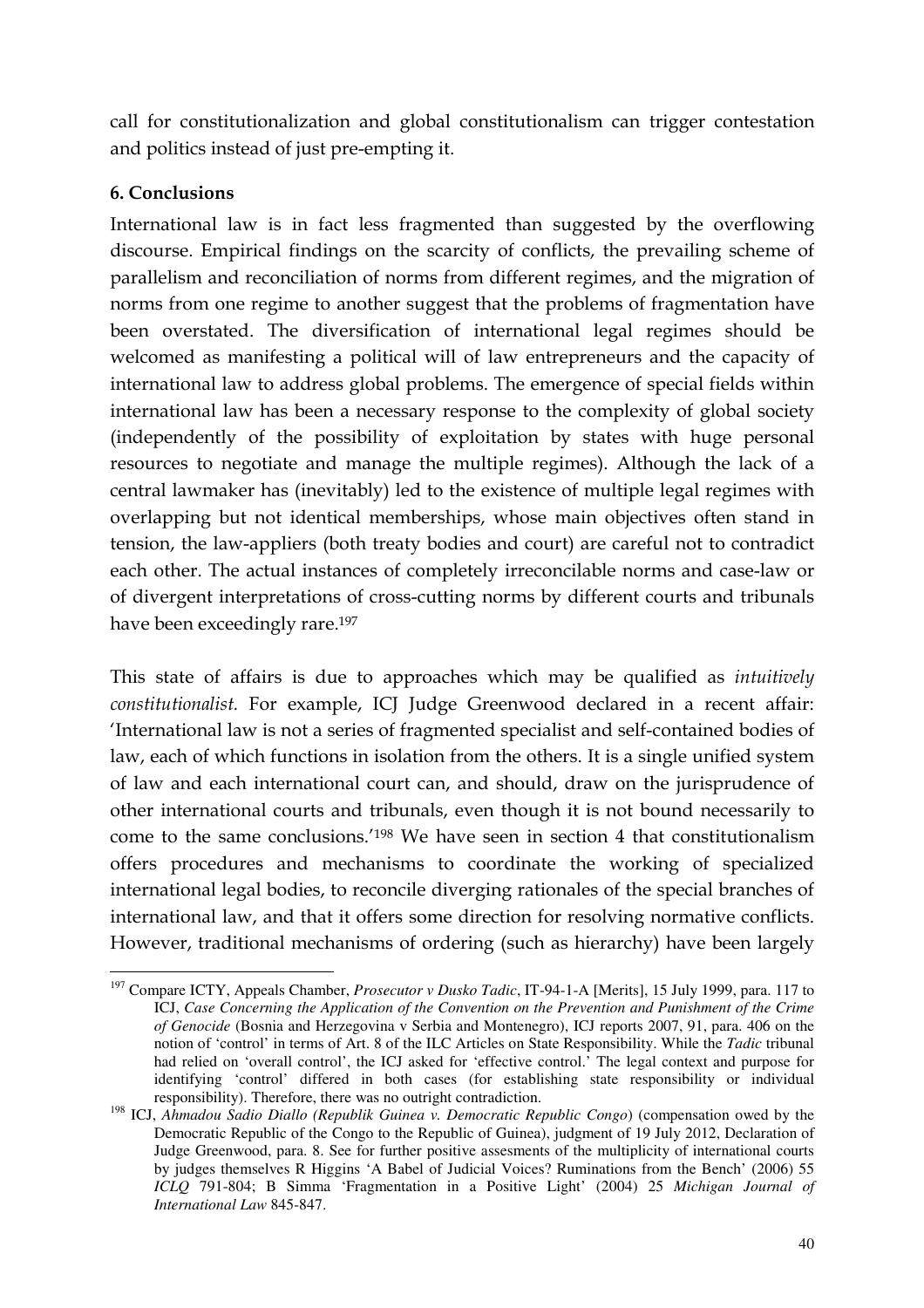replaced by new mechanisms of stabilisation. The quest for constitutionalization is, from that perspective, a call for improving the strategies of coordination of different legal fields and levels of law, for refining the techniques for the avoidance of conflict, and for designing clever mechanisms for resolving the unavoidable ones, in the absence of a clear normative hierarchy. In terms of a constitutional mindset, the relevant actors seem to be willing 'to justify interpretations of regional, global, or relevant domestic law in general rather than parochial terms',<sup>199</sup> and, importantly, to internalize specific outside perspectives. The constitutionalist paradigm furnishes a yardstick for assessing the effectiveness and legitimacy of those mechanisms.

In result, the current state of international law can be appropriately described as an 'ordered pluralism',<sup>200</sup> 'unitas multiplex',<sup>201</sup> or 'flexible diversity'.<sup>202</sup> As Mario Prost writes: 'The discourse on fragmentation should be taken with a pinch of salt and with some critical distance.' And when Prost finds that '[o]ur traditional concern for doctrinal purity should not distract us from more meaningful conversations about *the substance and direction of the law'*,<sup>203</sup> he voices a constitutionalist concern.

Fragmentation and constitutionalization: Both phenomena and debates reflect each other. Under the premiss that '[t]here is no God's Eye Point of view that we can know or usefully imagine; there are only the various points of view of actual persons reflecting various interests and purposes that their descriptions and theories subserve',<sup>204</sup> global governance, its institutions, the legal acts produced by those institutions, and policy results, frictions, and conflicts created by the multiplicity of sites, actors, and acts, may be viewed from different perspectives, as manifesting constitutionalisation *or* / *and* fragmentation. For example, the ICTY *Tadic* decision on jurisdiction is, as already mentioned, a hallmark of 'constitutionalist' jurisprudence, because it underlined that the UN Security Council is subjet to legal limits.<sup>205</sup> At the same time, this decision can be considered a hallmark of fragmentation, because the ICTY here asserted that '[i]n international law, every tribunal is a self-contained system'.<sup>206</sup> We (as scholarly observers) do not have access to 'global governance' as an 'objective reality', it remains unseizable.

Related to this shift of 'episteme', and equally important, is modernity's pluralism of values. The acknowledgment and espousal of this pluralism, in turn, has led to

 $199$  Cohen (note 110) at 73.

<sup>200</sup> M Delmas-Marty *Le pluralisme ordonné* (2006).

<sup>201</sup> Prost (note 39) 191.

<sup>202</sup> R Hofmann 'Concluding Remarks' in A Zimmermann and R Hofmann (eds) *Unity and Diversity in International Law* (2006) at 491.

<sup>203</sup> Prost (note 39) at 210.

<sup>204</sup> Hilary Putnam, *Reason, Truth and History* (Cambrudge UP 1997, orig. 1981), at 50.

<sup>&</sup>lt;sup>205</sup> ICTY, *Tadic* jurisdiction (note 79) with accompanying text.

<sup>206</sup> Ibid., para. 11.